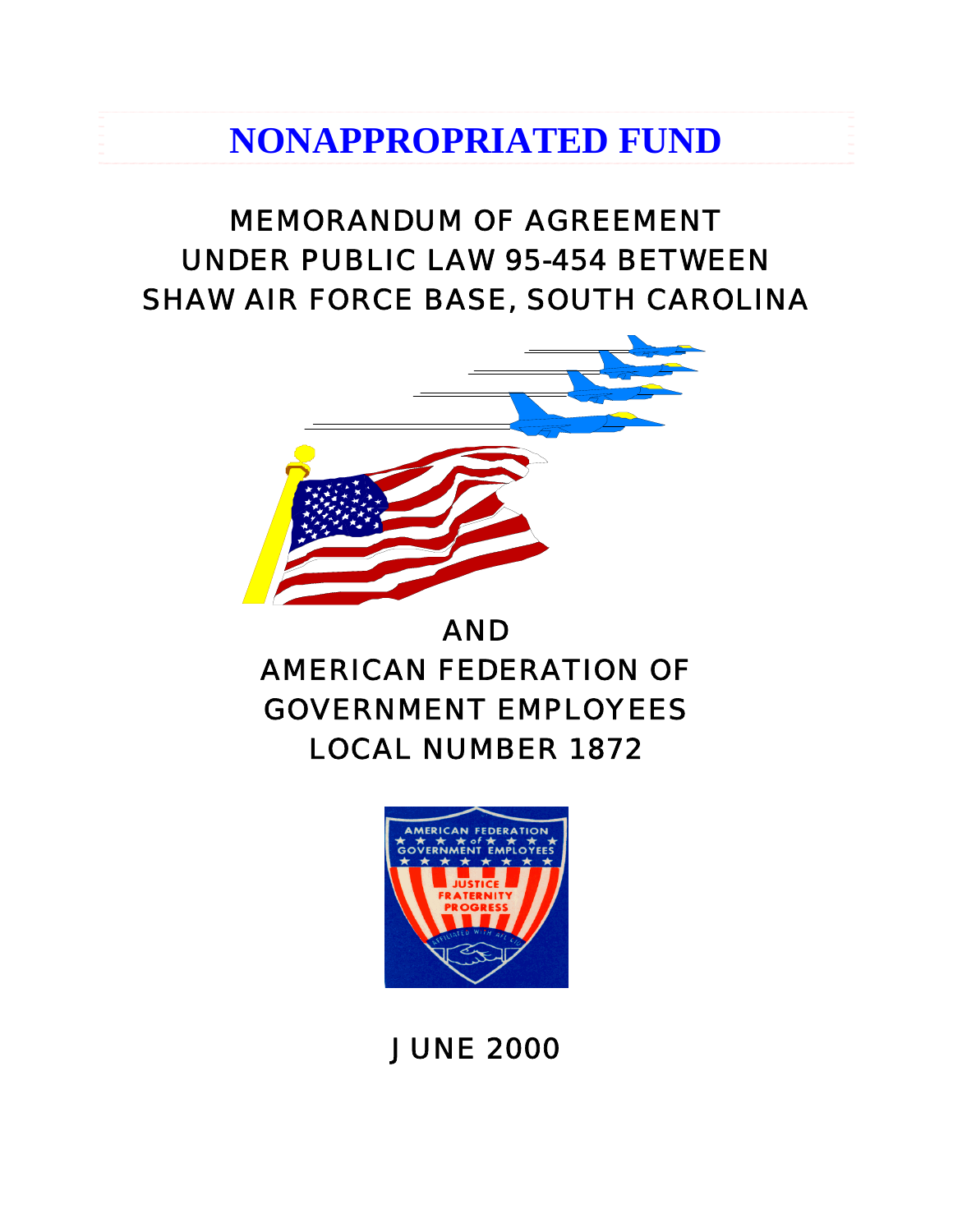# **TABLE OF CONTENTS**

|                                                      | Page No.       |
|------------------------------------------------------|----------------|
|                                                      | $\overline{2}$ |
|                                                      | $\overline{2}$ |
|                                                      | 3              |
| ARTICLE 4 - EMPLOYEE AND UNION REPRESENTATION        | 6              |
| <b>ARTICLE 5 - MATTERS APPROPRIATE FOR</b>           | 8              |
|                                                      | 10             |
|                                                      | 11             |
|                                                      | 13             |
|                                                      | 14             |
| ARTICLE 10 - TRAINING AND EMPLOYEE DEVELOPMENT       | 15             |
|                                                      | 16             |
|                                                      | 17             |
|                                                      | 18             |
|                                                      | 19             |
| ARTICLE 15 - OVERTIME                                | 22             |
|                                                      | 23             |
|                                                      | 23             |
| ARTICLE 18 - MISCELLANEOUS LEAVE AND EXCUSED ABSENCE | 24             |
|                                                      | 27             |
|                                                      | 29             |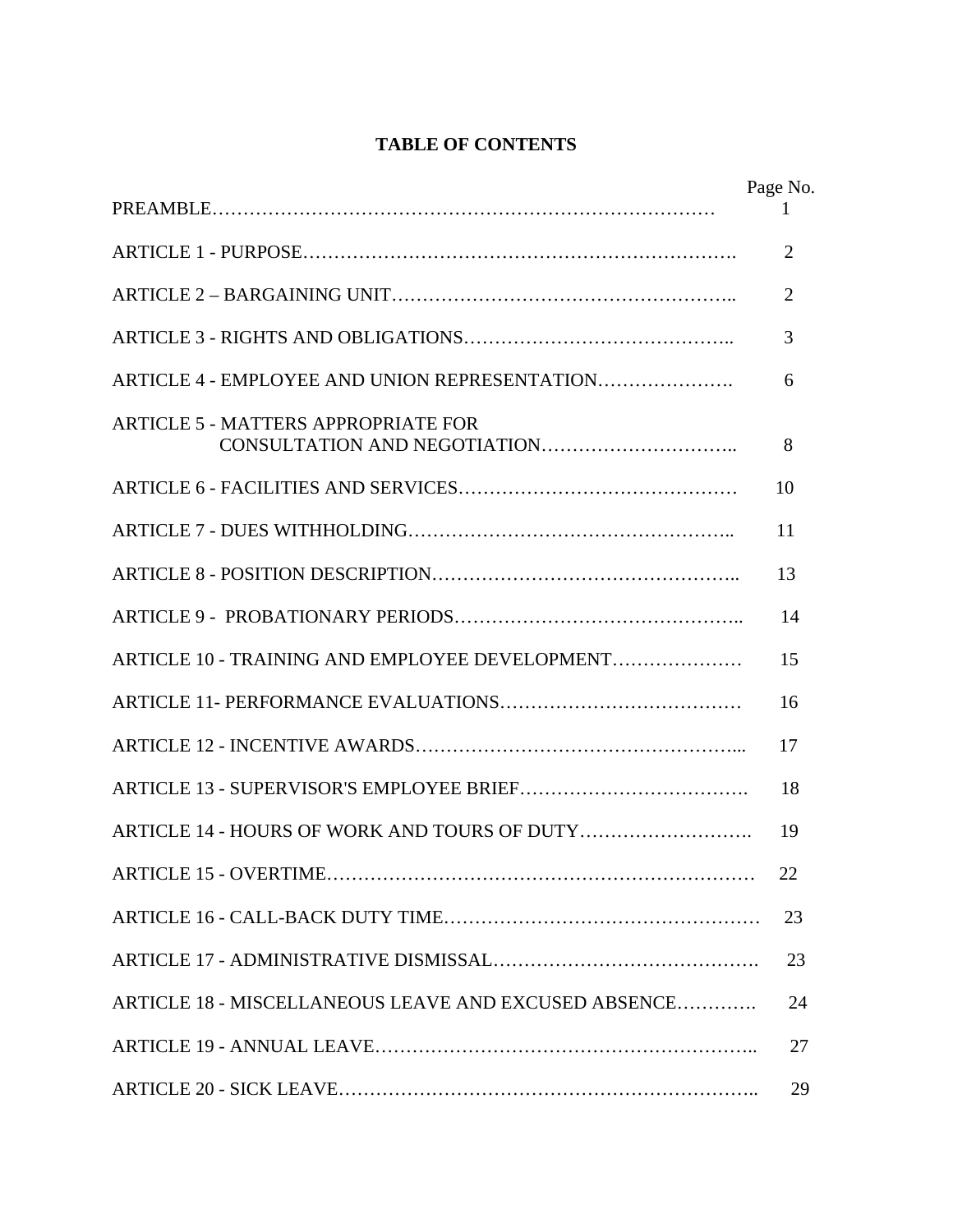|                                                             | 31 |
|-------------------------------------------------------------|----|
|                                                             | 32 |
|                                                             | 33 |
|                                                             | 34 |
|                                                             |    |
|                                                             |    |
|                                                             |    |
|                                                             |    |
|                                                             |    |
| ARTICLE 30 - COMPETITIVE SOURCING & PRIVATIZATION (CS&P) 47 |    |
|                                                             |    |
| ARTICLE 32 - DURATION AND EXECUTION OF AGREEMENT 48         |    |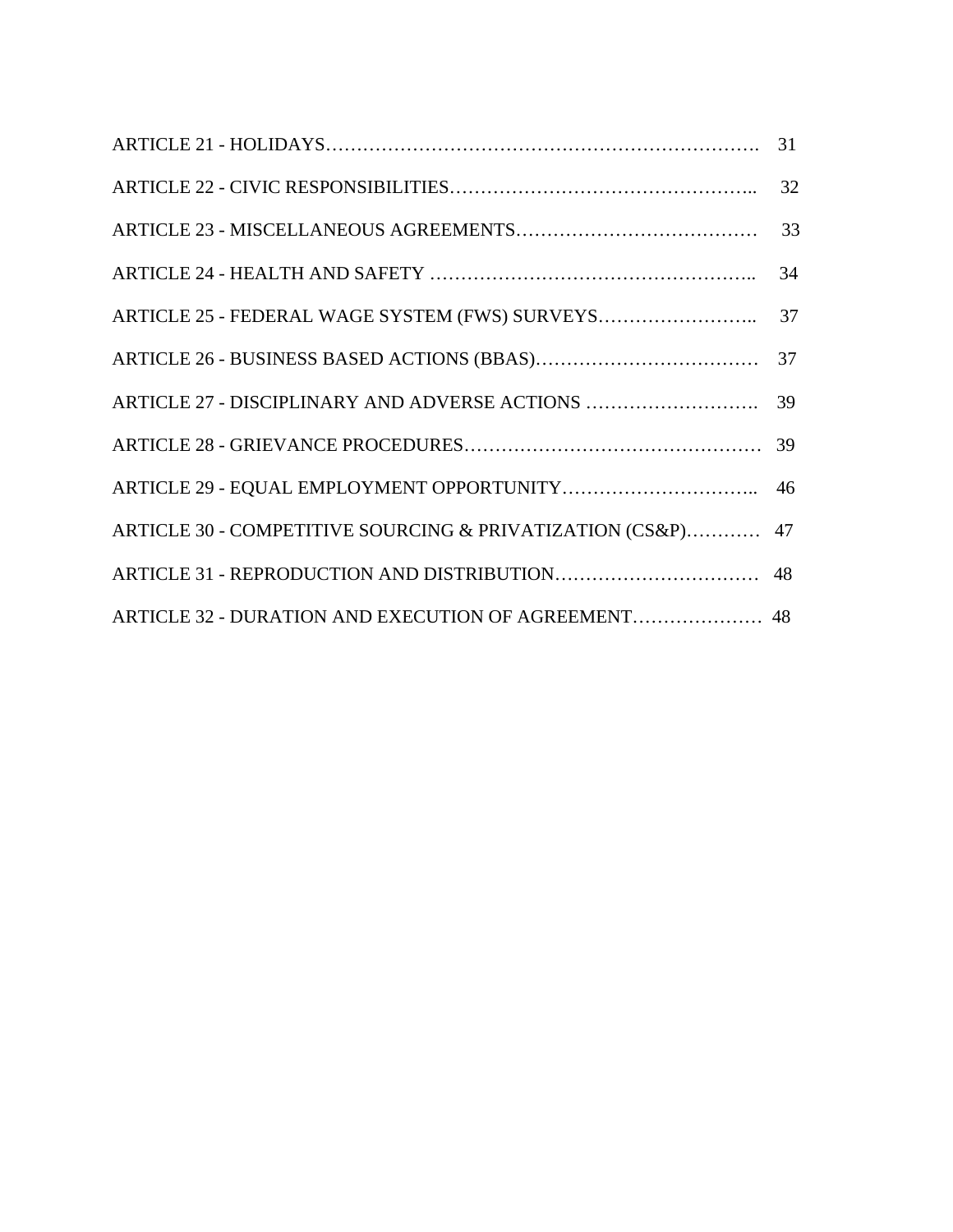#### **PREAMBLE**

This AGREEMENT is made and entered into pursuant to the exclusive recognition granted Local 1872, American Federation of Government Employees, AFL-CIO, hereinafter referred to as the **Union,** and Nonappropriated Fund Instrumentalities (NAFI), Shaw Air Force Base, South Carolina, hereinafter referred to as the **Employer,** in accordance with Title VII-Federal Service Labor-Management Relations of Public Law 95-454-October 13, 1978.

WHEREAS it is in the intent and purpose of the **Parties** hereto to promote and improve the efficient administration of the Federal Service and the well-being of employees within the meaning of Title VII-Federal Service Labor-Management Relations, to establish a basic understanding relative to personnel policy and practices and matters affecting other conditions of employment and to provide means for amicable discussion and adjustment of matters of mutual interest at Shaw Air Force Base, South Carolina.

WHEREAS the public interest requires high standards of employee performance and the continual development and implementation of modem, progressive work practices to facilitate improved employee performance and efficiency; and

WHEREAS the well-being of employees and efficient administration of the government are benefited by providing employees an opportunity to participate in the formulation and implementation of personnel policies and practices affecting the conditions of their employment; and;

WHEREAS the participation of employees should be improved through the maintenance of constructive and cooperative relationship between the **Union** and the **Employer;** and

WHEREAS subject to law and paramount requirements of public service, effective labor management relations within the Federal Service require a clear statement of the respective rights and obligations of the **Union** and the **Employer;** and

WHEREAS the **Parties** hereto recognize that the common goals of efficient and economical operation of Shaw Air Force Base and the well-being of its employees depend upon their continued joint efforts to eliminate waste, conserve materials and supplies, improve the quality of workmanship, safeguard government property and material, encourage the submission of improvement and cost reduction ideas, and prevent accidents; and

WHEREAS the **Parties** hereto recognize that effective communication between the **Employer** and employees develops respect and creates goodwill, that employees may express their view collectively, and that discussion of mutual problems is of advantage to both the **Employer** and employees.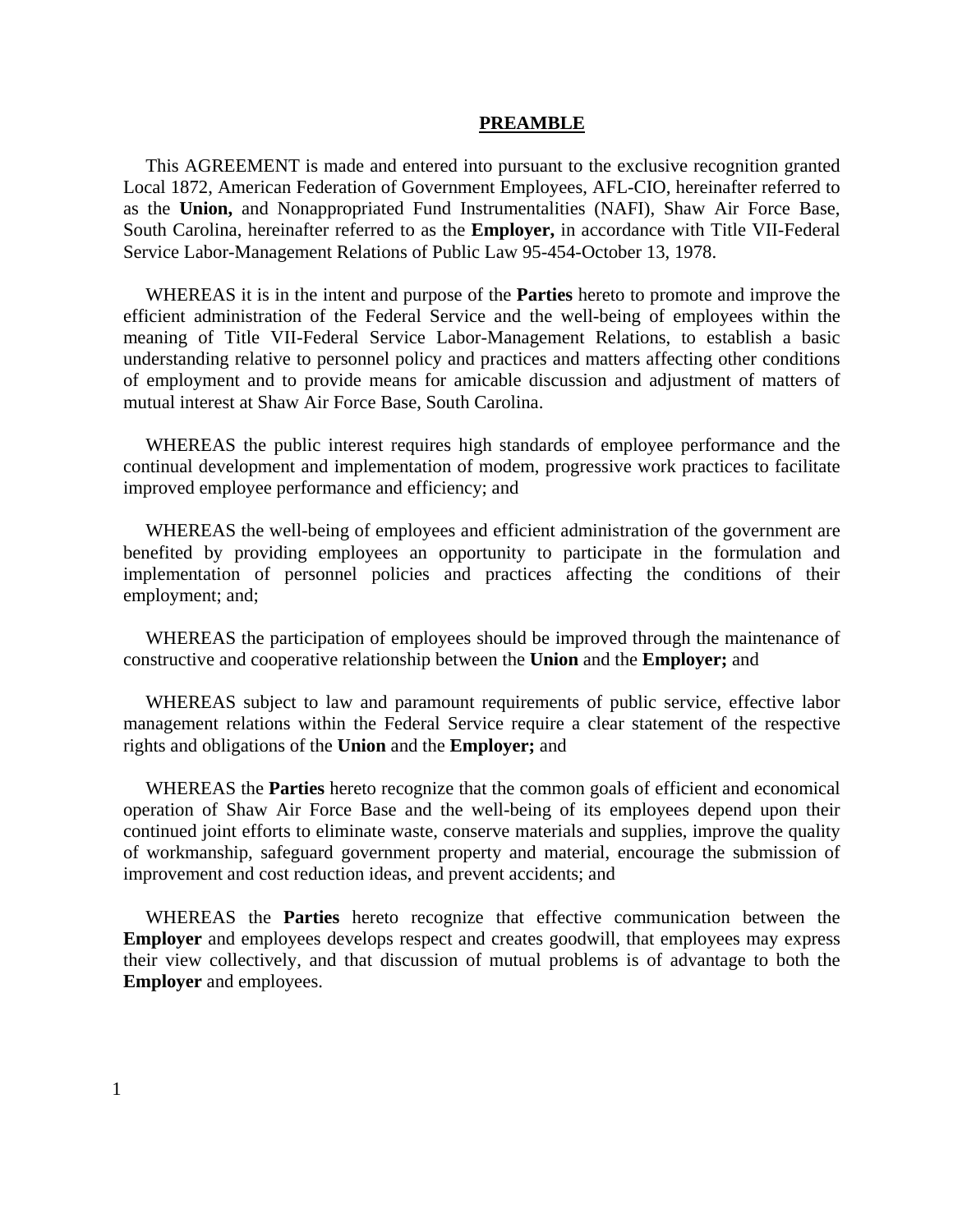#### **ARTICLE 1 - PURPOSE**

It is the purpose of this Agreement, therefore,

1. to identify the parties to the Agreement and define their respective roles and responsibilities under the Agreement.

2. to state the policies, procedures, and methods that will hereafter govern the working relationships between the **Union** and the **Employer**, and

3. to indicate the nature of the subject matter of proper mutual concern. It is intended this Agreement will meet the following objectives:

a. Ensure employee participation in developing NAF Personnel Policies and Procedures.

b Provide for the highest degree of efficiency and responsibility in mission accomplishment.

- c. Promote employee and management cooperation.
- d. Facilitate resolution of disputes, grievances and appeals IAW applicable directives.
- e. Present this agreement in clear and concise language.

#### **ARTICLE 2 - BARGAINING UNIT**

**Section 1**. This Agreement is entered into under the authority granted in applicable Executive Orders, Title VII, Public Law 95-454, Air Force regulations, and letter of Exclusive Recognition dated 29 July 1969, effective 29 July 1969, from the Commander, 20th Support Group, Shaw Air Force Base, South Carolina, to the President of Local 1872, American Federation of Government Employees.

#### **Section 2.**

A. The bargaining unit is composed of the following as certified by the Federal Labor Relations Authority (FLRA):

 (1) Included: All non-supervisory, non-professional employees of the NAFIs at Shaw Air Force Base, South Carolina.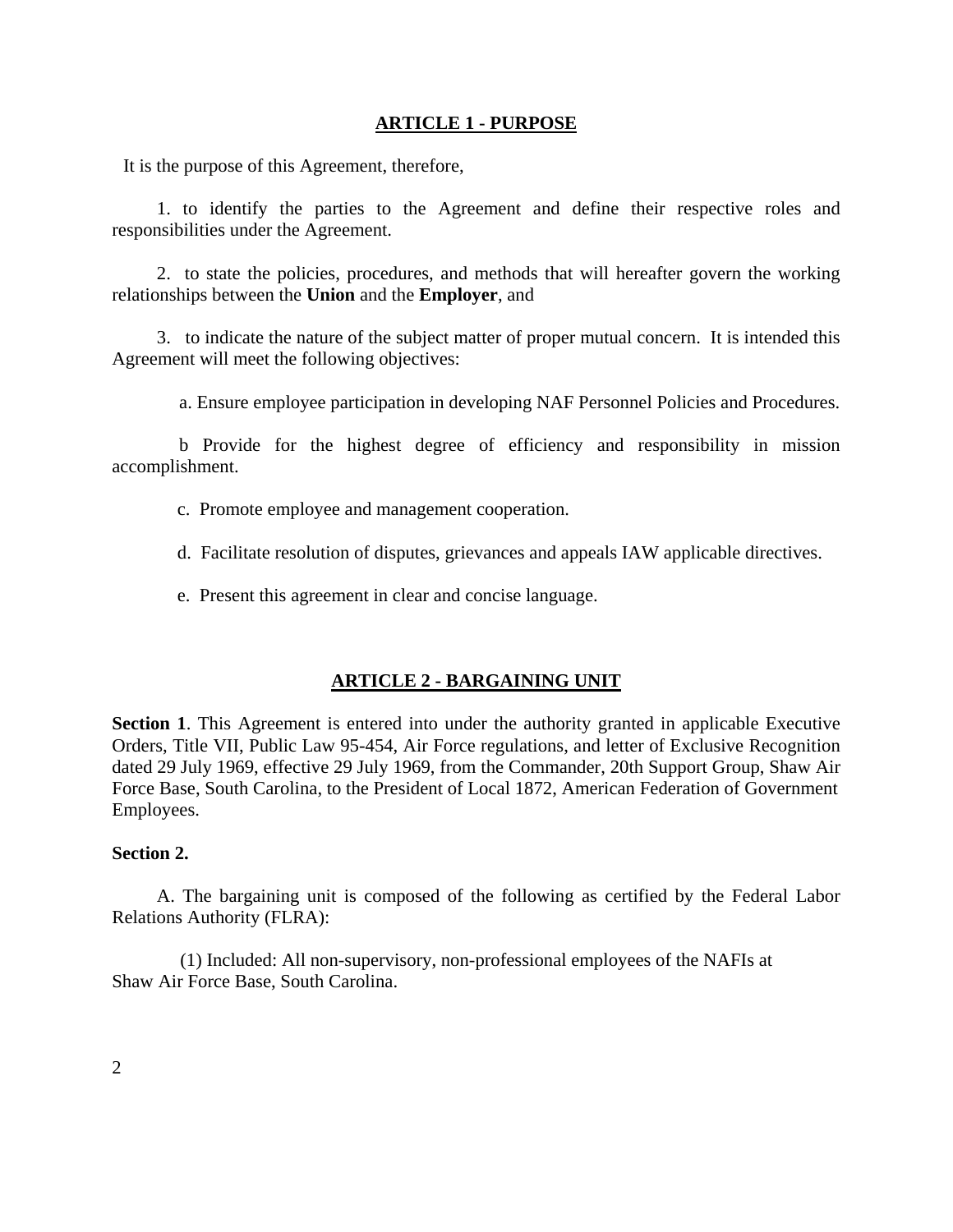(2) Excluded: All professional employees, management officials, supervisors, those employed by the Army Air Force Exchange Service and those employed in personnel work in other than a purely clerical capacity.

 B. The **Union** accepts the responsibility for and agrees to represent in good faith the interests of all employees in the unit without discrimination and without regard to membership in the **Union**.

C. Subject to the rules and decisions of the FLRA, the provisions of this agreement are binding on any newly established operations under command of the E**mployer** and whose personnel fall under the definition of the unit. This does not preclude either party from filing a clarification of unit petition.

#### **ARTICLE 3 - RIGHTS AND OBLIGATIONS**

**Section 1**. Basic Provisions of Agreement

A. In the administration of all matters covered by the Agreement, **Union** and management officials and employees are governed by existing or future laws and the regulations of appropriate authorities, including policies set forth in the Office of Personnel Management Operating Manual as such policies apply to NAFIS; and by subsequently published agency policies and regulations required by law or by the regulations of appropriate authorities, or authorized by the terms of a controlling agreement at a higher agency level.

B. The **Employer** and the **Union** recognize each has the responsibility to consult, confer, and/or negotiate as appropriate with the other prior to implementation of major changes in personnel practices, policies, or conditions of employment which would affect members of the unit.

C. The **Employer** and the **Union** agree that all provisions of this Agreement shall be applied fairly and equitably to all employees in the unit.

 D. These provisions will apply to all supplemental, implementing, subsidiary, or informal agreements between the **Employer** and the **Union**.

**Section 2**. Management's Rights and Obligations

A. Management officials of the agency retain the right in accordance with applicable laws and regulations: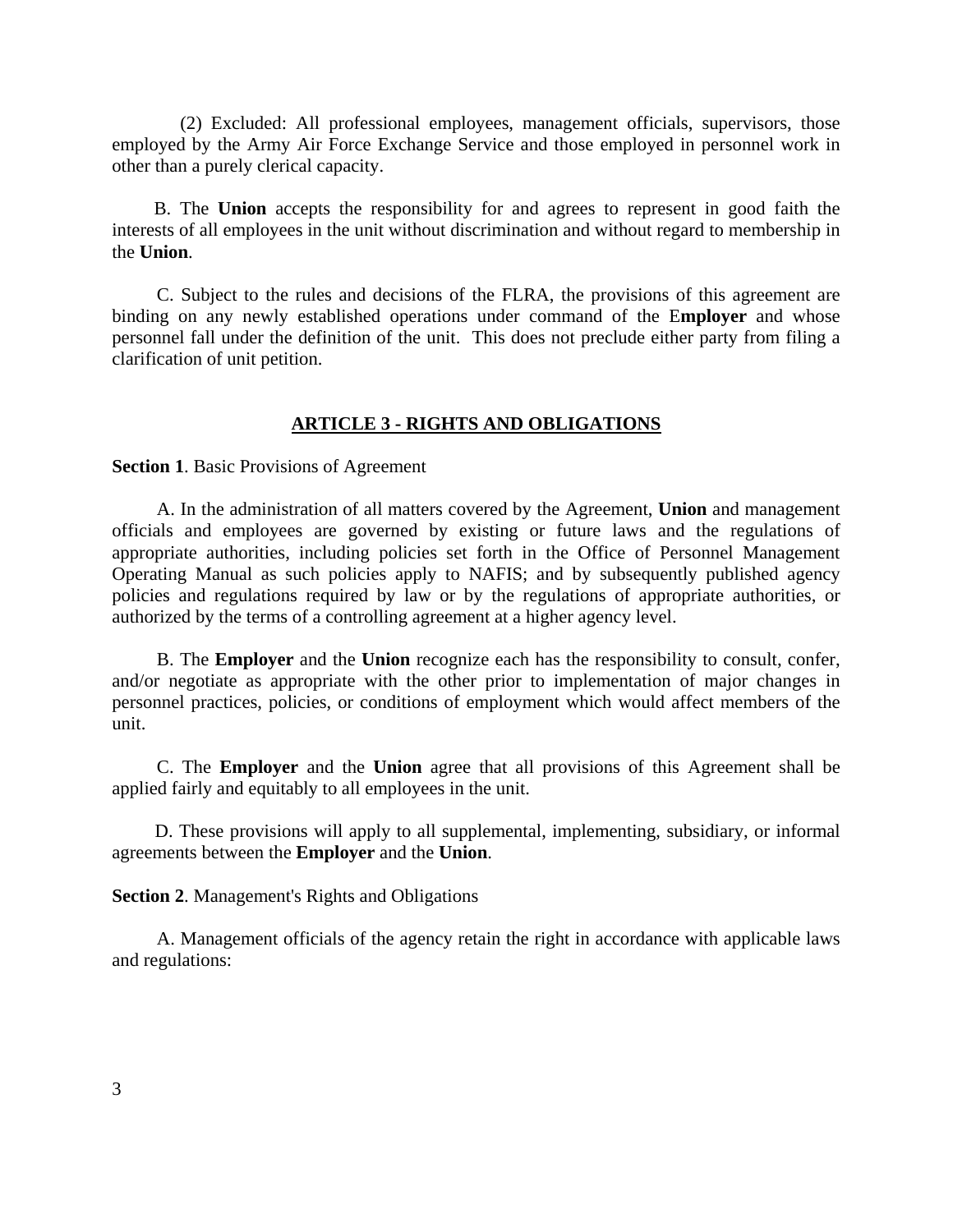(1). to determine the mission, budget, organization, number of employees, and internal security practices of the agency;

 (2). to hire, assign, direct, lay-off, and retain employees in the agency, or to suspend, remove, reduce in grade or pay, or take other disciplinary action against such employees;

 (3). to assign work, to make determinations, with respect to contracting out, and to determine the personnel by which operations shall be conducted;

 (4). with respect to filling positions, to make selections for appointments from among properly ranked and certified candidates for promotion; or

(5). to take whatever actions may be necessary to carry out the agency mission during emergencies.

B. Nothing in this section shall preclude the **Employer** and the **Union** from negotiating:

(1). at the election of the **Employer**, the numbers, types and grades of employees or positions assigned to any organizational subdivision, work project or tour of duty, or on the technology, methods, and means of performing work;

(2). procedures which management officials of the agency will observe in exercising any authority under this section; or

(3). appropriate arrangements for employees adversely affected by the exercise of any authority under Section 7106 of Title VII of Public Law 95-454, October 13, 1978, by such management officials.

C. The **Parties** agree to attempt to resolve or complete matters of mutual concern at the lowest possible level.

#### **Section 3**. **Union** Rights and Obligations

A. Under the terms of this Agreement, the **Union** is the exclusive representative of employees in the unit and is entitled to act for and to negotiate collective bargaining agreements covering all employees in the unit. It is responsible for representing the interests of all employees in the unit without discrimination and without regard to **Union** membership. The **Union** shall be given the opportunity to be represented at any formal discussion between management and unit employees or employee representatives concerning grievances or personnel policies and practices and general conditions of employment; or any examination of a unit

employee by management in connection with an investigation if the employee reasonably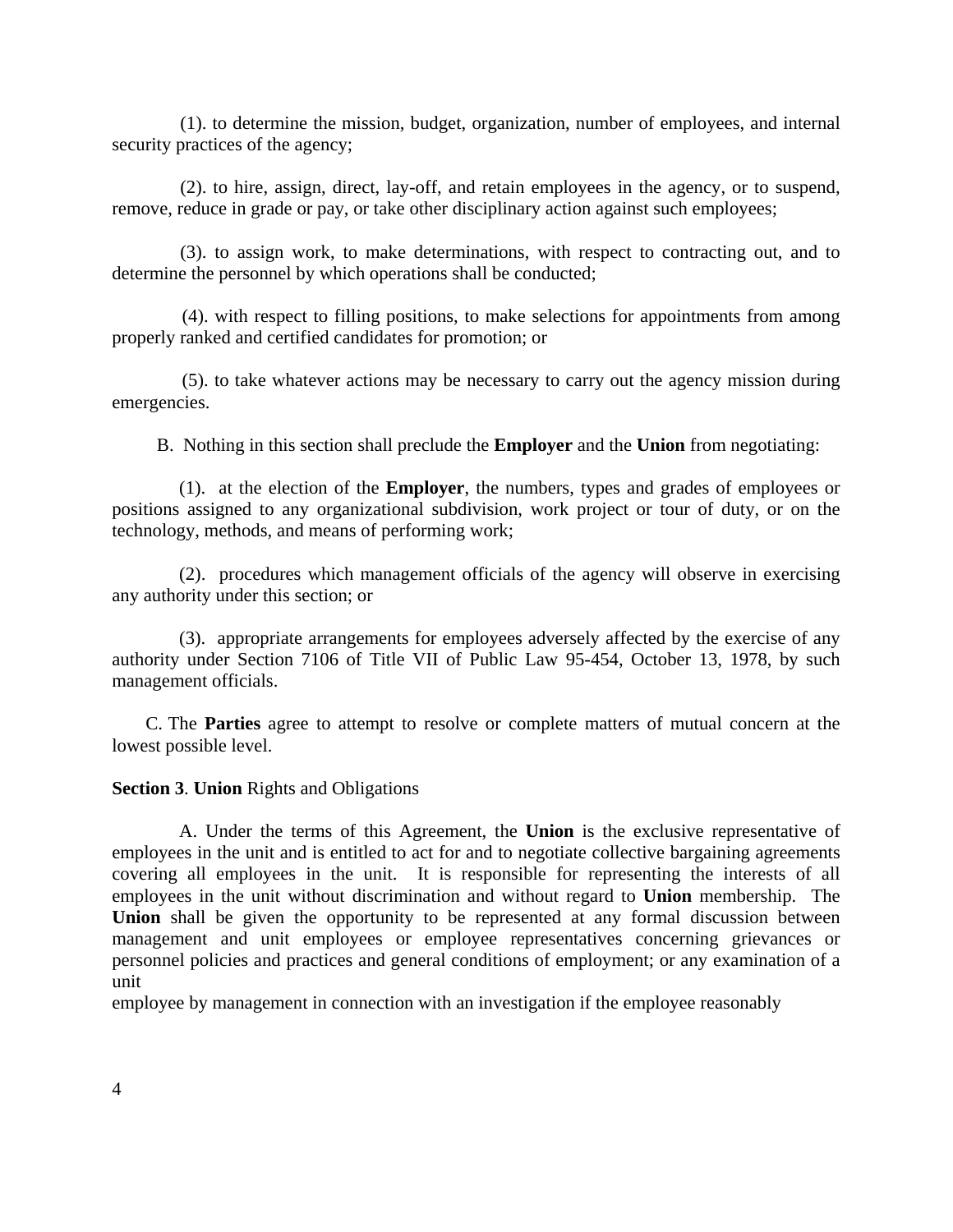believes such examination may result in disciplinary action against the employee and he/she requests representation.

B. The **Employer** agrees that it will not attempt to negotiate with individual employees of the unit concerning matters which in accordance with applicable laws and directives are required to be the subject of collective bargaining between the **Employer** and the **Union**.

C. The **Union** has the right and responsibility to present its views to the **Employer** on matters of concern, either orally or in writing, and to consult or negotiate when appropriate. The **Employer** agrees that the **Union's** view shall be given due consideration in the formulation, development, and implementation of such changes and practices or other matters affecting working conditions of the members of the unit, within the jurisdiction of the **Employer**.

 D. Upon written request, with 30 days advance notice and no more frequently than once per quarter, the **Employer** will furnish the **Union** a listing or computer print-out of bargaining unit employees. At a minimum, this listing will include the names, position title or series, grade and office symbol of all employees for which the **Union** has exclusive representation rights. The **Employer** will not be held responsible for any errors found in the information provided.

 E. The **Union** shall not discriminate against an employee with regard to the terms or conditions of membership because of race, color, religion, sex, age, or national origin.

### **Section 4**. Employee Rights

A. The **Employer** shall take such action consistent with law or regulation as may be required in order to assure that employees are apprised of the rights described in Public Law 95-454, and that no interference, restraint, coercion, or discrimination is practiced within the activity to encourage or discourage employees from forming, joining, and assisting any labor organization. It is agreed that the employees in the unit as defined herein shall have and shall be protected in the exercise of the right freely and without fear of penalty or reprisal to join and assist the **Union** or to refrain from any such activity. The freedom of unit employees to assist the **Union** shall be recognized as extending to participation in the management of the **Union** and acting for the **Union** in the capacity of a representative of the **Union**, including the presentation of its views to official of the Executive Branch, the Congress, and, other appropriate authority, except as expressly prohibited by Public Law 95-454.

B. Nothing in the Agreement shall require an employee to become or remain a member of the **Union** or to pay money to the **Union** except pursuant to a voluntary written authorization by a member for payment of dues through payroll deduction.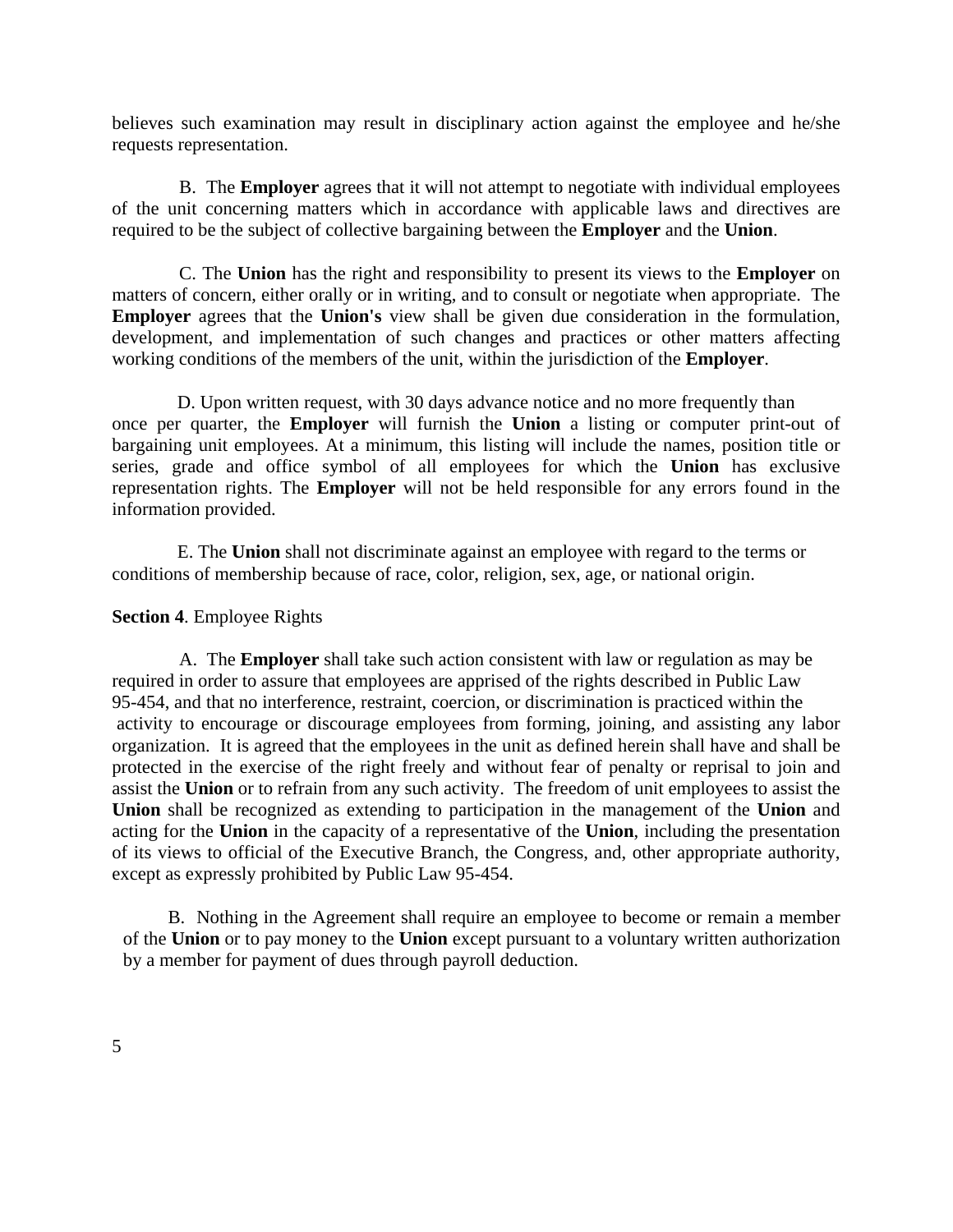C. Each new employee hired to a position in the unit shall be advised by the NAF Human Resources Office at the time of hiring that the **Union** has exclusive recognition, and of his/her right to join or to refrain from joining the **Union** as he/she may desire. Such employee shall also be advised that the names of the **Union** Stewards for the unit are posted on the appropriate bulletin board.

 D. It is further agreed that the rights described in paragraph 1 hereof do not extend to participation in the management of an employee organization or to acting as a representative of any such organization by a supervisor, except as provided in Section 7135(a)(2) of Public Law 95-454, or by an employee which the participation or activity would result in a conflict or apparent conflict of interest or otherwise be incompatible with law or with the official duties of an employee.

 E. Each employee of the unit has the right to be represented by the **Union** in appropriate matters without discrimination regardless of whether or not the employee is a member of the **Union**.

 F. Employees shall have the right to bring matters to the attention of appropriate officials under applicable law, rule, regulations, or established agency policy; and to choose his/her own representative in a grievance or appellate action except when presenting a grievance subject to the negotiated grievance procedure.

## **ARTICLE 4 - EMPLOYEE AND UNION REPRESENTATION**

**Section 1**. The primary responsibility of a **Union** official is his/her assigned duty as a government employee. Management agrees to recognize the officers of the **Union** and up to nine (9) stewards to be chosen by the **Union** from unit employees. **Union** stewards will each be allowed a reasonable amount of official duty time for carrying out their responsibilities under this Agreement during duty hours. It is agreed by the **Union** and the **Employer** that the interest of both parties will best be served by developing a climate of mutual respect and good working relationship within the ranks of their respective representatives. Managers or their designated representatives having **Union** stewards assigned to their organizations will meet periodically and at least quarterly with the stewards for the purpose of a mutual exchange of information.

**Section 2**. The Union will supply the **Employer** a complete and current list of all **Union** officers and stewards, denoting the area that each steward is to cover, and will immediately inform the **Employer** in writing of any change to the list. The **Union** will maintain a current list of **Union** officers and stewards on the appropriate bulletin boards.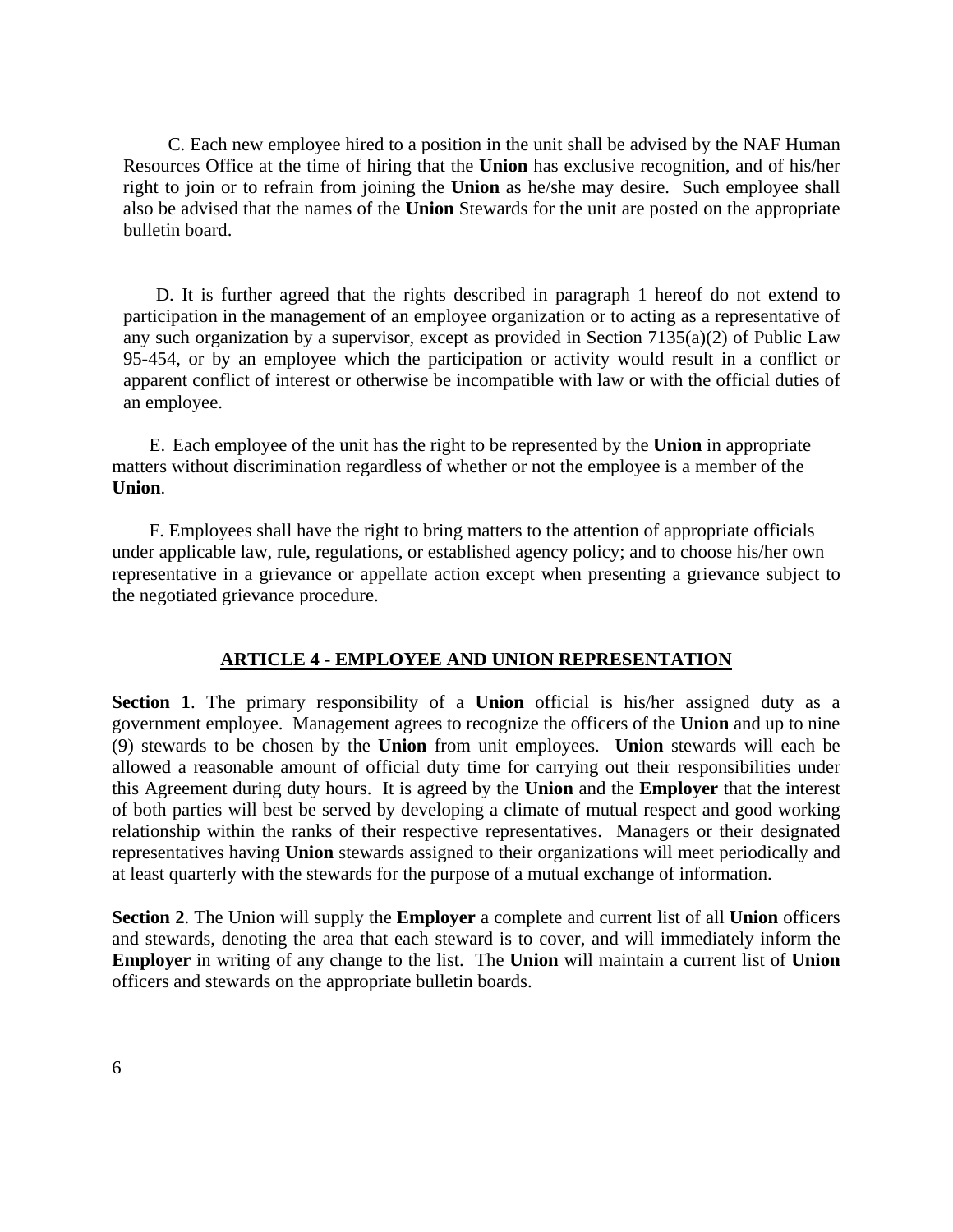**Section 3**. Authorized **Union** representatives shall be permitted to visit management officials during working hours to meet and discharge the **Union's** obligations and responsibilities under this Agreement. Prior to leaving his/her work area, the **Union** representative shall obtain the permission of his/her supervisor to leave his/her area and shall coordinate his/her visit in advance with the management official to be visited.

**Section 4**. The **Employer** recognizes the right of the employee to consult with stewards or **Union** officials on questions concerning personnel policies, practices and general working conditions on official time. **Union** officers and stewards will conduct their business with dispatch during working hours and shall not use their **Union** position for unwarranted absences from their work area. Representatives of the **Union**, prior to leaving their work areas to conduct **Union** business, shall first obtain the permission both of their immediate supervisor and of the supervisor of any unit employee being contacted. Supervisors will grant such permission unless a significant interruption of work would result. If immediate release is not possible, the supervisor will explain the reasons for the denial.

**Section 5**. Employees shall be granted leave without pay, in accordance with applicable directives, not to exceed ten (10) days, to accept a temporary **Union** position or attend **Union** activities, provided arrangements can be made where employee's services can be spared and does not require payment of overtime. Leave without pay in excess of thirty (30) days may be granted when the **Employer** determines that the employee's services can be spared for the longer period. Requests for leave without pay will be submitted as far in advance as possible, but in no case less than two (2) working weeks prior to the date leave is to begin.

**Section 6.** A unit employee who is an elected official or designated representative of Local 1872 will be granted official time, subject to operational requirements, to attend training sponsored by either Local 1872 or the AFGE National **Union** or other affiliates provided the subject matter of such training is of mutual benefit to the **Union** and the **Employer**.

A. A total of not more than two (2) designated **Union** representatives may be authorized up to, but not more than, thirty-two (32) hours per calendar year of official time for **Union** training sessions or briefings held off base. For on-base training, **Union** officers/stewards will be allowed up to two (2) hours of official time per month. The training schedule shall be published on an annual basis, usually by October of each year. When no adverse mission impact will result, **Union** representatives who work other than day shift may be temporarily assigned to day shift for the purpose of attending requested training.

B. Requests for official time should be submitted to the Labor Relations Officer (LRO) of the Civilian Personnel Office at least fifteen (15) calendar days in advance of any request for training. The request must include the name(s) of the officer(s) stewards(s), date, time, place of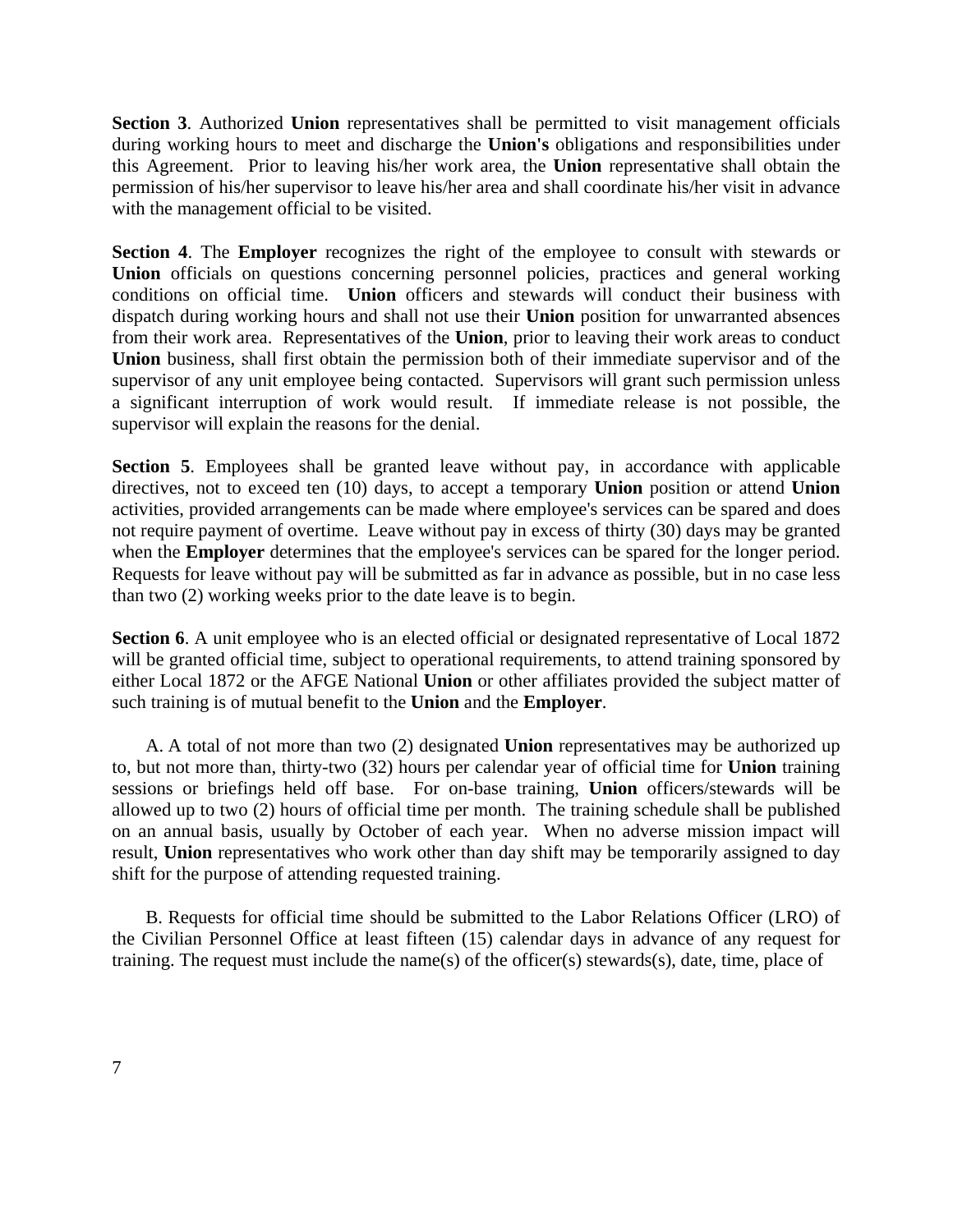training or orientation session and a written agenda of the training. If an agenda is not available, the request must contain sufficient information so that the LRO may identify portions of the training that will be of mutual benefit to the **Employer** and the **Union**. The approved request will be provided to the **Union** by the immediate supervisor or through the LRO within three (3) workdays of receipt of the request. Official time for this purpose will be limited to those elected officers and designated representatives whose absence will not adversely impact operations.

C. Training that is jointly sponsored will be considered duty time. The Parties agree that official time granted under this article in no way obligates the **Employer** for the cost of travel and/or per diem.

**Section 7**. Authorized representatives of the American Federation of Government Employees (AFGE) will be allowed to visit the NAF activities at reasonable times on official business, subject to provisions of Public Law 95-454, Title VII, and subject to applicable security regulations and requirements. AFGE representatives will provide the NAF Human Resources Office with as much advance notice as possible of the visit.

# **ARTICLE 5 - MATTERS APPROPRIATE FOR CONSULTATION AND NEGOTIATION**

**Section 1.** In this agreement the term "negotiation" is defined as any written dialogue between the **Employer** and the **Union**, the objective of which is reaching mutual agreement regarding the proposed implementation of personnel policies, practices, and matters affecting conditions of employment to the extent that such matters are negotiable.

**Section 2.** In this agreement, the term "consultation" is defined as any dialogue, either oral or written, between the **Employer** and the **Union**, the purpose of which is to provide the **Union** an opportunity to express its views and offer recommendations. Consultation results in management decision. Unlike negotiation, consultation does not require a mutual agreement between the employer and the union.

**Section 3**. In the spirit of mutual cooperation, this agreement encourages the exchange of ideas between the **Employer** and the **Union** on matters of interest to unit employees.

**Section 4**. The requirement to meet and confer and/or negotiate in good faith includes the obligation:

 A. to approach the negotiations with a sincere resolve to reach a collective bargaining agreement.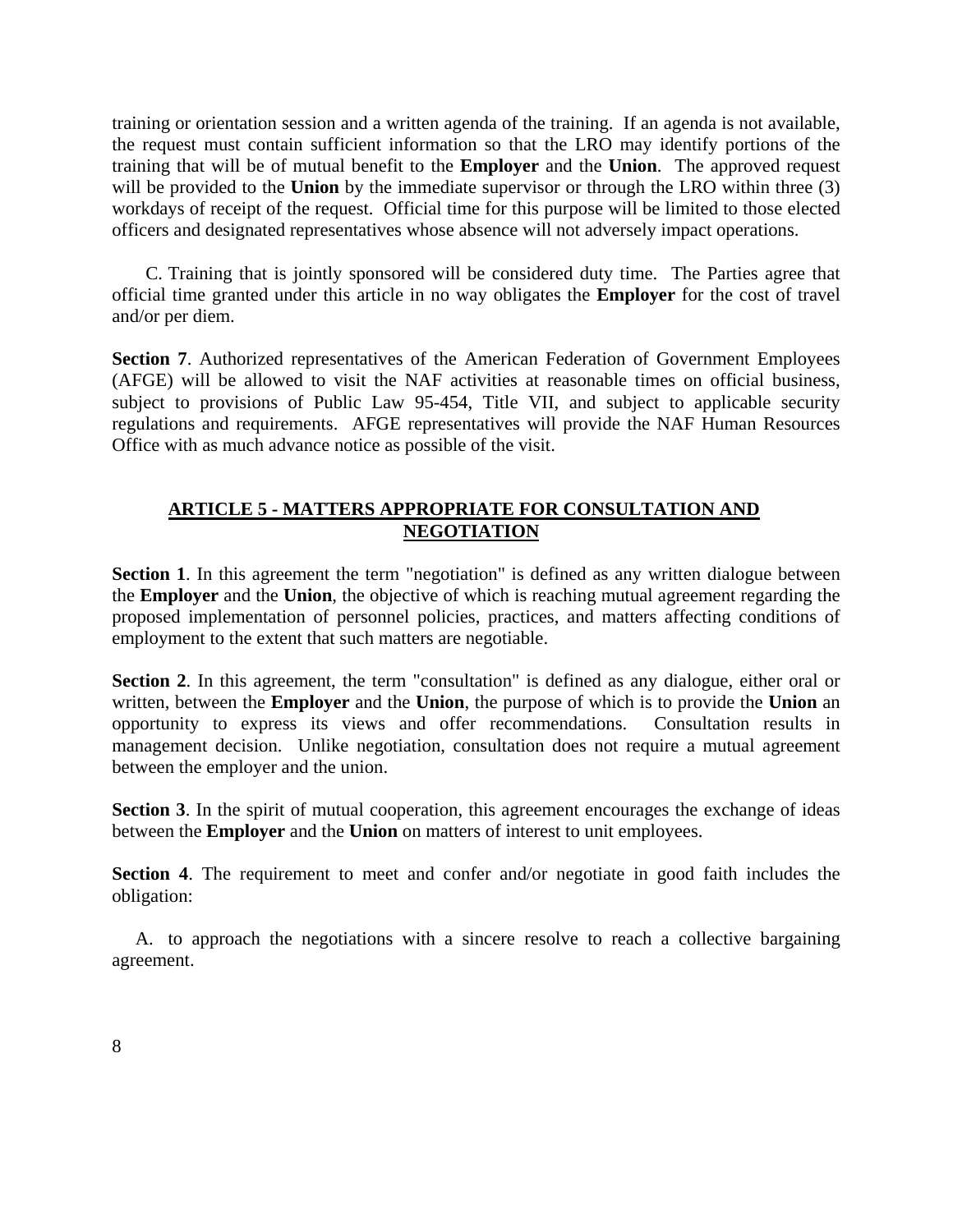B. to be represented at negotiations by duly authorized representatives prepared to discuss and negotiate on any condition of employment;

C. to meet at reasonable times and convenient places as frequently as may be necessary and to avoid unnecessary delays;

D. to furnish to the exclusive representative upon request and to the extent not prohibited by law, data:

(1) that is normally maintained by the agency on the regular course of business;

(2) which is reasonably available and necessary for full and proper discussion and understanding, and negotiation of subjects within the scope of collective bargaining; and

 (3) if agreement is reached, to execute on the request of any party to the negotiation, a written document embodying the agreed terms, and to take such steps as are necessary to implement such agreement.

**Section 5**. Either party having a requirement to consult/confer or negotiate with the other shall give advance notice to the other party. Such notice shall include a statement of the subject matter to be discussed and the problem, if any, which generated the cause for discussion. When contact is required by the **Union** President with management officials, the point of contact is the Labor Management Relations Officer (LRO of the Civilian Personnel Flight). When contact is required by the **Employer** with the **Union**, the point of contact is the **Union** President or designated representative.

**Section 6**. PAST PRACTICES. Any prior practices and understandings in effect on the implementation date of this agreement and not specifically covered by the agreement will remain in effect unless changed in accordance with this article.

**Section 7**. PROPOSAL ON CHANGES TO WORKING CONDITIONS. When the **Employer** proposes a change in a matter covered by this article, the **Employer** will inform the **Union** in writing of the purpose and rationale of the proposed change and will provide the **Union** the opportunity to submit written proposals which will be negotiated. Management agrees not to implement the proposed change until negotiations have been completed. If the **Union** does not present its request to negotiate within five (5) work days after receipt of the proposed change, the **Employer** may implement. If the **Union** requests negotiation, the parties will meet to negotiate within five (5) work days or at a mutually acceptable time.

**Section 8**. IMPASSE. An impasse occurs after both parties consider the proposals and counterproposals of the other party and, despite diligent efforts, no agreement can be reached. This procedure will be used when impasse is reached over any negotiable issue.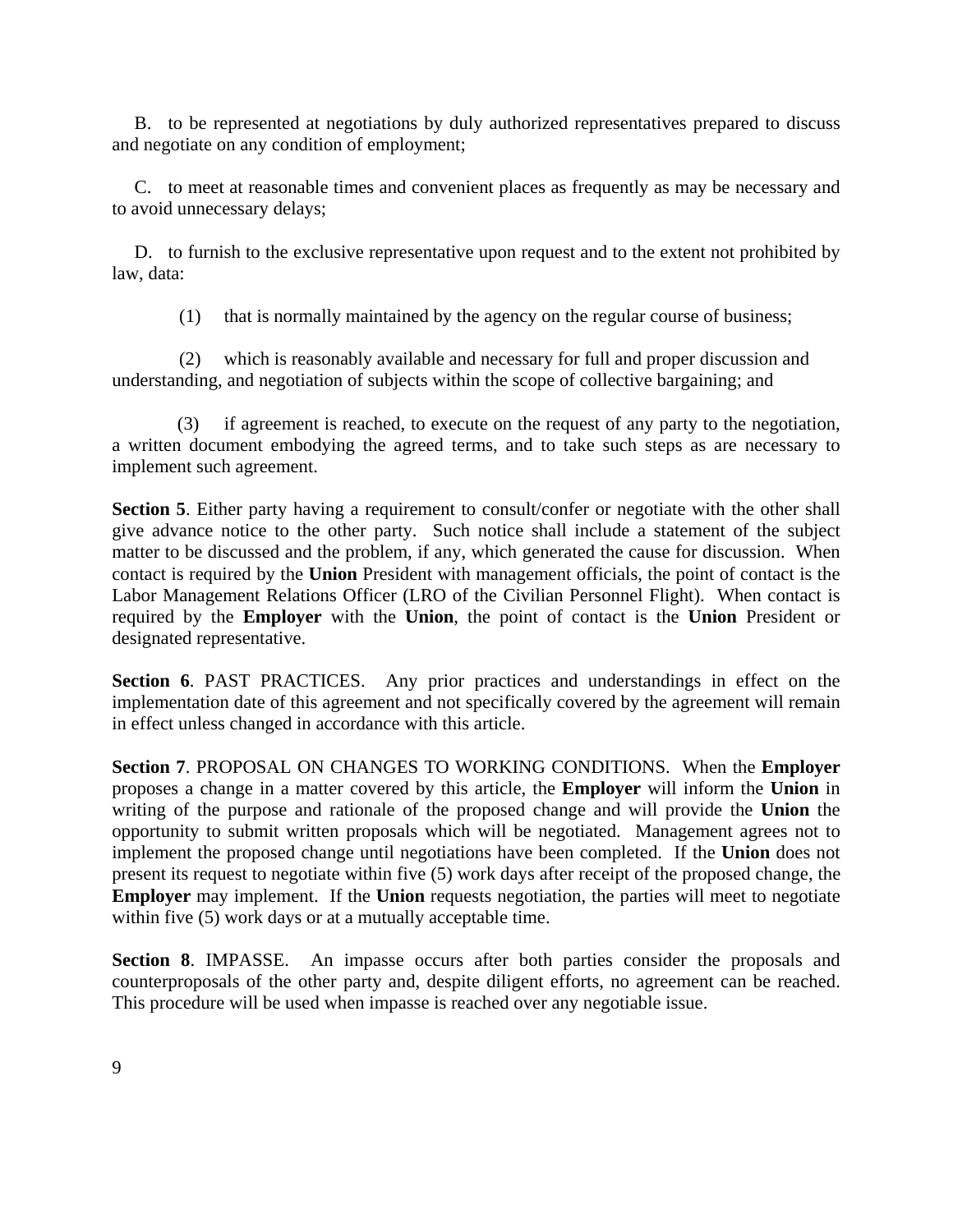A. When impasse is reached, the item is set aside. After agreement is reached on all other negotiable items, the parties try a final time to resolve any impasse items. If an impasse still exists, either party may request assistance from the Federal Mediation and Conciliation Service (FMCS).

- B. If FMCS assistance does not resolve the impasse:
	- (1) either party may refer the matter to the Federal Services Impasse Panel (FSIP), or

(2) the parties may agree to adopt a procedure for binding arbitration of the impasse, but only if the procedure is approved by the panel.

# **ARTICLE 6 - FACILITIES AND SERVICES**

**Section 1**. Government facilities at Shaw Air Force Base will be made available to the **Union** whenever practicable for monthly membership meetings outside regular duty hours. When other space is desired by the **Union** for a particular event, the **Union** shall submit a written request for the space to the **Employer**. Such request will be granted subject to applicable laws, regulations, the availability of space, and mission requirement. The **Union** agrees to be responsible for normal housekeeping and security requirement.

**Section 2**. The **Employer** agrees to provide a designated and reserved space for the use of the **Union**, on official bulletin boards, where ten (10) or more unit employees are assigned. The **Union** will be responsible for keeping their designated space current and orderly. Materials to be posted are subject to the approval of the **Employer**. Such material will be submitted by the Union in sufficient time to permit the appropriate review. Notices pertaining solely to the following **Union** matters may, nevertheless, be posted without prior approval: (1) meetings; (2) recreation and social affairs; (3) appointment of office; (4) proposed elections and results of elections; and (5) **Union** promotional literature and newspaper articles. The **Employer** reserves the right to remove any material which violates this section.

**Section 3**. When connection to the Shaw AFB intranet is not available, the **Employer** agrees to furnish to the **Union** one copy of all existing nonappropriated fund personnel program management and administration procedures and changes thereto used in the personnel management of employees assigned to NAF activities and copies of all general bulletins and newsletters issued to employees.

**Section 4**. Stewards may visit NAF activities that are within their assigned areas for the purpose of obtaining from the supervisor, upon request, the names of employees separated or appointed the previous month.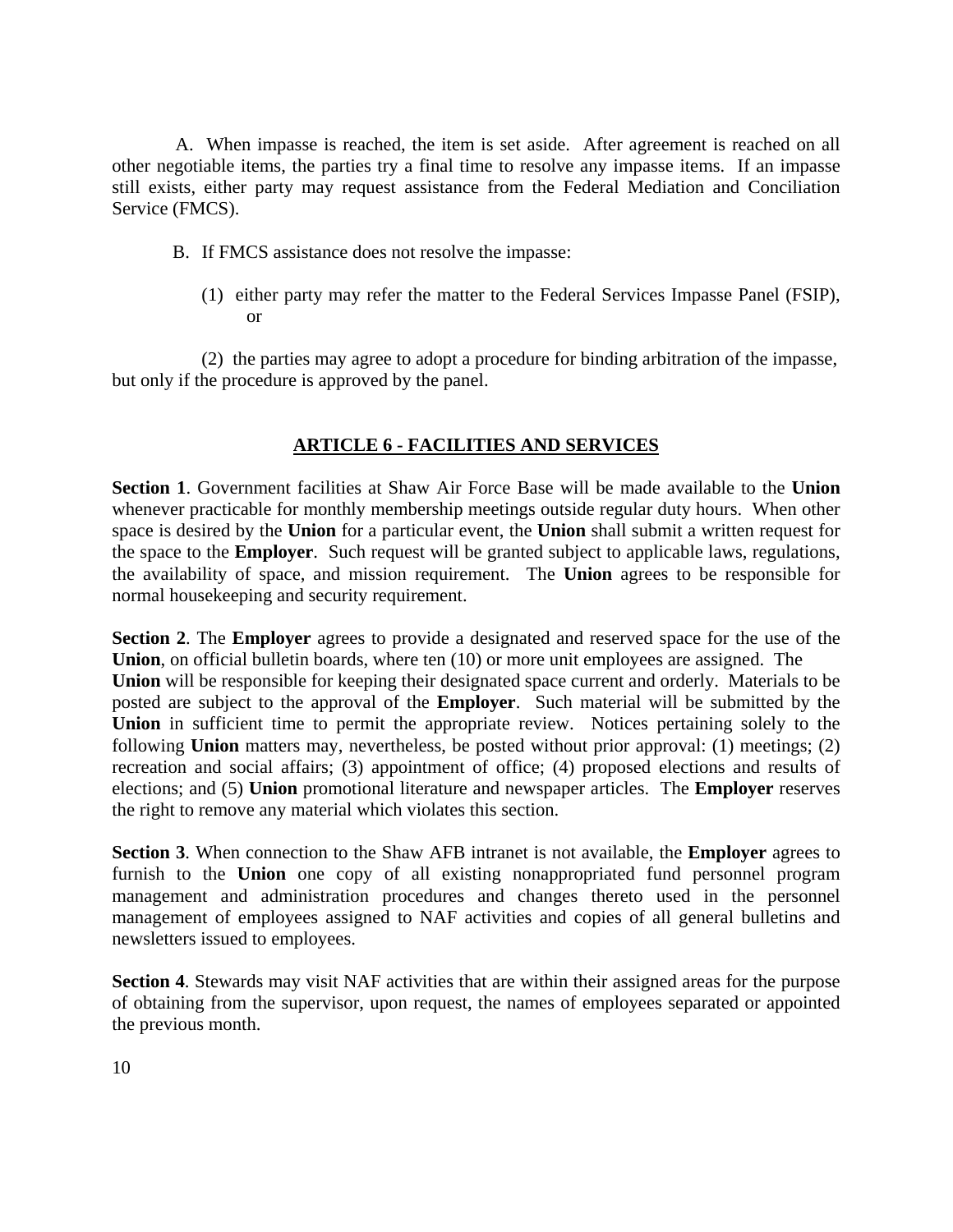**Section 5**. To the extent that space is available, the **Employer** will provide a space for lunch for those employees whose lunch periods are outside the regular duty hours, and to maintain sanitary washroom facilities as near work sites as economically possible. To the extent that space and funds are available, the **Employer** will provide locker facilities for employees whose duty assignment involves use of other than street clothes.

**Section 6**. The **Employer** agrees to allow **Union** officers and stewards the use of **Employer** telephones in the performance of their functions authorized to be accomplished on official duty time in this Agreement or in appropriate laws or regulations. Supervisors will permit the **Union**  officers and stewards reasonable privacy while using **Employer** telephones for this purpose. Nothing in this provision shall authorize the use of **Employer** telephones when such use will involve a toll charge to the **Employer** or an unauthorized use of the Defense Switched Network system.

# **ARTICLE 7 - DUES WITHHOLDING**

**Section 1**. Standard Form 1187, the Request For Payroll Deduction For Labor Organization Dues, is the only form used to initiate dues withholding. The **Union** is responsible for educating bargaining unit members on the voluntary nature of the dues allotment program. The employee will receive a copy of the signed form.

**Section 2**. The **Employer** deducts **Union** dues from the pay of all eligible employees who voluntarily authorize deductions. Deductions are made each payroll period when the following conditions have been met:

- A. the employee's earnings are sufficient to cover the amount of the allotment;
- B. the employee initiates a SF 1187 supplied by the **Union**;
- C. the **Union** completes and signs Section A of the SF 1187; **and**
- D. the **Union** submits the SF 1187 to the NAF HRO.

**Section 3**. Dues deductions begin the first pay period after the NAF Payroll Office receives the SF 1187. Employees are limited to one allotment from their pay for labor organization dues.

**Section 4**. The NAF Payroll Office will forward a copy of each dues allotment termination request to the HRO who will in turn forward a copy to the **Union** within five (5) workdays of receipt.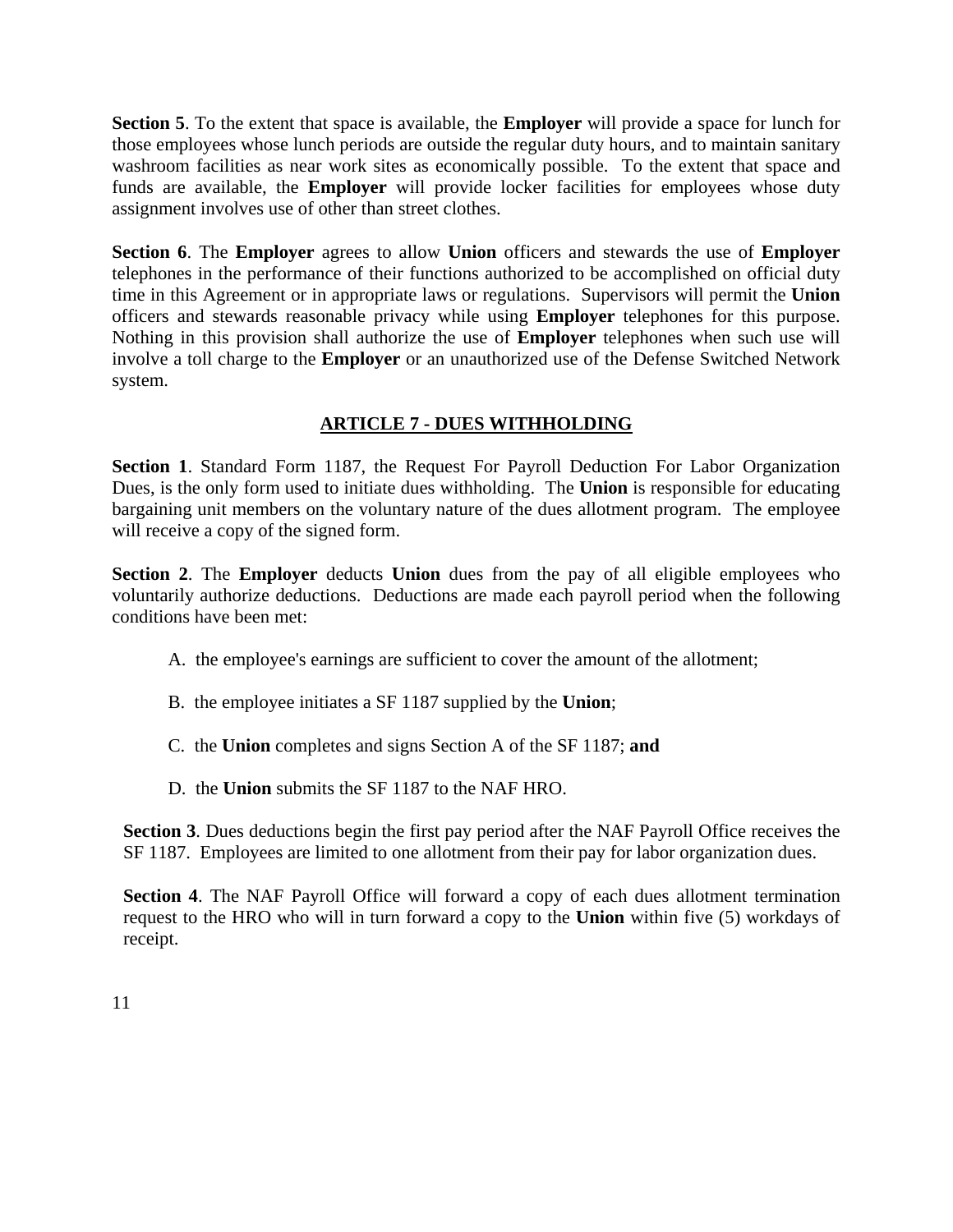A. Employees may voluntarily terminate their allotment by submitting Standard Form 1188, Cancellation of Payroll Deduction For Labor Organization Dues, to the NAF Payroll Office. The allotment will terminate:

 (1) the **first** complete pay period after dues withholding has been in effect for at least one year; and

 (2) the request is received by the NAF Payroll during the pay period in which it is to be effective.

 B. An employee's allotment for **Union** dues will be automatically terminated as of the next complete pay period in which the NAF Payroll Office is notified of any of the following:

 (1) when the employee has been expelled or has ceased to be a member in good standing of the **Union**. Notice of this action is promptly forwarded in writing to the NAF Payroll Office by the **Union.**

(2) loss of exclusive recognition by the **Union**; or

 (3) separation, transfer, or other personnel action (except temporary promotion or detail of an employee to other position within the bargaining unit). Note: An employee who is temporarily promoted or detailed to a position outside the bargaining unit will have dues deductions automatically resumed upon return to the bargaining unit as if there was no interruption.

**Section 5**. The amount of **Union** dues will remain as originally authorized on the SF 1187 until the **Union** certifies a change in the amount and the certification is transmitted to the **Employer**. Dues changes begin the first pay period after the employer receives notification. Only one such change will be made in any period of 12 consecutive months.

**Section 6.** A remittance check or electronic transfer will be prepared by the NAFAO at the close of each pay period for which deductions are made. The check or electronic transfer will be for the total amount allocated for dues for the pay period. The **Employer** forwards to the **Union** a biweekly notice of the total amount of **Union** dues withheld for the preceding pay period. This notice contains the following:

- A. identification of the office or installation,
- B. identification of the **Union**,
- C. names of members and the amount deducted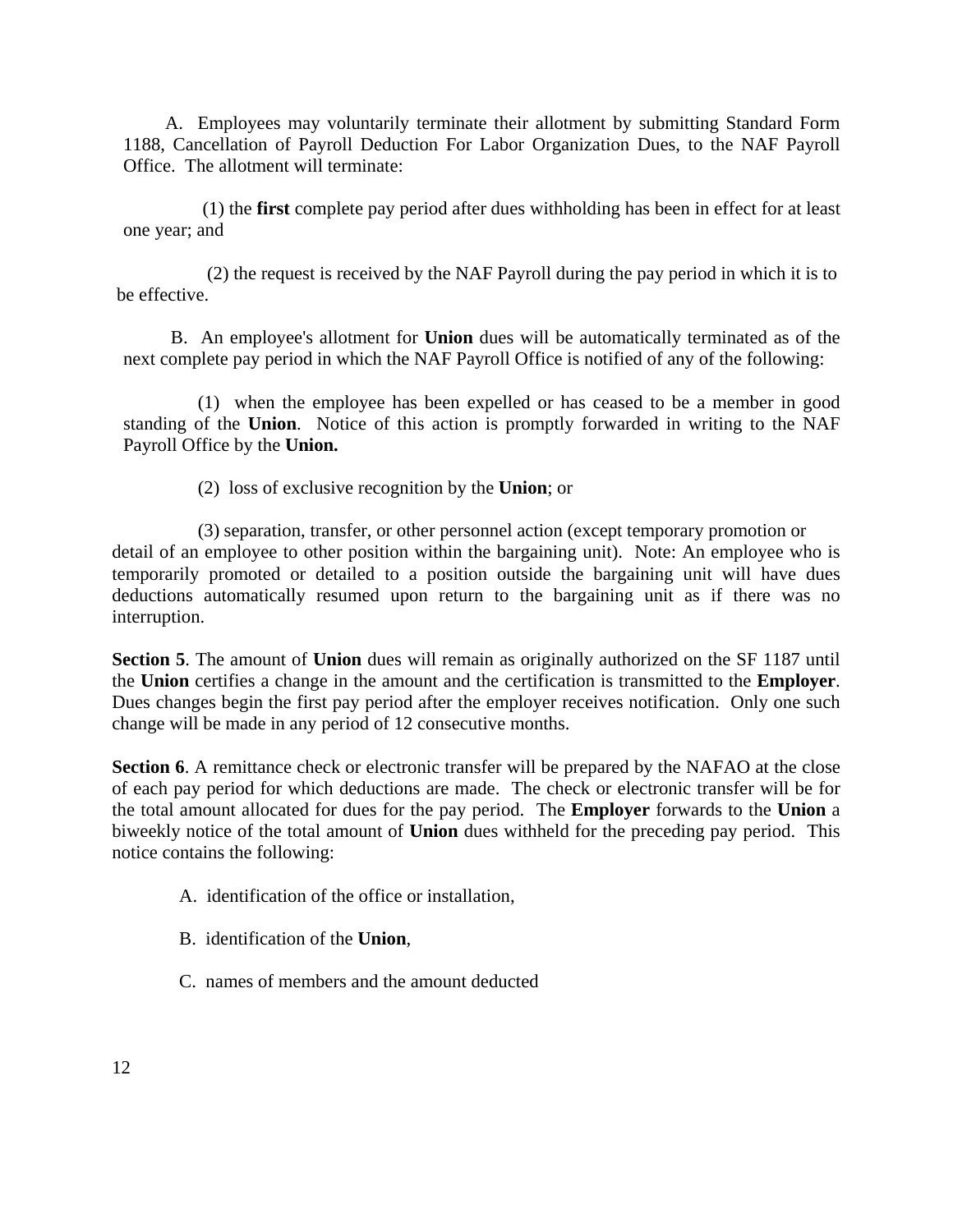D. names of members for whom deductions previously authorized were not made, with coding/annotations to indicate the reasons for nondeduction, and

E. total number of members for whom dues are withheld.

**Section 7.** If payment errors can be detected before the money is paid to the **Union**, the **Employer** will make a refund. If the **Union** receives an erroneous payment, the **Union** will make the refund.

# **ARTICLE 8 - POSITION DESCRIPTION**

**Section 1**. Position Description (PD), Position Guide (PG), or Standardized PD/PG

 A. The duties and responsibilities of a NAF position will be described on a position description (PD, and or position guide (PG). The PD/PG, does not list every duty that an employee may be assigned, but rather major duties and responsibilities, performed on a regular basis, that reflect those duties and skills that are controlling of the position's series and grade. PDs and/or PGs will also include qualifications and performance standards.

 B. Each employee in the unit will be furnished a copy of his/her position description and/ or guide by the **Employer** upon employment. Employees and the **Union** will be notified prior to any change adversely impacting the employee's position.

 C. An employee who believes his position description is inaccurate or that a standardized PD/PG has been improperly applied, may meet and discuss this matter with their supervisor for clarification. If the supervisor agrees that the PD/PG requires revision, the supervisor will initiate corrective action through the HRO. When differences concerning the accuracy of a PD/PG cannot be resolved, the employee may grieve under the negotiated grievance procedure. Employees who have significant changes in primary duty assignments that are not reflected in their PD/PG may request a site audit. This request must be in writing and describe the significant changes.

 D. When the term "performs other duties as assigned" or its equivalent is used in a position guide or position description, the term is mutually understood to mean "tasks that are related to the position and are of an incidental nature". It is also understood that this language does not prevent the **Employer** from assigning unrelated work to an employee of a temporary nature. Such term will not be used to assign duties outside an employee's classification on a recurring basis.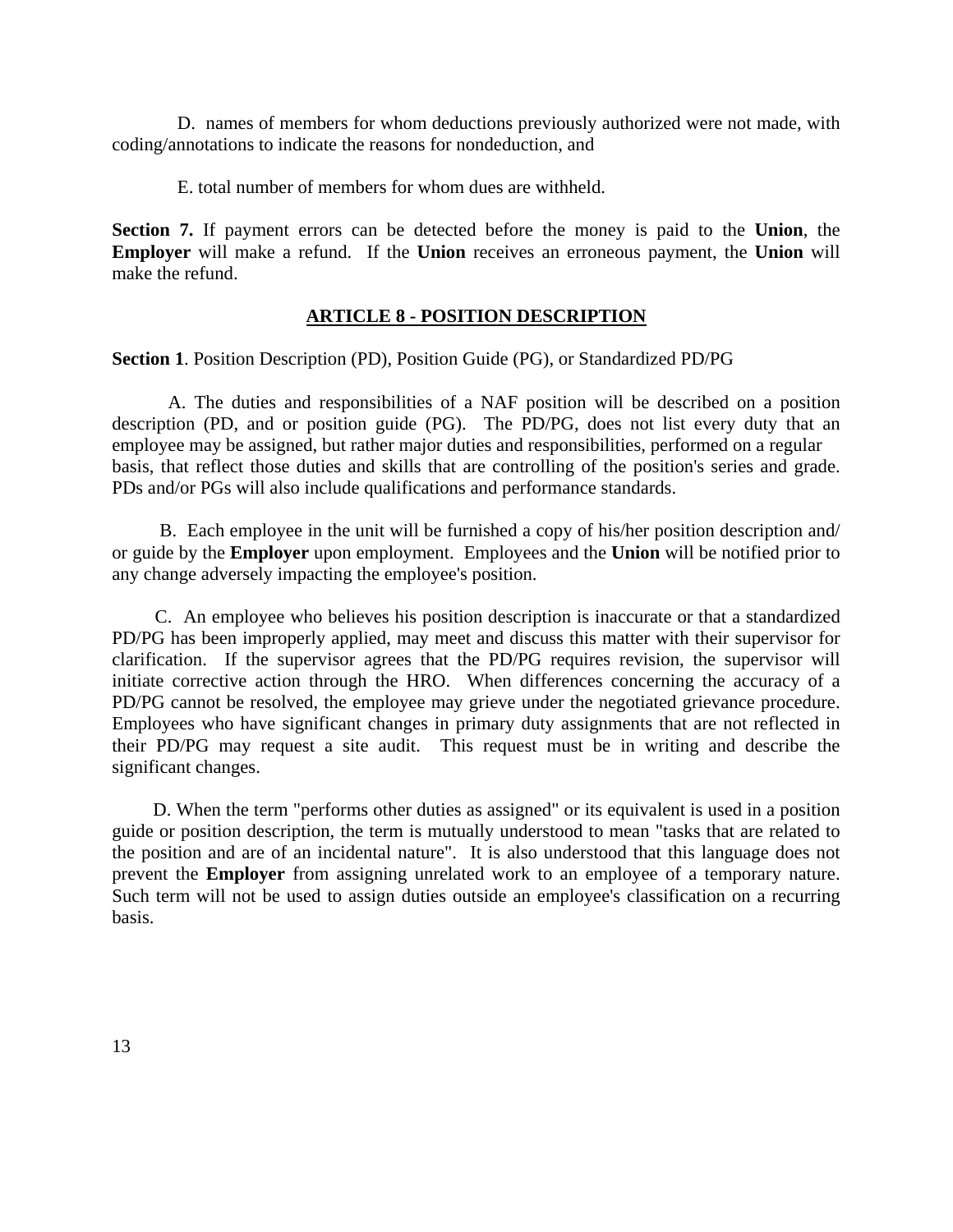#### **Section 2.** Classification Appeal

 A. It is agreed that an employee will be notified in writing when an appropriate determination has been made to downgrade or upgrade the employee's position as a result of classification action. The notification will include available appeal procedures. Grades of jobs will not be downgraded except through proper application of classification standards to officially approved job descriptions or position guides.

 B. If employees are dissatisfied with their series, grade, or title, they may pursue a classification appeal through the appropriate appeal procedures.

### **ARTICLE 9- PROBATIONARY PERIODS**

Probationary periods test the employee's ability, suitability, and fitness for the job, as shown by actual job performance. All regular and flexible employees must serve a probationary period IAW AFMAN 34-310. An employee may be separated during probation if he or she fails to demonstrate that he or she possesses the skills or character traits necessary for satisfactory performance in the position.

- A. The length of probationary period is:
	- (1). Six (6) months for Pay band NF-I NF-II employees
	- (2). Twelve (12) months for Pay band NF-III NF-VI employees
	- (3). Twelve (12) months for CC employees
	- (4). Six (6) months for Crafts and Trades (NA, NL, & NS) employees
- B. Creditable time for probationary period

 (1). Time served by a person who has completed a probationary period and who is appointed either in the same or similar position within six (6) months after separation without cause, or as the result of a transfer of function.

 (2). Employees who have completed a probationary period, who transfer in from another AF NAF position at another installation, without a break in service of a single workday, and when the work performed is in the same line of work, will not serve another probationary period.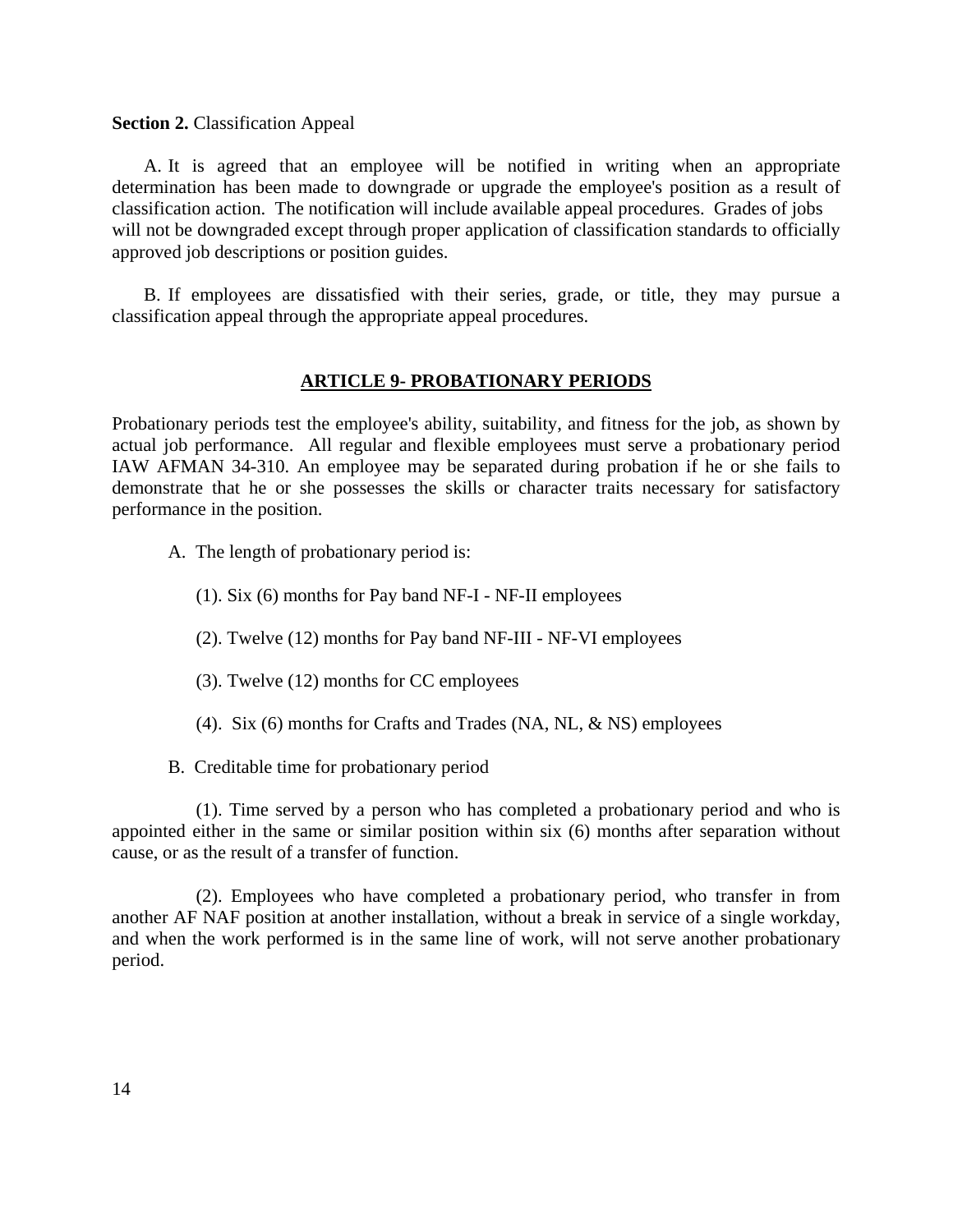(3). Employees who have not completed a probationary period, but who are transferring in without a break in service of a single workday will receive credit for all prior continuing AF NAF service toward the probationary period.

# **ARTICLE 10 - TRAINING AND EMPLOYEE DEVELOPMENT**

**Section 1**. The **Employer** will provide employees with training and development opportunities necessary to do their work effectively, attain approved career objectives, and accomplish its mission. Such opportunities will be based on the interest of Shaw Air Force Base and the public, not solely in the interest of the employees.

**Section 2.** Formal training for temporary employees will normally be confined to training in areas directly related to the position held by the temporary employee, and they will not receive formal training for the purpose of adversely impacting a regular employee.

**Section 3**. All training opportunities will be offered without regard to race, creed, religion, color, sex, age, national origin, or physical or mental handicap.

**Section 4**. In the event the **Employer** experiences difficulty in filling any critical, skilled position, the **Employer** agrees to notify all employees of the vacancy as well as the employees' opportunities to obtain training for said critical, skilled position.

**Section 5.** Prior to placement actions, the **Employer** agrees to make reasonable efforts to consider the current employees at their request, when training is determined to be necessary for new jobs and skills. If an employee is to be selected for training which will lead to promotion, the **Employer** shall make the selection under competitive procedures.

**Section 6**. Job training required on the installation by the **Employer**, as distinguished from training for which the employee voluntarily applies or to which the employee has agreed as a condition of his/her employment, shall be accomplished on the **Employer's** time, if the training is available during normal work hours. The **Union** agrees to encourage employees to participate in self-development activities in order to better qualify themselves in their work or profession, or contribute to their general overall growth and enlightenment as individuals.

**Section 7.** Employees who are not selected for job-related training because the training would not improve or change their knowledge, skill, or experience in the classification series or job family group to which assigned, will nevertheless be considered for promotion to higher level vacancies in their assigned classification series provided they meet qualification requirements and apply properly.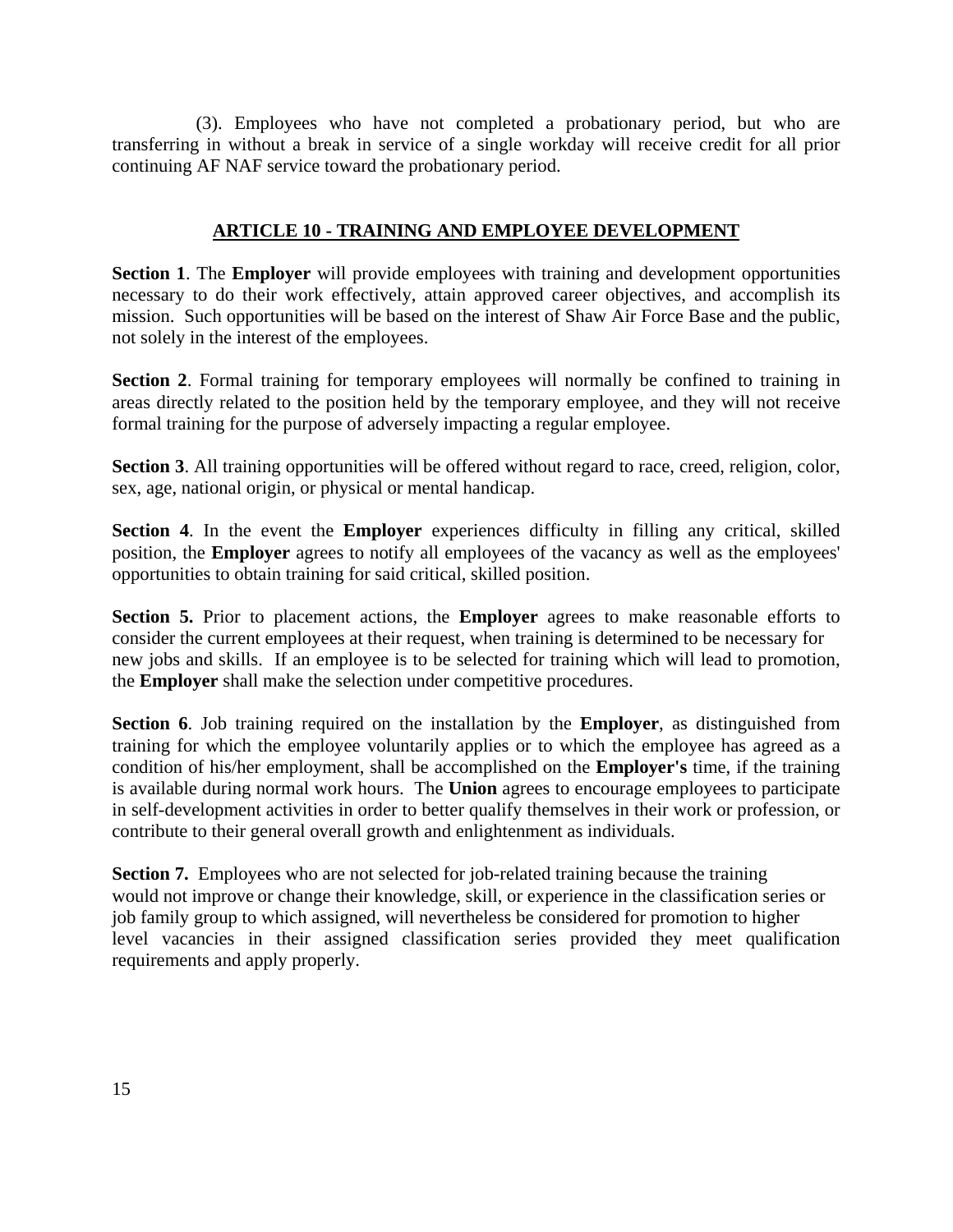**Section 8**. The **Employer** shall make every reasonable effort to provide assistance, recognition, and opportunity for training of employees in the unit when the need for training is related to the individual's official assigned duties. Training, determined by the **Employer** to be needed in connection with official assigned duties, will be accomplished at the **Employer's** expense.

**Section 9**. The **Employer** will make reasonable efforts to arrange a suitable schedule, within operational needs, for the period of time required by the training for employees in the unit wishing to pursue further self-development activities in job-related subjects.

**Section 10**. Subject to the needs of the service, the **Employer** may approve annual leave or LWOP as requested by the employee for education and training purposes if the education to be acquired will be of value to the **Employer.**

**Section 11**. Except in instances of late receipt of training quotas by the **Employer** or substitutions because of unforeseen circumstances, sufficient (at least two weeks) advance notice of off-base schooling attendance will be given those employees attending in order that they may arrange their schedule, personal as well as job, accordingly.

**Section 12.** When an employee has been physically or mentally disqualified for his/her former position and, for that reason, is placed in a new position for which the employee is qualified, the **Employer** will review the employee's abilities and skills, and will provide any training or indoctrination if determined necessary in an effort to help the employee adjust to the new career field.

# **ARTICLE 11 - PERFORMANCE EVALUATIONS**

**Section 1**. The rating period for NAF employees is 1 October through 30 September of each year. Official employee ratings will become available for use in performance decisions within 60 days of the end of the rating period.

**Section 2**. Employees are encouraged to review their performance standards and make suggestions when discrepancies exist between the standards and actual work performed. Employees will not be evaluated on changes made to performance standards when there are less than 90 days left in the rating period.

**Section 3.** Normally, the immediate supervisor or designee is the rating official and the next level supervisor, or designee, is the reviewing official. When the rating official changes or departs during the rating period and has supervised the employee for 90 days, or more, a closeout appraisal and discussion will be accomplished. This evaluation serves as information for the new supervisor. If the rating official has supervised the employee for less than 90 days, all documentation concerning the employee's performance is transferred to the new supervisor.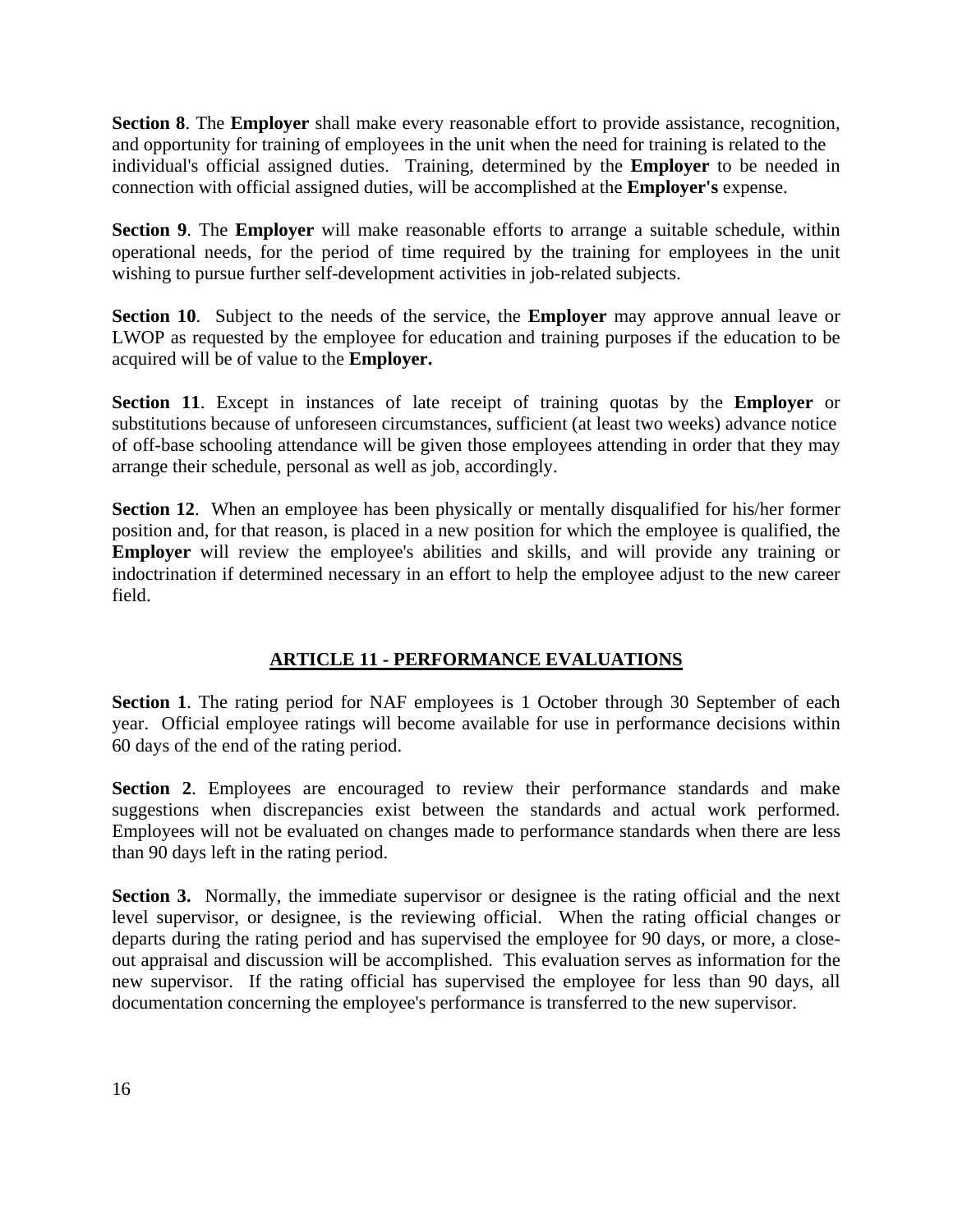**Section 4**. The supervisor (rating official) will meet with the employee near the mid-point of the rating period to discuss performance, review the plan for currency, and inform the employee of progress or possible discrepancies. This meeting will be documented in the Supervisor's Employee Work Folder. The employee may make written comments in the response to any performance review.

**Section 5**. Supervisors will inform employees when their performance is not meeting required standards. The supervisor will explain how the employee's performance is deficient with recommendations on how the employee can improve, including but not limited to, additional instruction, training, and increased supervision. A Performance Improvement Plan (PIP) will be prepared by the supervisor, reviewed by the next level supervisor, and coordinated through the HRO before issuing to the employee.

**Section 6**. The rating official rates the employee then forwards the signed form to the reviewing official who finalizes and signs the form. The rating official then meets with the employee to discuss the rating. The employee is given a copy of the rating. Employees who object to the rating assigned can grieve under the negotiated grievance procedures.

# **ARTICLE 12 - INCENTIVE AWARDS**

**Section 1.** The goal of the NAF Incentive Awards Program is to recognize employees for outstanding performance, improve morale, and increase productivity. Public recognition for award recipients for their special contributions, community involvement, suggestions, etc. is the most effective way to achieve this goal.

**Section 2.** There are many awards available for employee recognition. These include monetary, honorary, functional area, civic, special purpose, and heroic deed awards. Supervisors are strongly encouraged to recognize their employees by fully participating in this program. Employees are encouraged to participate by providing input on possible nominees to their immediate supervisors. When requesting time suspensed award nominations, the employer will publicize information.

**Section 3**. To ensure maximum recognition, the employer will publish a list of all incentive awards and recipients in the civilian newsletter, or its equivalent, on a quarterly basis.

**Section 4**. The Employer will utilize a baseline productivity level using the Morale Welfare Recreation Fund (MWRF) goal established by Air Combat Command (ACC) to determine the funds available for Group Performance Awards (GPAs). The baseline productivity level is expressed in terms of a percentage of the Net Income Adjusted for Depreciation (NIAD) calculated during the fiscal year (the period 1October through 30 September). To trigger the award process: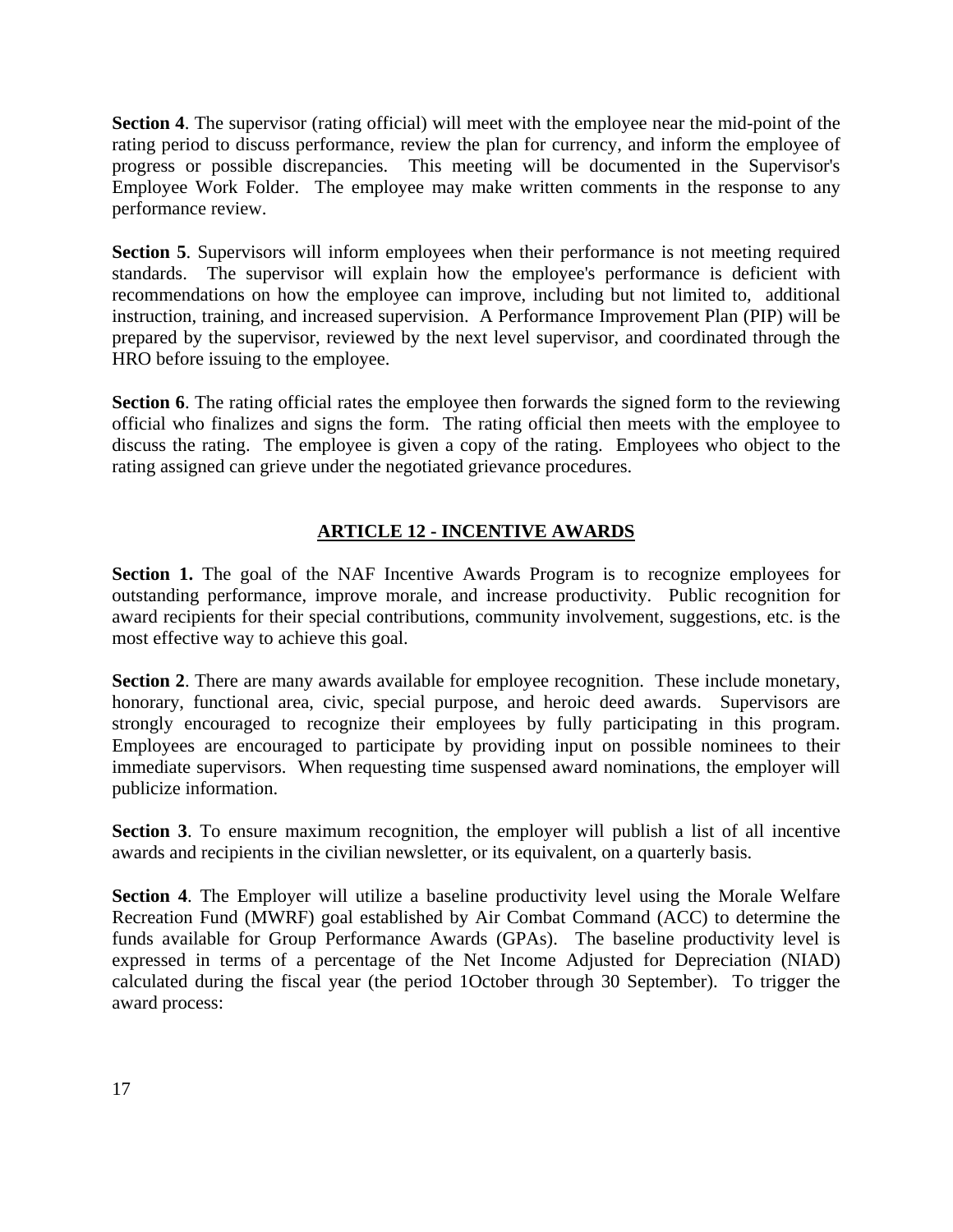- A. All MWRF performance metrics must meet ACC goals as of 30 Sep of the current year.
- B. When the GPA process is triggered, the funds available are determined as follows:

| (1) MWRF NIAD = Less than  | No Award                       |
|----------------------------|--------------------------------|
| ACC goal                   |                                |
| (2) MWRF NIAD = ACC goal   | 1 % of Annual Payroll Expense  |
| (3) MWRF NIAD = $ACC$ goal |                                |
| $+33\%$ of the established | 1.5% of Annual Payroll Expense |
| ACC goal                   |                                |

 C. Lodging Fund (LF) performance metric must meet ACC goal as of 30 Sep of the current year.

(1) LF NIAD = Less than ACC goal........... No Award (2) LF NIAD = ACC goal………………….. 1 % of Annual Payroll Expense  $(3)$  LF NIAD = ACC goal +33% of the established ACC goal……………. 1.5% of Annual Payroll Expense

 D. The GPA funds will be paid to bargaining unit employees based on their annual performance rating. "Very Good" is the minimum rating to be eligible for a GPA.

 E. A committee of two **Union** representatives and two **Employer** representatives will meet and recommend the award distribution levels (percentage award) for each performance rating after all performance ratings have been finalized. GPAs will be presented near the end of November following the fiscal year of accrual.

## **ARTICLE 13 - SUPERVISOR'S EMPLOYEE BRIEF**

Section 1. The Supervisor's Employee Brief is the personal and confidential record of an employee.

**Section 2**. Counseling by the supervisor on derogatory or adverse situations will be conducted in reasonable privacy. Prior to placement of derogatory data in the Supervisor's Employee Brief, the supervisor will discuss same with the employee concerned. The employee's initials indicate only personal awareness of such entry and do not indicate agreement or disagreement. The employee will be provided a copy upon request.

**Section 3**. Access to the Supervisor's Employee Brief will be limited to persons having an official requirement to review all or a portion of the document. The concerned employee and the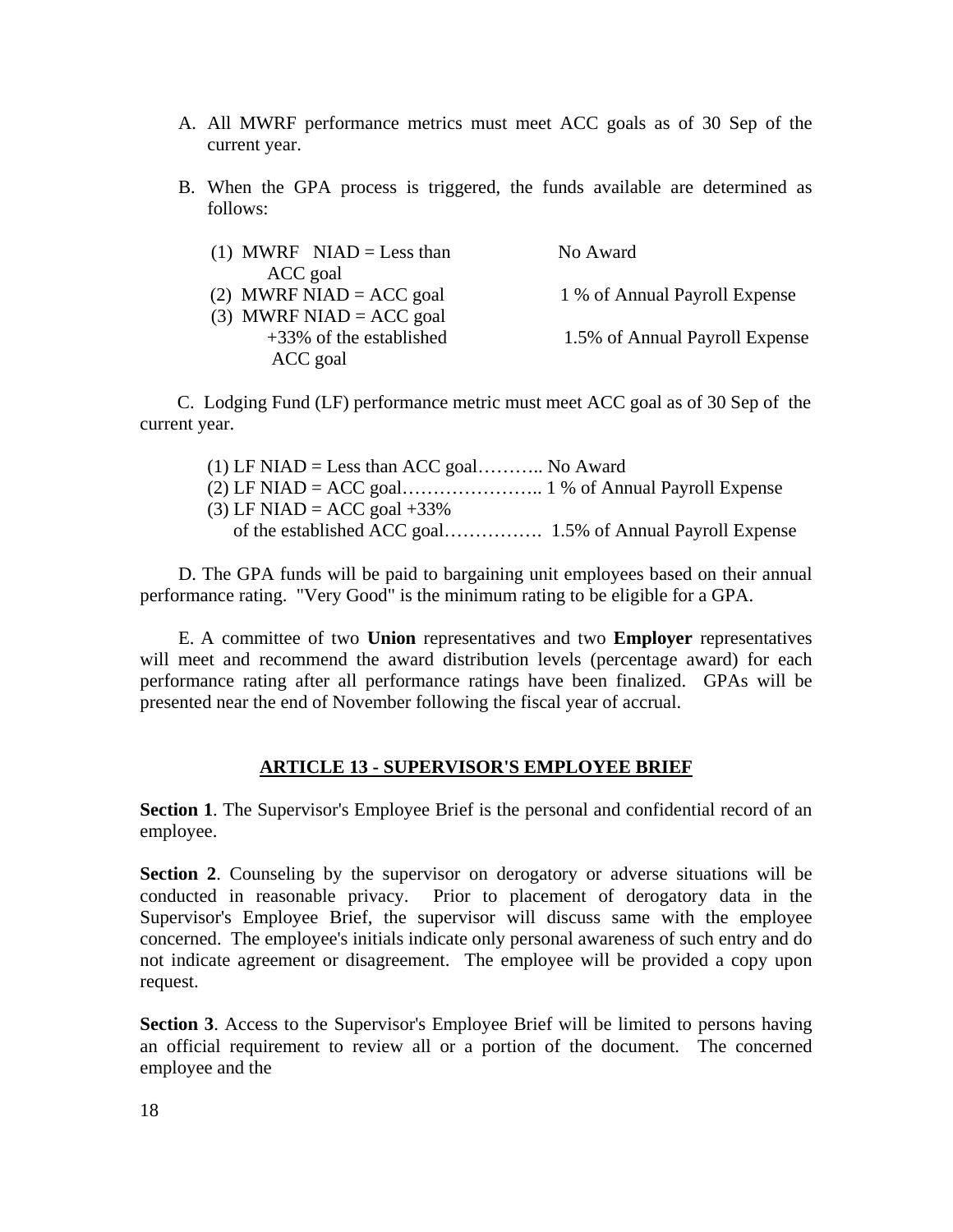designated representative may review the applicable portions of the Supervisor's Employee Brief when a grievance is related to a specific statement that is the basis for disciplinary or adverse action. Supervisory notes (memory joggers) are for the sole use of the supervisor. If they are communicated to any other party, they must become a part of the system of records administered in accordance with the Privacy Act and this agreement.

**Section 4.** When an employee's supervisor is changed, the supervisor's Employee Brief, posted to date, is transferred to the new supervisor.

# **ARTICLE 14 - HOURS OF WORK AND TOURS OF DUTY**

**Section 1**. Definition of Terms.

A. Administrative Workweek: The NAF administrative workweek consists of seven (7) consecutive days beginning at 0001 hours Sunday and ending at 2400 hours the following Saturday.

B. Employment Categories: The employment categories are Regular and Flexible.

C. Basic Workweek: The basic workweek is defined as the least number of hours established for Regular and Flexible employees to work each administrative workweek. The least number of hours established for regular employees is 20 hours. The least number of hours established for flexible employees is zero hours.

D. Tours of Duty: A tour of duty consists of the days and hours of the day (beginning and ending times) in the administrative workweek which the employee is scheduled to work.

 E. Uncommon Tour of Duty: An uncommon tour of duty is a unique tour of duty that cannot be prescribed in advance as a regular work schedule on definite days of the week or hours in a day.

 F. Shift: A shift is an established pattern of hours without regard to days of the week. Shifts are designated as either day shift (1<sup>st</sup> shift) or night shift ( $2^{nd}$  and  $3^{rd}$  shifts). Night shift means regularly scheduled non-overtime work when a majority of the whole hours of such work occurs between 3 p.m. and midnight  $(2^{nd} \text{ shift})$ , or between 11 p.m. and 8 a.m.  $(3<sup>rd</sup> shift)$ .

**Section 2**. Days off. When feasible, employees in organizations that operate other than Monday through Friday will be afforded two consecutive days off. This determination is made by the **Employer**, based on operational need(s) of the activity involved.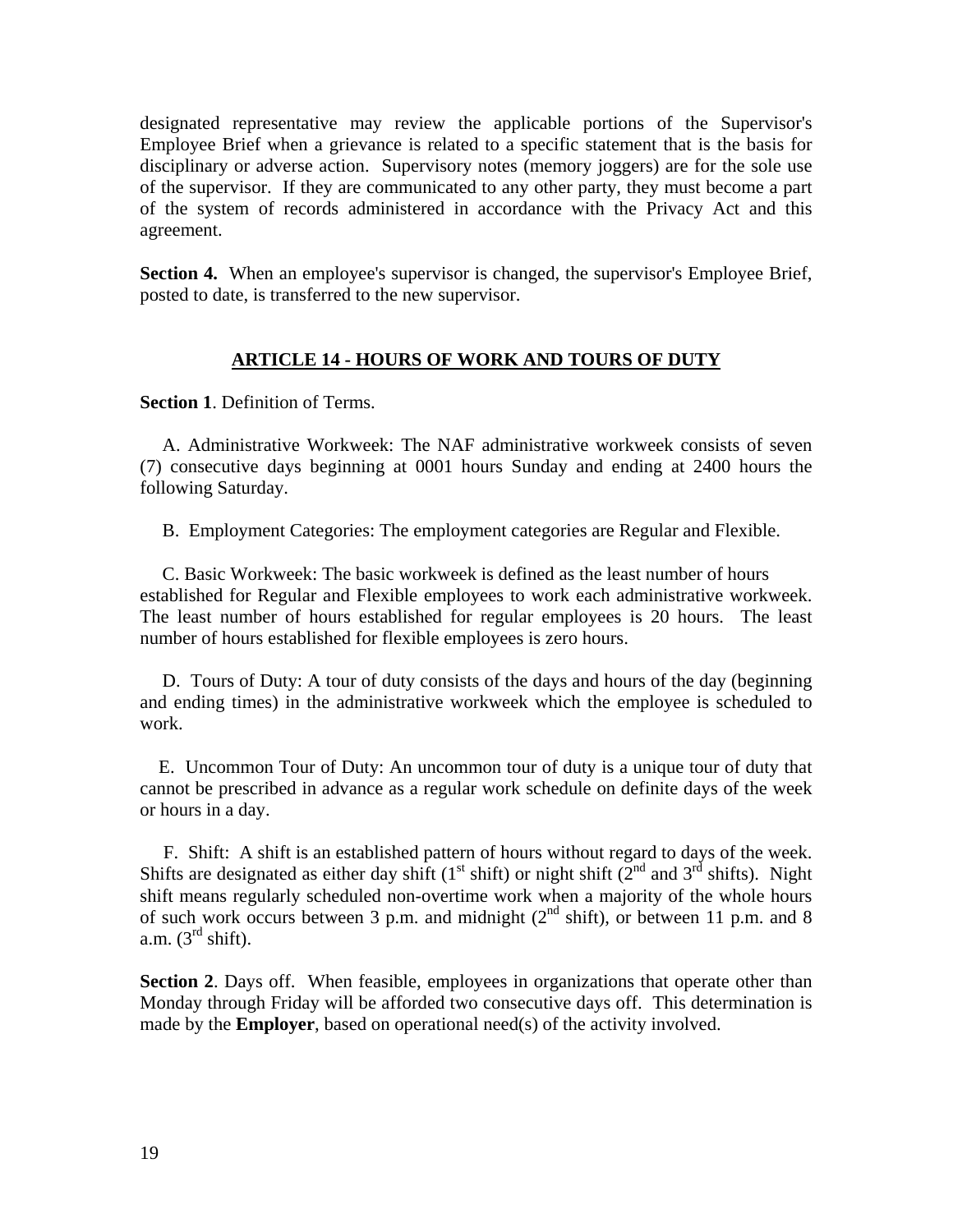**Section 3**. Changes to Guaranteed Basic Workweek: A change in a regular employee's guaranteed basic workweek will be accomplished as follows:

 A. An involuntary decrease in the number of guaranteed hours that results in a change of category from regular to flexible may be made by the **Employer** using BBA procedures. When the **Employer** determines that less hours are required routinely each week, and the only way to accomplish this requirement is to reduce an employee's guaranteed hours, action will be taken to make the required changes as set forth in this section. Guaranteed hours must not be reduced solely to avoid payment of benefits or to provide more hours for other employees. Prior to reducing the guaranteed hours of a regular employee, every effort will be made to reduce the scheduled hours of flexible employees within the same type of position and within the same NAFI. A reduction in an employee's guaranteed hours that results in a change of employment category must be processed as a BBA. The **Employer** must give a written notice in advance of the action to the employee IAW AFMAN34-310, and a copy to the **Union** simultaneously. At a minimum, the written notice must include:

 (1) A statement that the employee's guaranteed hours are being reduced by a specific number of hours.

- (2) The effective date of the change.
- (3) A clear statement of the reasons for the change (be specific).
- (4) A statement that if he or she feels the action is unfair or disagrees with the reasons

for the action, the employee may submit a grievance under the negotiated procedures, advice on how and where to file the grievance, and the time limits for filing such grievance.

## **Section 4**. Meal Period

A. Employees working 6 hours or more, shall be granted a meal period on a non-paid basis, scheduled at or near the mid-point of the tour of duty, no less than one-half  $(1/2)$ hour or more than one (1) hour. Breaks in working hours of more than one hour may not be scheduled in a basic workday.

B. When an employee is required to perform official duties during scheduled meal periods, a twenty (20) minute working meal period shall be permitted and considered as time worked for pay purposes.

## **Section 5**. Breaks

A. If rest breaks are in increments of fifteen (15) minutes, the breaks will be taken at or near the midpoint between the start of the employee's workday and the employee's meal period, and the mid-point between the employee's meal period and the end of the tour of duty.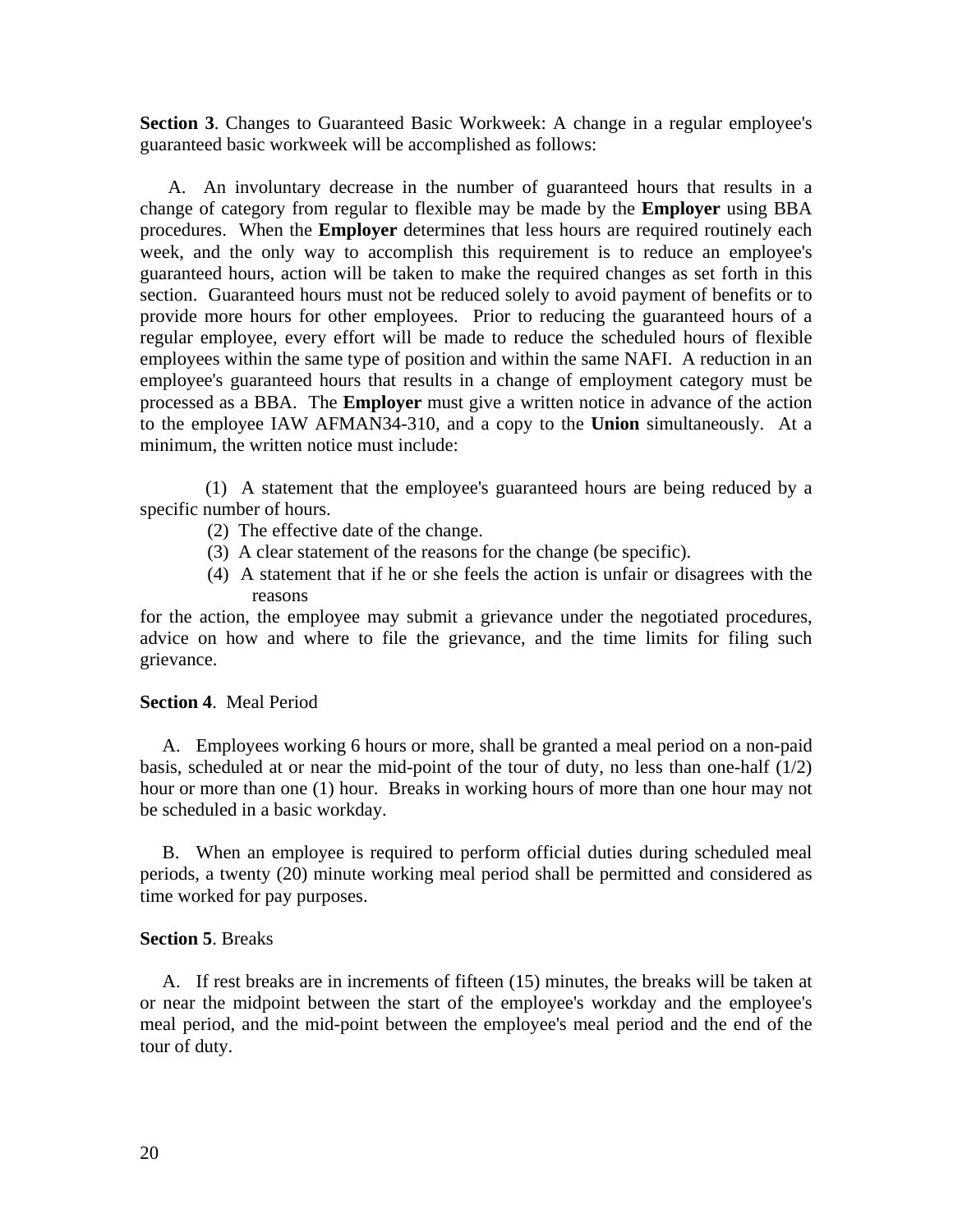B. Rest periods will not be scheduled to start or end the tour of duty, or be a continuation of the meal period and are not cumulative.

**Section 6**. Clean-Up Time.

Where feasible, as determined by the supervisor, a reasonable amount of time will be allowed for necessary clean-up immediately prior to lunch time and immediately prior to the end of the work day and for storage of tools and equipment. No blanket amount of time will be established for clean-up, but will be allowed in consonance with the work area and the working conditions.

# **Section 7.** Notification of Schedules

Regular employees will be notified of changes to their tours of duty one (1) week in advance of the administrative work week. Regular employees on uncommon tours of duty will be notified of changes to their tours of duty no later than the end of the prior shift. When the **Employer** determines that the mission would be handicapped or that costs would be increased, notification of less than one week will be permitted. A copy of any tour of duty change will be provided to the **Union.**

**Section 8**. In.the event of power failure, breakdown, or other interruptions beyond the control of the **Employer** resulting in the interruption or suspension of operations, employees who are in a work status and whose services cannot be utilized in their present work area or elsewhere, shall be administratively excused from duty without charge to leave or loss of pay, consistent with regulatory requirements. When the **Employer**  decides to close the installation or a part of it due to inclement weather and to dismiss employees who are not required for essential or emergency services, those so excused from duty will not be subject to charge to leave or loss of pay.

# **Section 9**. Planned Closures for Other than Federal Holidays

 A. When a planned closure occurs and the **Employer** determines there is other work available, employees scheduled to work during the closure will have the following options: perform other duties, request annual leave or leave without pay.

 B. When a planned closure occurs and the **Employer** determines there is no other work available, employees scheduled to work will have the following option: request annual leave or leave without pay. If the full work force is not required, the selection will be IAW Article 15 for all employees.

## **Section 10**. Daylight Savings Time

A. If the employee's tour of duty coincides with daylight savings time and requires working an additional hour, the employee will be paid for the actual hours worked.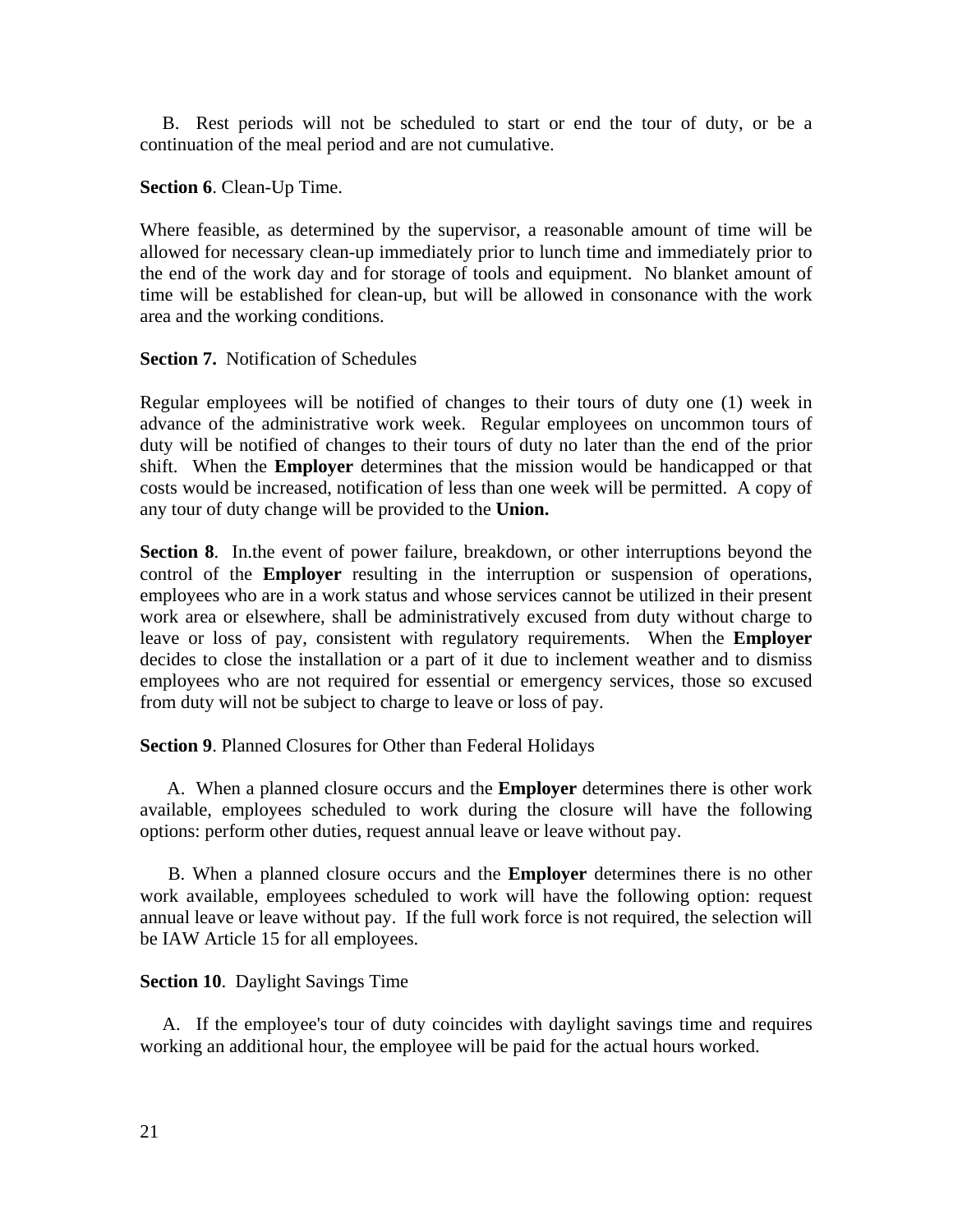B. If the hours worked are less than normal because of daylight savings time, the employee will be on leave or work the additional hour.

# **ARTICLE 15 - OVERTIME**

**Section 1.** The **Employer** determines when overtime is needed. The administration of such overtime work (including the nature of the work, the need for special skills, the priority of productive or support effort, and the number and type of employees required) is solely a function of management.

 A. Crafts and Trades (CT) employees are entitled to be paid overtime for hours worked in excess of 40 hours in a workweek in excess of 8 hours in a day.

 B. Pay Band (NF) and Child Care (CC) employees are entitled to be paid overtime for hours worked in excess of 40 in a workweek.

**Section 2.** OVERTIME EXCEPTIONS: The **Employer** may require an employee to perform overtime work. Exceptions to assigning overtime to a specific employee are:

 A. The employee can show that overtime work would impair his/her health or cause extreme hardship; or

B. It is determined that the employee has a valid reason for being relieved.

**Section 3**. OVERTIME DISTRIBUTION: As a general rule, first consideration for any overtime is given to the employee currently assigned to the task or job on which overtime is needed. Assignment of overtime work will not be made to employees for the sole reason of reward or penalty. Management is not required or expected to change regular schedules of tours of duty or positions solely for the purpose of achieving or improving distribution of overtime.

**Section 4**. EMPLOYEE NOTIFICATION: Employees designated to work overtime will be given reasonable advance notice when possible, considering the circumstances of each specific situation. Advance notice of planned overtime work on Saturday and Sunday will normally be made no later than Friday noon. CT employees will notify the immediate supervisor of their desire to receive compensatory time in lieu of overtime pay when selected to work.

**Section 5**. COMPENSATORY TIME: Compensatory time off is not authorized for nonexempt NF-I, NF-II, or CC employees except for religious observance. When compensatory time is authorized, employees will have the option of overtime pay or compensatory time off in lieu of overtime pay for overtime to be worked; except when an employee's basic rate of compensation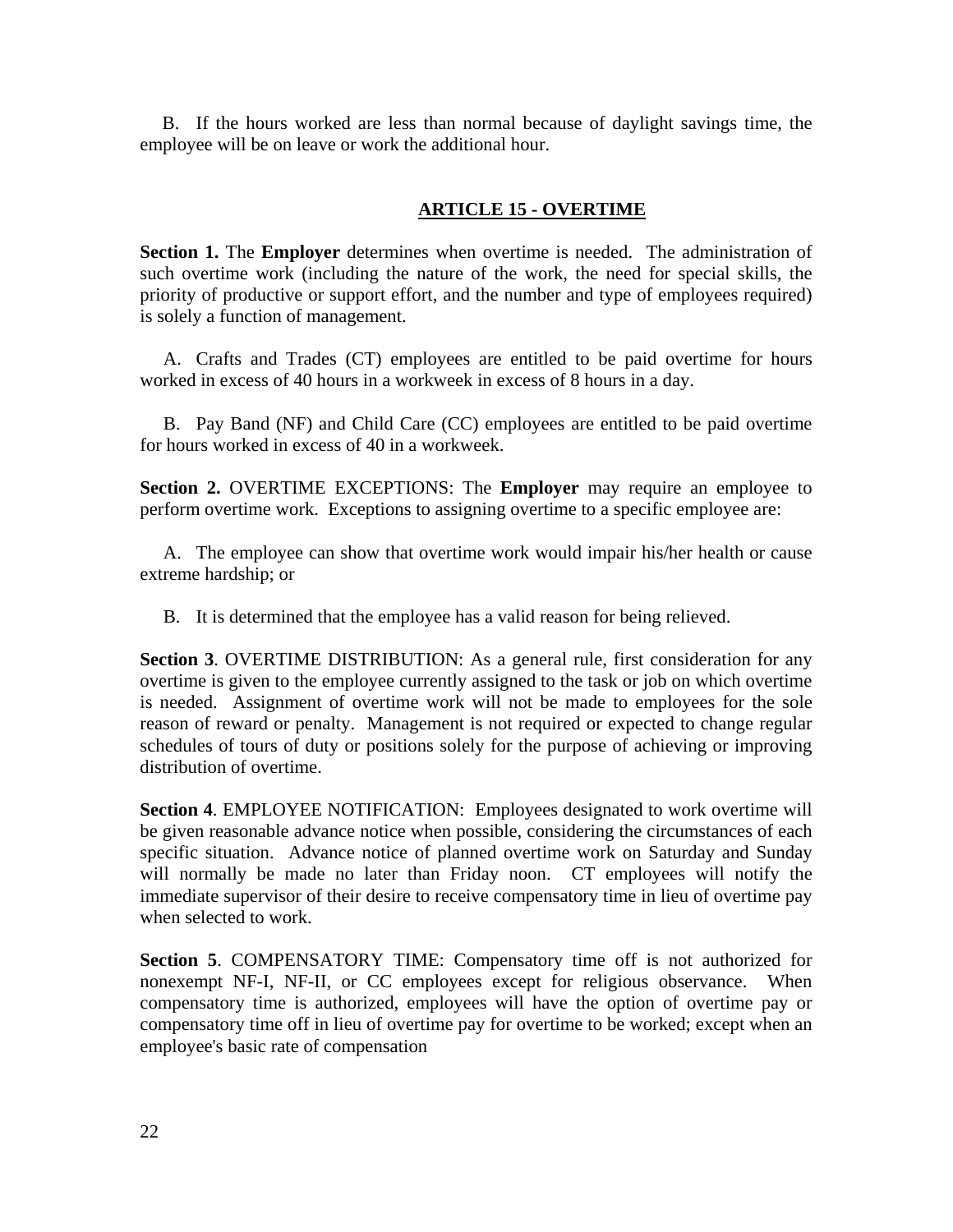exceeds the maximum rate for GS-10 and regulations of higher authority permit, the employee may be required to take compensatory time off in lieu of overtime pay.

## **ARTICLE 16 - CALL-BACK DUTY TIME**

Call-back duty time is when a regular scheduled, regular employee is required to work on a day when work was not scheduled, or when the employee is officially required to return to his or her place of employment after working a normal shift. Compensation for callback duty is at least two hours (whether or not work is performed), including make-ready and clean-up time.

## **ARTICLE 17 - ADMINISTRATIVE DISMISSAL**

**Section 1**. Administrative dismissal is approved absence from duty without loss of pay and without charge to leave when employees are released because all or part of Shaw AFB is closed, or it is in the interest of the Air Force*.* .

**Section 2**. When the appropriate commander determines that activities must be curtailed during working hours due to inclement weather, acts of God, military necessity, or other events beyond the **Employer's** control, administrative dismissal is authorized in accordance with applicable regulations.

A. Hazardous Weather Condition/Disasters. When adverse weather conditions develop outside and employee's duty hours, regardless of an announcement made on television or radio, employees must ascertain through the normal chain of command if they are required to report for duty.

**B.** Early Dismissal: Only regular employees who are in a duty status (not on leave) or who are expected to return from leave to duty status at the time the early dismissal takes effect are excused without charge to leave. Employees who are absent on leave that day continue to be charged leave.

C. Late Reporting: Depending on hazardous weather conditions, brief periods of tardiness may be excused in individual cases personally reviewed by the appropriate supervisor. Employees who do not report for duty during hazardous weather are charged a full day of annual leave/LWOP unless the supervisor determines the employee made every reasonable effort to get to work, but was unable.

 D. Base Closure: Workdays on which the base is closed are non-workdays for leave purposes as designated by the installation commander. All employees who earn leave, except those required to perform emergency duties, are excused without charge to leave. Employees in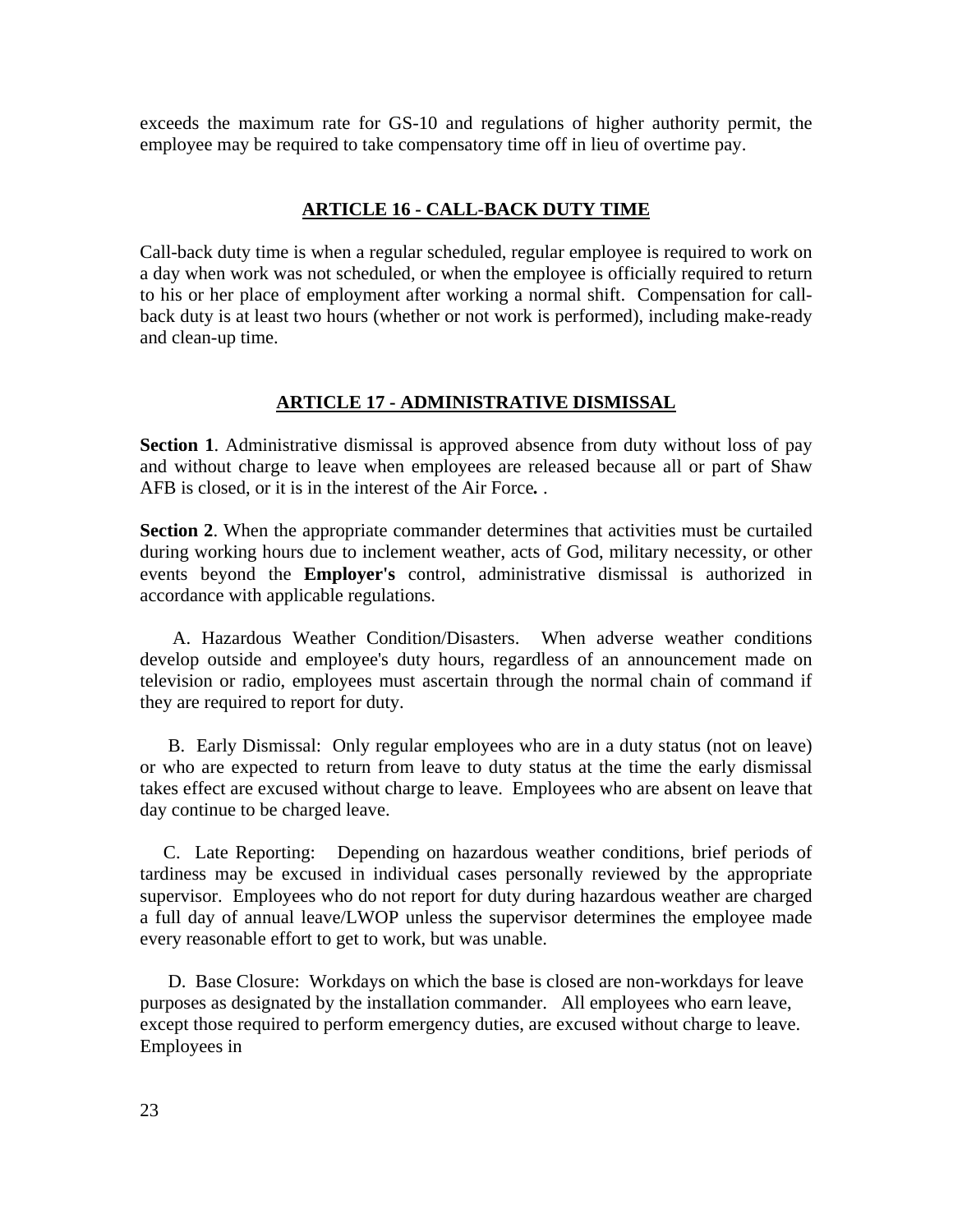a non-pay status on the days immediately before and after the days the activity closed, are excluded. Employees on approved leave, i.e., annual, sick, LWOP, etc., when operations are suspended continue to be charged leave. Administrative leave is not applicable.

# **ARTICLE 18 - MISCELLANEOUS LEAVE AND EXCUSED ABSENCE**

**Section 1**. Extreme Temperatures. Employees are expected to work if conditions in the work place are reasonably adequate. When temperatures fall outside normal expectations, the supervisor will first consider the following options: dress code, work schedules, and the leave policy. Individual employees affected by unusual levels of temperatures to the extent that they are incapacitated for duty, or continuance on duty would adversely affect their health, may request annual or sick leave, or LWOP.

## **Section 2.** Court Leave

 A. All regular employees are eligible for court leave. Court leave is leave of absence from duty without loss of pay or charge to annual leave to perform:

- (1) as a juror; or
- (2) as a witness on behalf of any party (including to appear on behalf of him or

 herself) in connection with any judicial proceeding to which the United States, the District of Columbia, or a state or local government is a party.

B. Effective administration of court leave requires the exercise of good judgment in order to avoid imposing hardship on employees. Employees assigned to night shifts or standby tours of duty are granted court leave comparable with employees assigned to regular day shift work.

C. Employees serving as witnesses or jurors who are excused or released by the court are expected to return to duty if there are four (4) or more hours remaining in the duty day.

**Section 3.** Military Leave. Military leave is absence from the employee's civilian position without loss of pay to perform military duty.

A. To be eligible, an employee must be a member of the Reserve or National Guard. Flexible employees or employees on temporary appointments of one year or less are not entitled to military leave.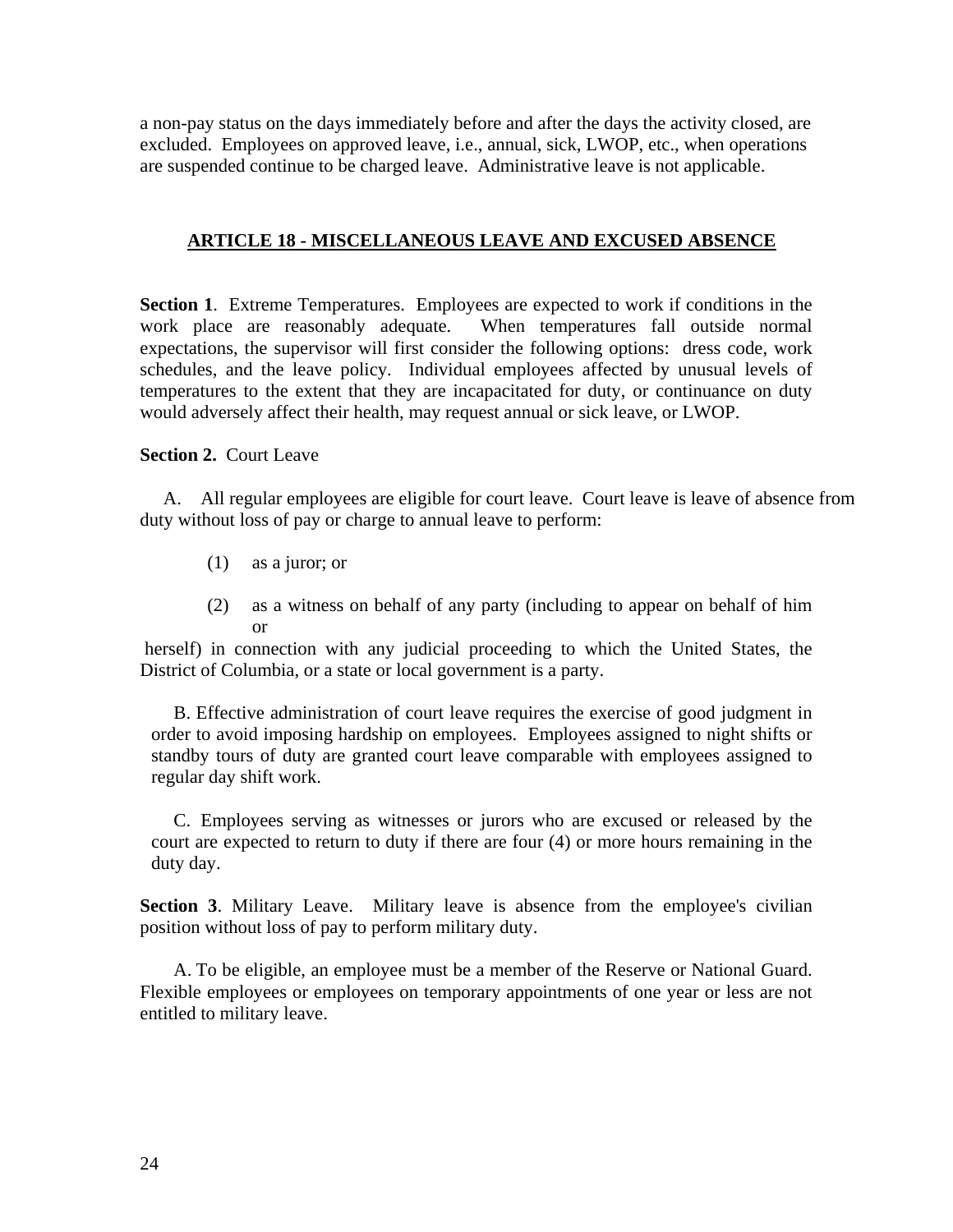B. Fifteen days of military leave is credited to the employee's account on 1 Oct of each fiscal year, or upon appointment. Unused military leave remaining from the prior fiscal year, not to exceed 15 days is also credited. Military leave available will not exceed 30 days in a fiscal year.

C. Neither annual leave nor leave without pay is granted for active duty until the employee has used all military leave available unless this would result in a forfeiture of annual leave.

D. No charge is made for non-workdays at the beginning and end of a period of absence. However, all intervening non-workdays, including holidays, falling within the period of military duty are military leave.

#### **Section 4**. Excused Absence for Voting or Voter Registration

 A. As a general rule, when the voting polls are not open at least three (3) hours either before or after an employee's regular hours of work, such employee may be granted an amount of excused absence to vote or register to vote which will permit the employee to report to work three (3) hours after the polls open or leave work three (3) hours before the polls close, whichever requires the lesser amount of time.

 B. Under exceptional circumstances where the general rules do not permit sufficient time, an employee may be excused for such additional time as may be needed to enable the employee to vote, depending upon the particular circumstances of the individual case, but not to exceed a full day.

#### **Section 5**. Bone Marrow or Organ Donation

Employees are entitled to paid leave each calendar year (in addition to annual and sick leave) to serve as bone marrow or organ donors in accordance with appropriate laws, rules and regulations.

#### **Section 6**. Family Leave

Request for leave under this Section must specify if the leave requested is Family and Medical Leave Act or Federal Employees Family Friendly Leave Act and will be in writing in advance when possible.

#### A. Family and Medical Leave Act of 1993 (FMLA)

 (1) Pursuant to the Family and Medical Leave Act and its implementing regulations, an eligible employee who has completed at least twelve (12) months of service as an employee shall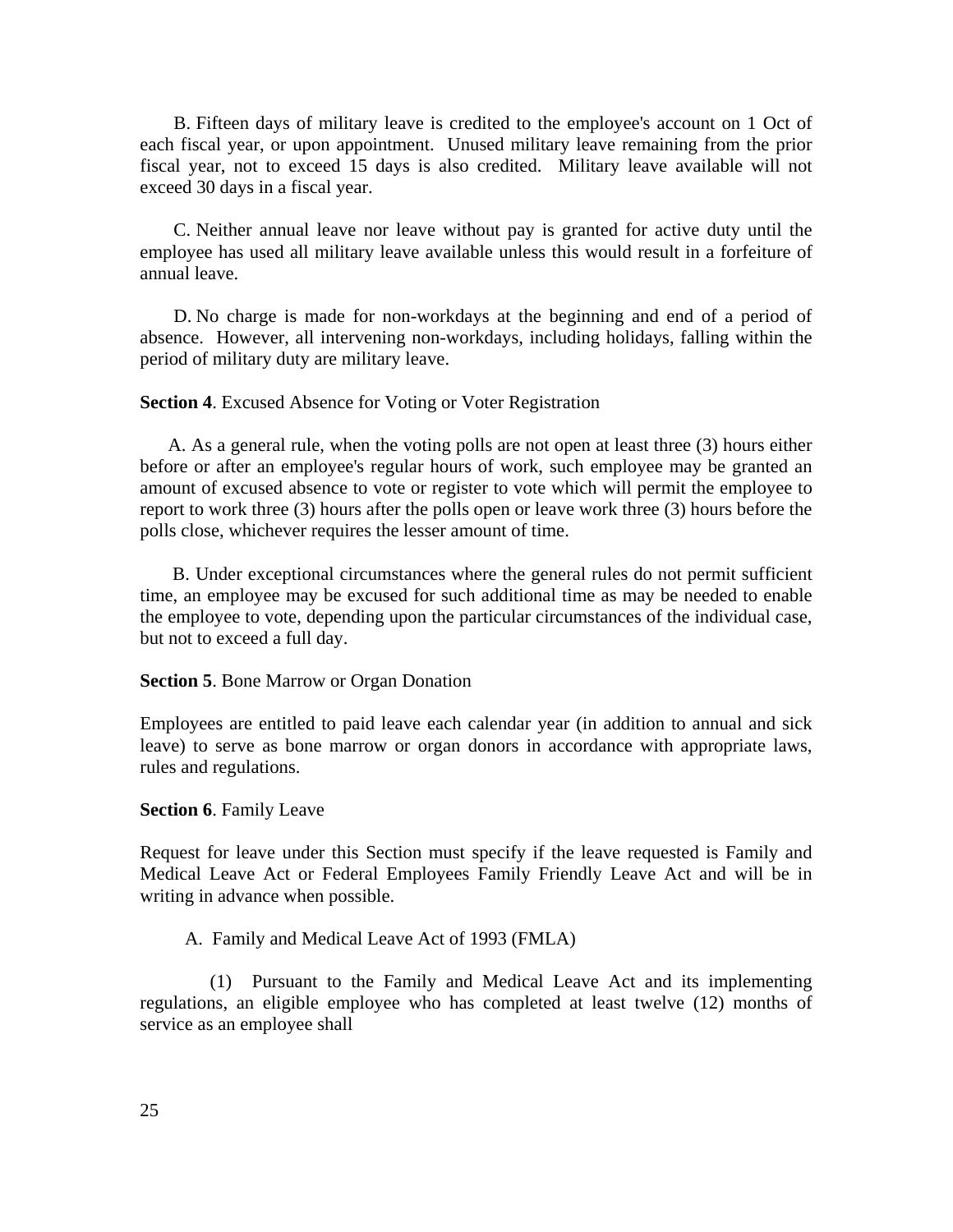be entitled to a total of 12 administrative workweeks of leave without pay (LWOP) during any 12-month period for one or more of the following reasons:

 -- The birth of a son or daughter of the employee and the care of such son or daughter,

 -- The placement of a son or daughter with the employee for adoption or foster care;

 -- The care of a spouse, son, daughter, or parent of the employee who has a serious health condition; or

 -- A serious health condition of the employee that makes the employee unable to perform the essential functions of his or her position.

(2) If leave taken under this Act is foreseeable, the employee shall provide notice to the **Employer** of his or her intention to take leave not less than thirty (30) days before the date the leave is to begin. If the date of the circumstances requires leave to begin within thirty (30) days, the employee shall provide such notice as soon as is practicable.

(3) An employee may elect to substitute other paid time off, as appropriate, for any unpaid leave under this public law. FMLA leave is in addition to other paid time off available to an employee.

(4) If the need for leave taken under this Act is foreseeable based on planned medical treatment, the employee shall consult with the **Employer** and make a reasonable effort to schedule medical treatment so as not to unduly disrupt the **Employer's**  operations, subject to the approval of the health care provider.

(5) An employee may be required to provide acceptable medical documentation as provided by the law.

(6) An employee who takes FMLA leave is entitled to continue health benefits coverage. An employee may pay the employee share of the premiums on a current basis or pay upon return to work.

B. Federal Employees Family Friendly Leave Act of 1994 (FEFFLA)

 (1) Pursuant to the Federal Employee Family Friendly Leave Act and its implementing

regulations, employees may use sick leave in order to:

 -- Provide care for a family member who is incapacitated as a result of physical or

mental illness, injury, pregnancy, or childbirth;

--Provide care for a family member as a result of medical, dental, or optical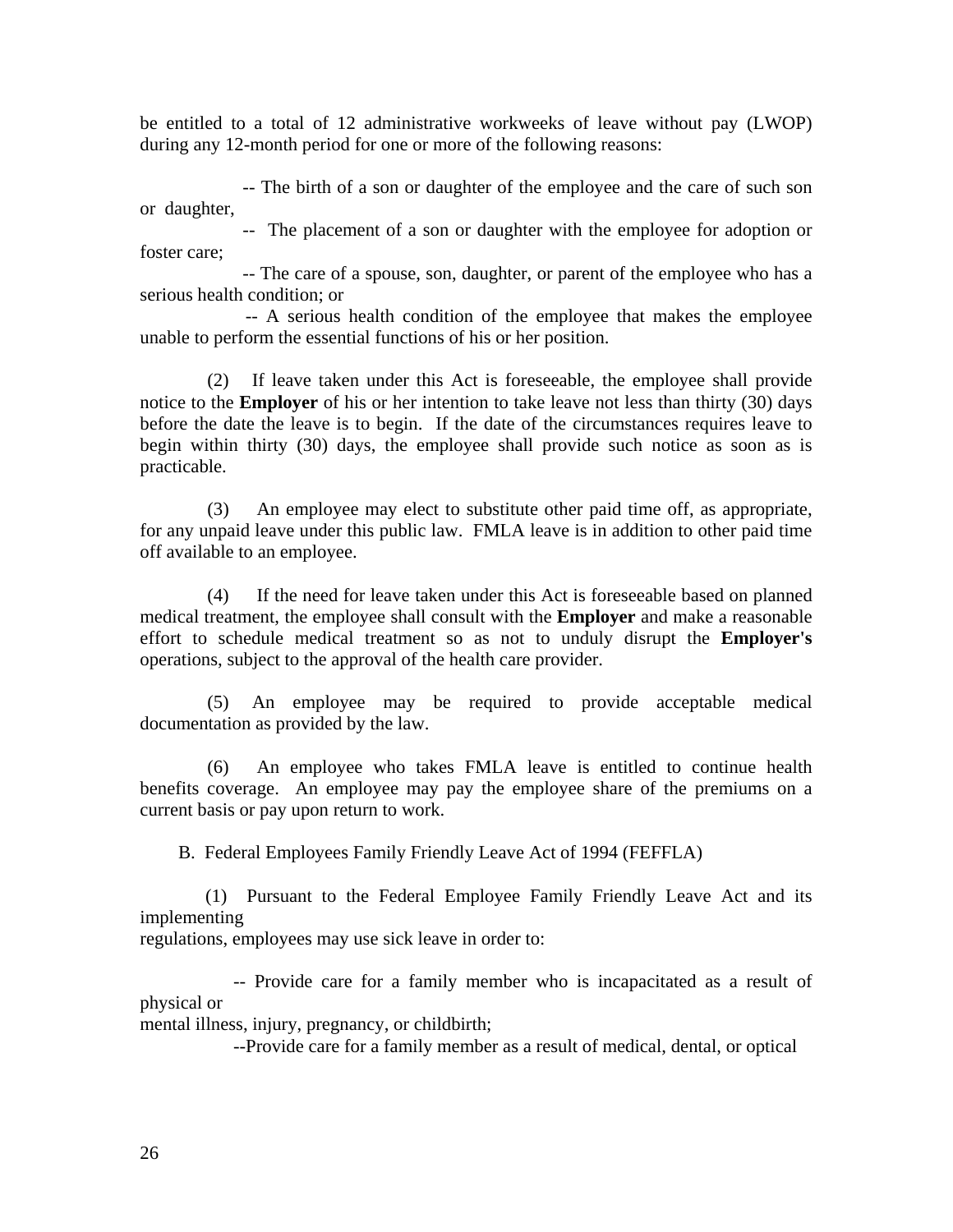examination or treatment;

 --Make arrangements necessitated by the death of a family member or attend the funeral of a family member.

(2) A covered regular employee may use 40 hours of sick leave each leave year for these purposes. An employee is entitled to use an additional 64 hours per leave year provided the employee maintains a balance of at least 80 hours of sick leave.

(3) A family member is defined as:

--Spouses, and parents thereof,

--Children, including adopted children and spouses thereof,

--Parents,

--Brothers and sisters, and spouses thereof, and

--Any individual related by blood or affinity whose close association with

the

employee is the equivalent of a family relationship.

## *NOTE - Employees interested in applying for FMLA or FEFFLA must contact the Human Resources Office.*

# **ARTICLE 19 - ANNUAL LEAVE**

**Section 1**. General Provisions

Regular employees accrue and have a right to use annual leave as defined in AFMAN 34- 310 in accordance with applicable laws, regulations and this Agreement. The determination as to the time and amount of leave granted at any specific time is made by the supervisor, considering employee's desires, staffing, workload, and training requirements as determining factors. The minimum charge for annual leave is 15 minutes with additional charges in multiples thereof. It is the employee's responsibility to request annual leave in advance from the supervisor. Employees are encouraged to request annual leave in writing using SF-71, Request for Leave or Approved Absence. When annual leave is requested in advance, either in writing or orally, the supervisor will expeditiously inform the employee of approval or disapproval within five workdays. The **Employer** will provide each employee the opportunity to use all earned annual leave in order to avoid forfeiture. All use or lose leave will be scheduled in writing prior to the start of the third biweekly pay period prior to the end of the leave year. The supervisor will not cancel or modify previously approved leave except for unforeseen circumstances. The reason(s) will be explained to the employee. Employees may request annual leave for any duration, for any time and in any pattern they desire. Flexible employees are not entitled to annual leave.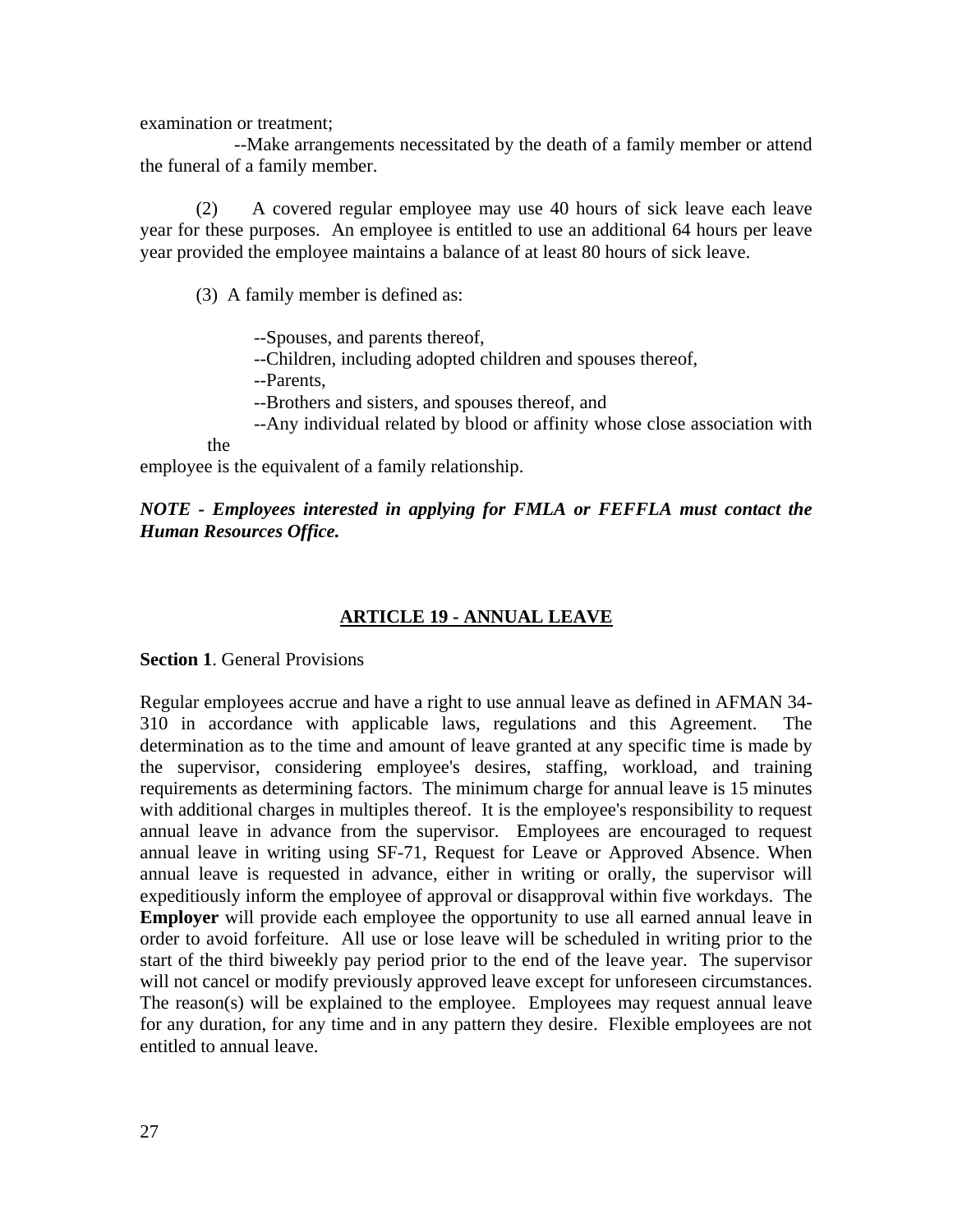## **Section 2**. Annual Leave Schedule

Employees will submit their desires for annual leave in sufficient time for the leave approving official to establish an annual leave schedule by 15 February of each year. Employees will be notified of any changes to requested leave dates. Seniority based on service computation date (SCD), prior years' schedules, and any other determinant factor that will assist in granting leave on a fair and equitable basis will be used. Once an employee has made the selection, changes will not be permitted if such action infringes upon the choice of another employee. Annual leave scheduled in accordance with this section will not be canceled unless the mission would be adversely affected or cost increased. If this occurs, the supervisor will inform the employee as far in advance as possible and give the employee an opportunity to reschedule the leave.

## **Section 3**. Unscheduled Leave

Unscheduled leave requests will be submitted, orally or in writing, as soon as the need for leave is known. The supervisor will inform the employee of approval or disapproval within 24 hours of the request, in the absence of another mutually agreed upon timeframe. Unscheduled leave will be on a first come, first served basis.

### **Section 4**. Emergency Annual Leave

When emergencies or unforeseen circumstances arise requiring the use of annual leave not approved in advance, approval of annual leave cannot be presumed by the employee. If an employee is unable to report for duty due to an emergency, he/she must notify their supervisor within the first hour or two after the beginning of the shift unless compelling circumstances prevent this. If additional information is required, the decision on approval or disapproval of annual leave for emergency reasons may be withheld by the supervisor until the return of the employee to duty.

## **Section 5.** Forfeited Leave

The **Employer** agrees that employees within the unit who may accumulate leave in excess of the maximum which can be carried forward to the next leave year, shall be advised by the supervisor in regard to scheduling the reduction of such excess. Forfeited leave will be restored in accordance with appropriate regulations.

**Section 6**. Leave Donation.

Annual leave may be donated in accordance with approved leave donation programs.

#### **Section 7**. Advance Annual Leave

Requests for advance annual leave will be submitted in writing to the supervisor. Final approval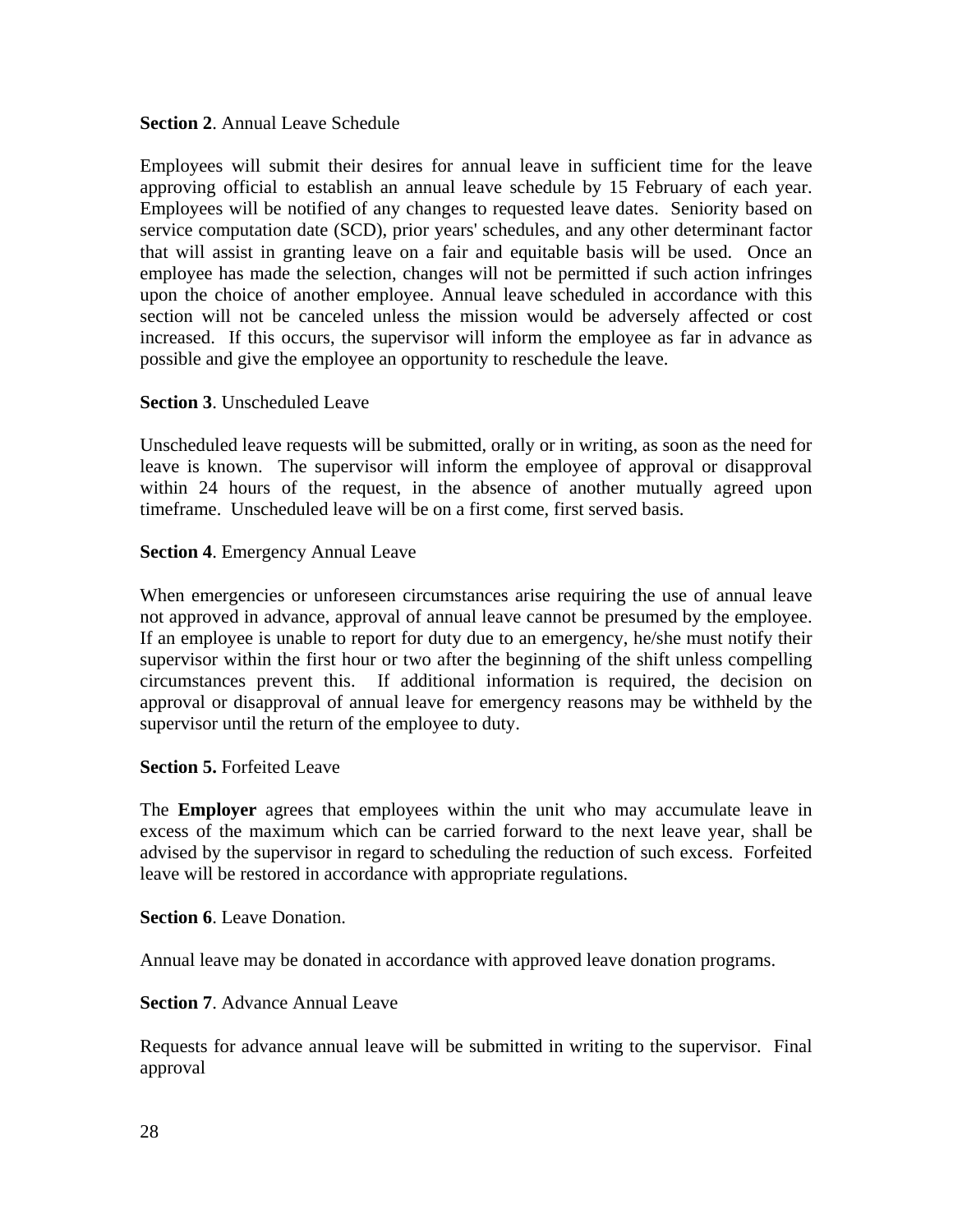authority will be made at the appropriate level. When the decision is made, the supervisor will expeditiously inform the employee of approval or disapproval. Advance leave may be granted up to the number of hours the employee will accrue within the remaining leave year.

# **ARTICLE 20 - SICK LEAVE**

**Section 1**. Regular employees will earn and use sick leave in accordance with applicable statutes and regulations. Sick leave will be charged in one quarter (1/4) hour increments. The **Employer** and the **Union** recognize the importance of sick leave and the obligation of the employee, as well as the advantage to the employee to utilize it only when incapacitated for duty by sickness, injury, or other valid reasons. The **Parties** agree to jointly encourage employees to conserve such leave so that it will be available to the employee in the event of an extended illness.

**Section 2.** Approval of sick leave will be granted to employees when they are incapacitated for performance of their duties or need to attend to a family member. Sick leave is also appropriate when requested in advance for medical, dental or optical examination or treatment and will normally be granted. The employee will request the sick leave at least one week in advance if the employee has that much notice of the examination or treatment. Sick leave will also be approved when as determined by health authorities having jurisdiction or by a health care provider, the employee's presence on the job would jeopardize the health of others because of exposure to a communicable disease.

**Section 3.** It is the responsibility of each employee to promptly notify his/her supervisor when he/she is unable to report to work because of sickness or injury. An employee unable to report to work due to sickness or injury, shall notify his/her immediate supervisor or the designated representative either in person or by telephone within the first hour or two after the beginning of his/her shift on the first day of the absence (unless he/she is physically or mentally disabled). If the employee is incapacitated, a member of the employee's immediate household may make the notification. The employee will keep the supervisor informed of his/her incapacitation thereafter every day until he/she returns to duty, unless relieved of this requirement by the supervisor. When it is not practical to report by telephone, notification must be made by the most expeditious means practicable. Notification of an employee's inability to report to work does not in itself constitute approval of sick leave.

**Section 4**. Employees may be required to furnish acceptable evidence to substantiate a request for approval of sick leave if sick leave exceeds three (3) consecutive workdays. If the employee did not consult a medical practitioner, acceptable evidence is provided with the employees signed self-certification except for an employee under the sick leave abuse requirement. Employees already on duty who cannot leave without being properly relieved may be required to notify the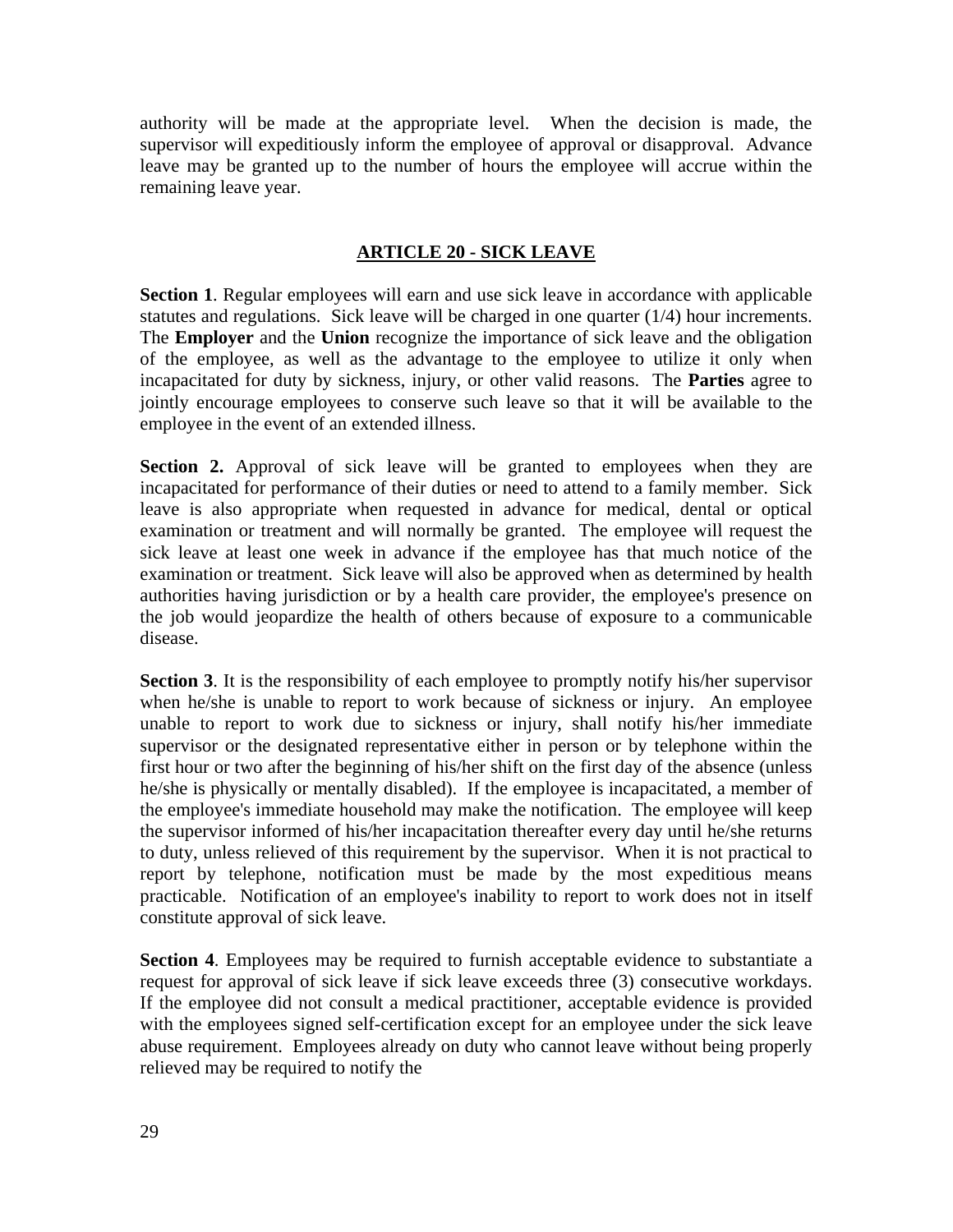immediate supervisor or scheduler on duty of his/her need for sick leave and request leave as soon as practical after the need is determined, but normally no later than two hours prior to their reporting time.

**Section 5.** Employees will not be required to furnish a medical certificate to substantiate a request for approval of sick leave for periods of three (3) consecutive workdays or less.

## **Section 6.** Sick Leave Abuse

A. Where the **Employer** has reasonable grounds to question whether an employee is properly using sick leave (for example, when sick leave is used in unusual patterns or circumstances), the **Employer** will require an explanation of sick leave usage. Without an acceptable explanation, the employee will be orally advised that use of sick leave in unusual patterns or circumstances, may result in a written requirement to furnish acceptable documentation for each subsequent absence due to illness or incapacitation for duty, regardless of duration.

 B. If reasonable grounds exist for questioning an employee's use of sick leave, the employee may be notified in writing that for a stated period not to exceed six (6) months, no request for sick leave, or other leave in lieu of sick leave, will be approved unless supported by a medical certificate. Any such written notice will describe the pattern or circumstances which led to its issuance.

**Section 7.** If an employee suffers from a chronic condition which does not necessarily require medical treatment, although absence from work may be necessary, and the employee has previously furnished medical certification of the chronic condition that indicates an anticipated date for the employee to return to work, a medical certificate will not be required on a continuing basis. The **Employer** may periodically require further

**Section 8.** Advanced Sick Leave. An employee may request up to two hundred forty (240) hours/30 days advanced sick leave. Advanced sick leave approval will be at the appropriate level. An employee who is under a sick leave abuse requirement may or may not be granted advance sick leave. Advance sick leave will not be granted to employees contemplating resignation or retirement which would preclude repayment of the advance. For other employees, advanced sick leave will be given when all of the following conditions are met:

- A. The employee is eligible to earn sick leave.
- B. There is no reason to believe the employee will not return to work after having used the leave;

 C The employee has provided administratively acceptable medical documentation on the need for advanced sick leave;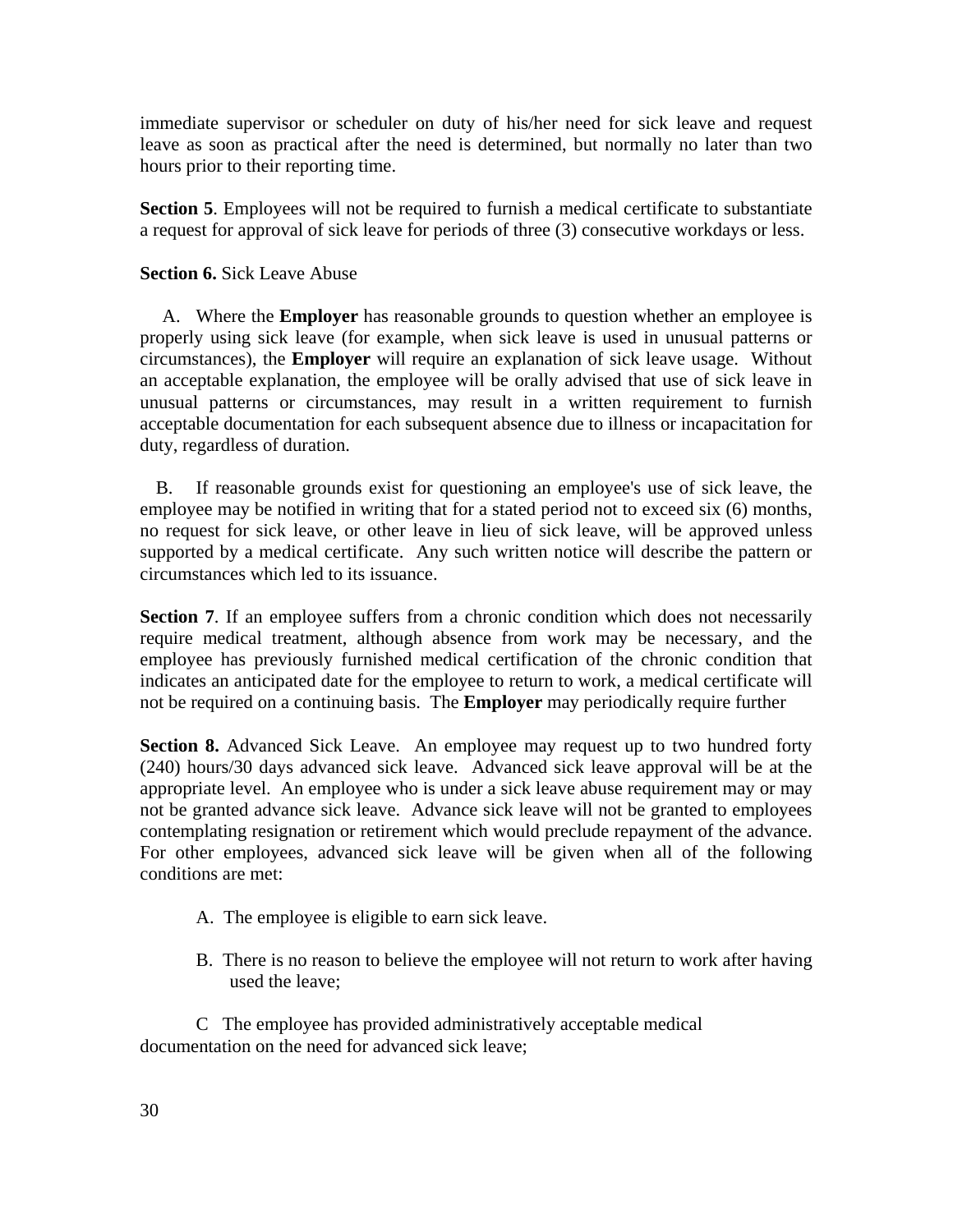D. There is reason to believe that the employee will accrue enough sick leave to pay the advance back; and

 E. There is reasonable evidence, substantiated by a doctor's certificate, that the employee will be capable of returning to work and fulfilling the full scope of his/her duties.

**Section 9**. The **Employer** will treat as confidential any medical information given by an employee in support of a request for sick leave. The **Employer** may disclose such information subject to its Privacy Act obligations for work related reasons on a need to know basis only.

**Section 10.** An employee returning from sick leave, substantiated by a statement from his/her personal physician, will not be routinely required to be examined by a federal medical officer unless there is reason to believe that the employee's presence at work would endanger his/her health or would constitute a health hazard to others.

**Section 11.** A recommendation by an employee's personal physician that the returning employee be assigned to light duty for a reasonable period will normally be honored. The **Employer** will make such temporary adjustments in duties only if it will not impose an undue burden on other employees.

# **ARTICLE 21 - HOLIDAYS**

**Section 1**. NAFIs observe legal holidays as established by Federal Statute, including authorized absence on a legal holiday or on a nonworkday established by Executive Order. State holidays, deviations from federally established holidays, and other local observances are not recognized. Only regular employees are entitled to observe holidays. Flexible employees are not entitled to observe these holidays which are:

New Year's Day Birthday of Martin Luther King, Jr., the third Monday in January President's Day, the third Monday in February Memorial Day, the last Monday in May Independence Day Labor Day, the first Monday in September Columbus Day, the second Monday in October Veterans Day Thanksgiving Day, the fourth Thursday in November Christmas Day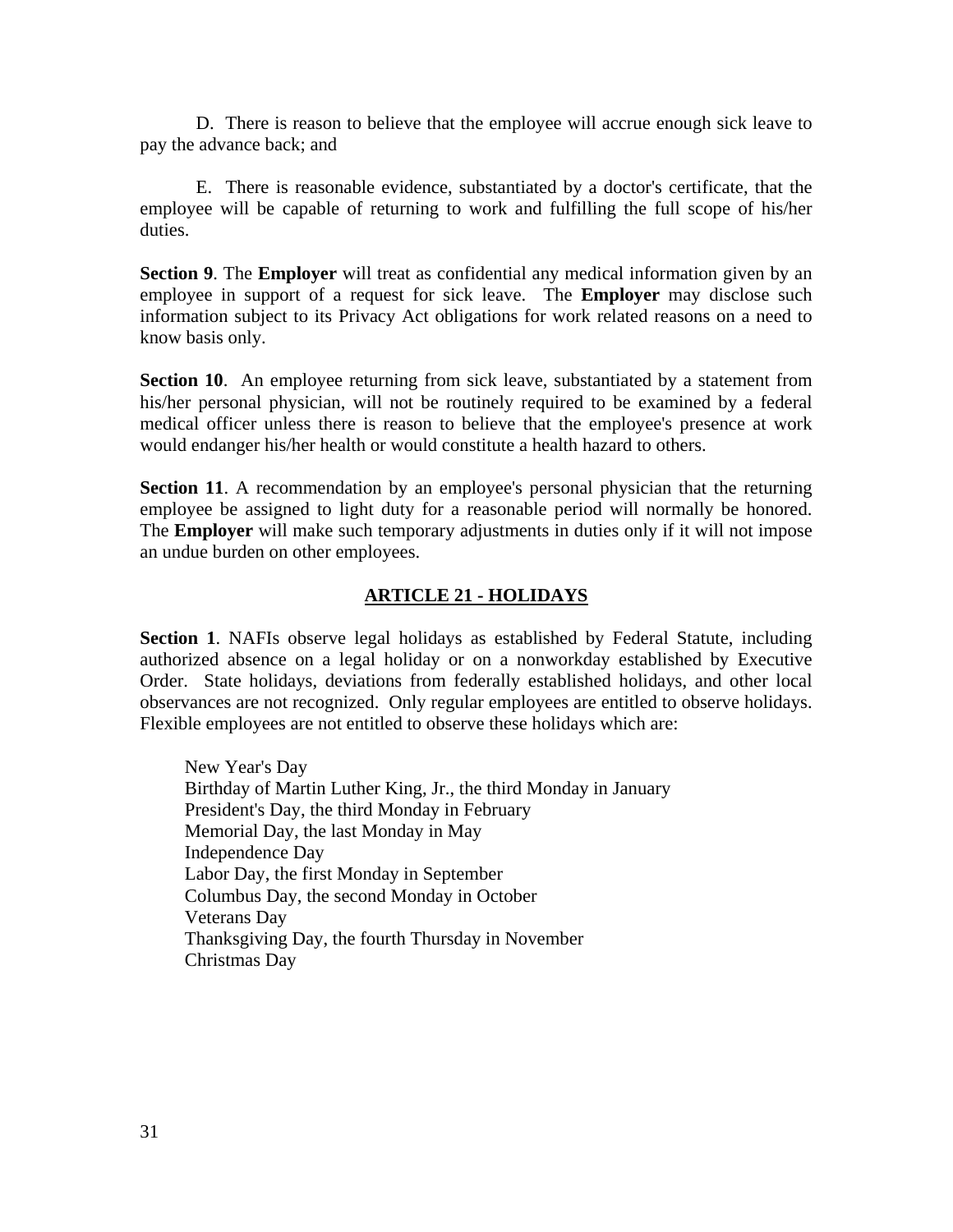**Section 2.** Any eligible employee whose workday covers portions of two (2) calendar days, and who would ordinarily be excused from work for the hours of any calendar day on which the holiday falls, will instead be excused from work on his/her entire workday that starts on the calendar day on which the holiday begins.

**Section 3.** When an otherwise eligible employee is in a nonpay status on a scheduled workday either before or after the holiday, he/she is entitled to pay for the holiday even though not worked. If the employee is in a nonpay status before and after a holiday, he/she is not entitled to pay for the holiday. When an otherwise eligible employee is AWOL, the scheduled workday immediately before the holiday, he/she is considered AWOL for the holiday and is not entitled to pay for the holiday.

**Section 4**. Absence without charge to leave for religious observance is not authorized. Supervisors and managers should, to the maximum extent possible, schedule hours of work to

accommodate periods of religious observance when employees express intention to participate in such observances. Annual leave or leave without pay may be used by employees for religious observance, and employees should be encouraged to use short periods of annual leave when participation requires absence of one (1) or two (2) hours only.

# **ARTICLE 22 - CIVIC RESPONSIBILITIES**

**Section 1**. The **Employer** and the **Union** recognize the value of employee participation in civic activities and special programs approved by the Department of the Air Force and encourage all

employees in the unit to work toward community improvement. A unit employee's status with respect to duty, leave, and pay while participating in authorized activity shall be as prescribed by regulations relating to such activity.

**Section 2.** The **Union** agrees to encourage employees' voluntary support and participation in fund drives, squadron/base special events, substance abuse prevention and control program, fire prevention, and safety program.

**Section 3**. Excused Absence for Blood Donation. As the Air Force encourages its employees to volunteer as blood donors, the supervisor will make every effort to release all employees, not absolutely essential, for the purpose of donating blood without charge to leave or loss of pay for up to four hours for the purpose of necessary travel, testing, donating blood, and recuperation. Such time must be taken on the day the blood is donated. If the employee is not acceptable as a donor or does not donate for any other reason, he/she will return to work immediately, if upon return there would be at least one hour of the workday left. If an unusual period of recuperation is required or if the employee must travel an unusual distance, additional time will be given without charge to leave or loss of pay but not to exceed eight hours.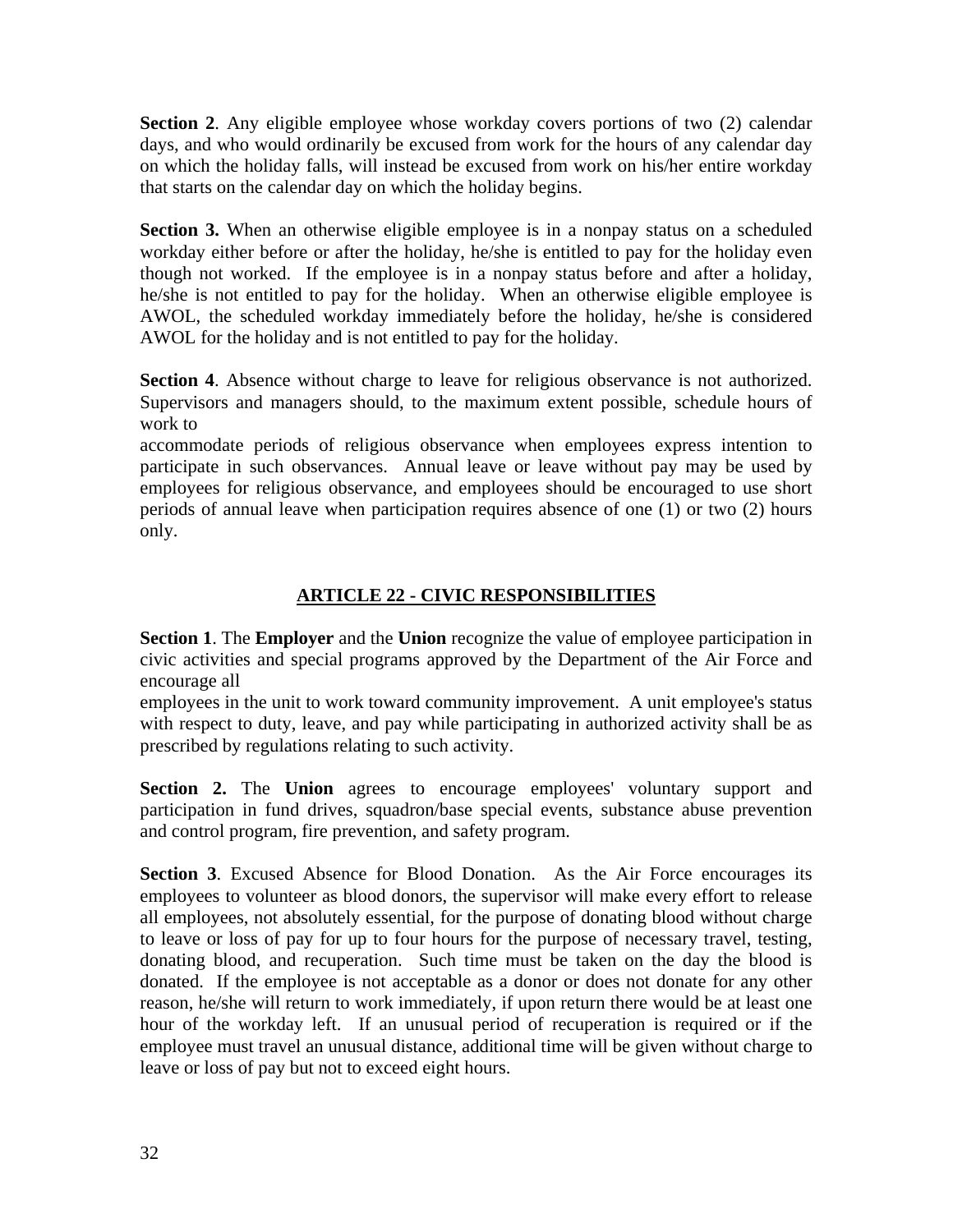**Section 4.** If an employee is to be served with a warrant or subpoena, and it is known by the **Employer**, every effort will be made to ensure that such service does not violate the employee's right to privacy.

# **ARTICLE 23 - MISCELLANEOUS AGREEMENTS**

## **EMPLOYEE SERVICES**

**Section 1**. The **Employer** will continue to provide areas, including equipment, to be used for breaks, lounges, meals, etc. Additional areas may be established on an as needed and as available basis.

**Section 2.** Civilian employees are allowed to use the installation Child Development Center on a space available basis. On base, licensed, private Family Child Care Providers may be available. The Family Child Care Office will provide a referral list upon request.

# **NEPOTISM AND FAVORITISM**

The **Employer** and **Union** recognize that nepotism and favoritism in the workplace are not acceptable. The **Employer** will investigate substantive allegations of improper supervisor/subordinate relationships made by the **Union** or an employee and take corrective action if warranted. Employees who are unaware of the appropriate channel for filing a complaint may contact the HRO or the **Union** for guidance.

## **RETIREMENT/VOLUNTARY SEPARATIONS**

**Section 1**. The **Employer** will provide counseling to employees anticipating retirement. Counseling will inform the employee of entitlements/benefits under the existing retirement systems. Employees who are physically disabled for their current position will receive retirement counseling from the HRO on their options upon request.

**Section 2**. The **Employer** may allow an employee to withdraw his/her resignation/retirement request at any time before it becomes effective. The **Employer** may decline a request to withdraw a resignation/retirement before its effective date. The reason must be explained to the employee. A valid reason includes, but is not limited to, administrative disruption or hiring (or the commitment to hire) of a replacement.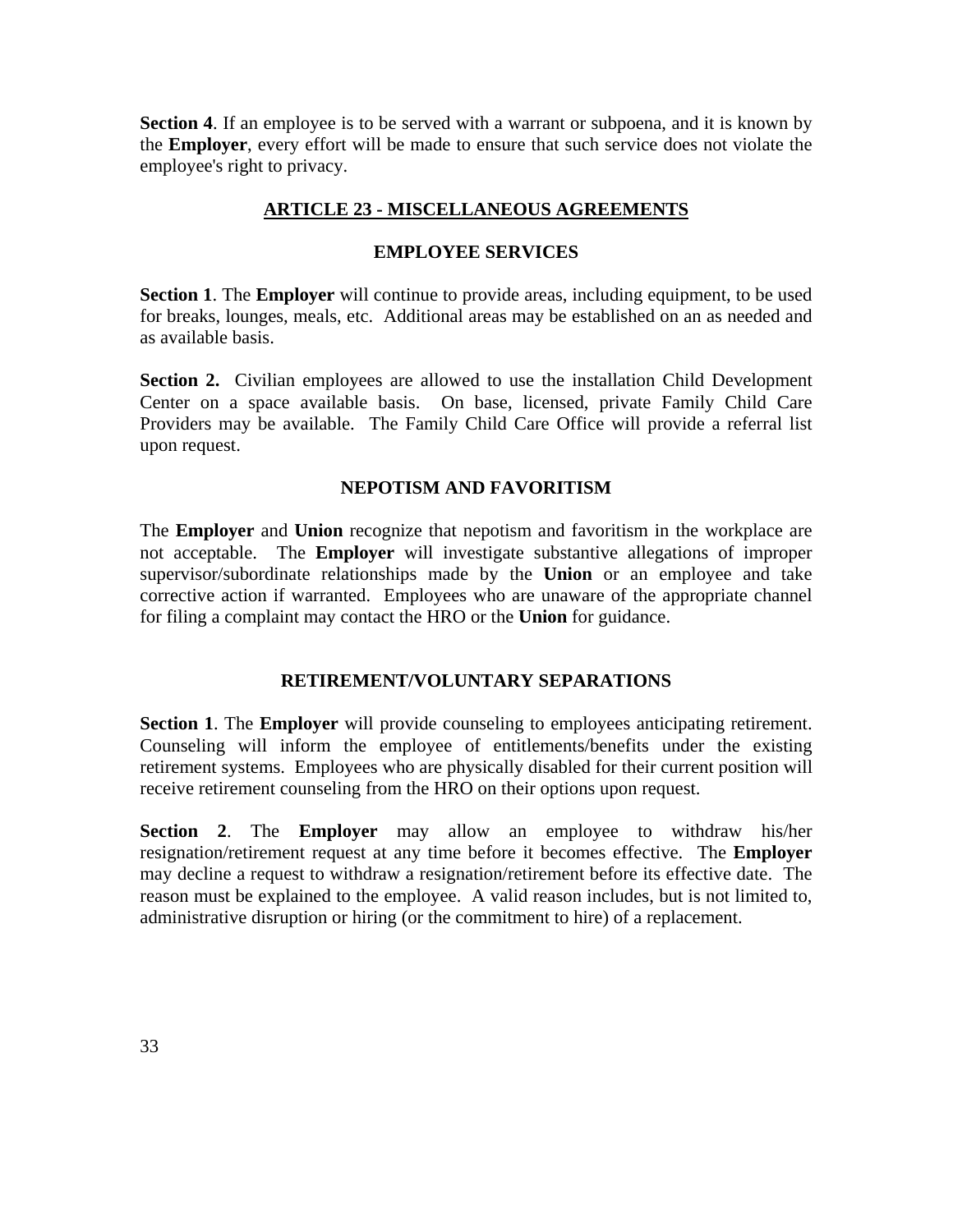# **SPECIAL TOOLS, CLOTHING, UNIFORMS AND DRESS**

**Section 1**. The **Employer** will furnish and maintain all required protective clothing, special tools and equipment. An employee may be required to replace any item which is lost, modified, or damaged other than through fair wear and tear.

**Section 2**. Any employee substituted protective clothing, special tools, devices or equipment must be approved by the **Employer** prior to use.

**Section 3.** The **Employer** will apply the same standards of dress to all employees, regardless of the gender. Employees will report to work each day wearing clean attire that is appropriate for the work performed.

**Section 4**. The **Employer** will provide employees who are required to wear uniforms in the performance of their duties properly fitted attire appropriate for the work performed. The number of uniforms furnished will depend on the type and frequency of wear. The employee should not find it necessary, on a routine basis, to clean the uniform the same day as it is worn to be ready for work the following day.

**Section 5.** Any employee provided equipment or clothing including tools, uniforms and protective clothing or devices must be returned on demand. If the property is not returned the employee may be required to pay for it. The employee may be held accountable for the percentage of damage or wear beyond that which can be associated with on-the-job usage. The amount to be paid will depend on factors such as life expectance of the item versus years of usage, condition of the items, and value to the **Employer.** 

**Section 6.** Employees will wear an official NAF name tag if required on their position. The name tag will be furnished by the employer and should be worn on the left side of the employee's garment at chest level provided no damage will result to the garment. The employee is responsible for replacement of a damaged or lost name tag, not associated with duties.

# **ARTICLE 24 - HEALTH AND SAFETY**

**Section 1.** The **Employer** shall provide and maintain for all employees, conditions of employment that are free of hazards or conditions that may cause an accident, serious injury, or illness. Supervisors will be responsible for reporting any hazardous or unsafe condition observed by them or reported to them, to the Squadron Safety Officer. The **Employer** will initiate prompt and appropriate action to correct any unsafe working conditions which are reported to him/her or observed by him/her. There will be an annual safety inspection of all areas occupied by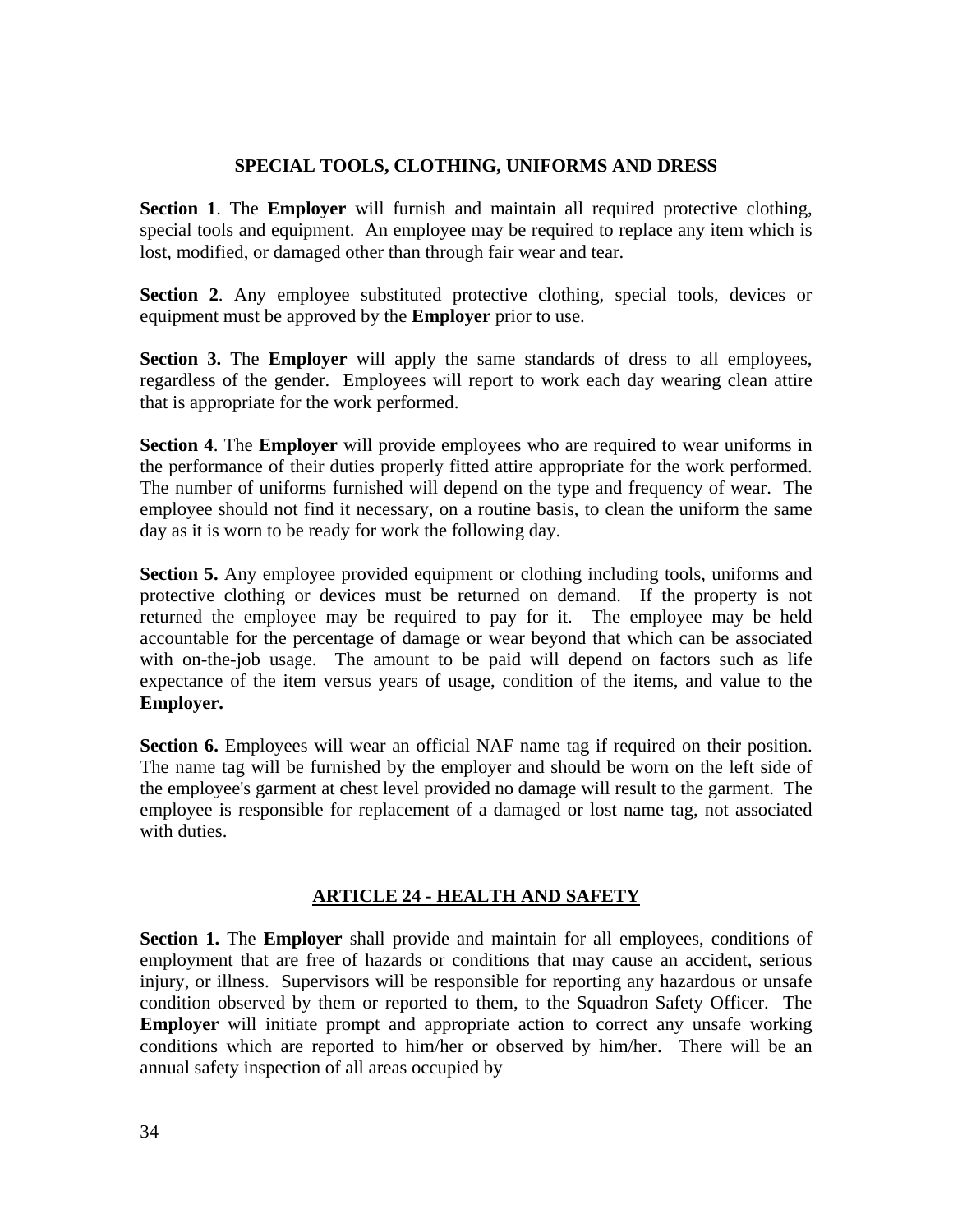employees. The **Union** may designate a representative at each post of duty who will participate in annual inspections.

**Section 2**. The **Employer** shall, in accordance with applicable directives, acquire and require the use of approved safety equipment, approved personal-protective equipment, and other devices necessary to provide protection of employees from hazardous conditions encountered during their performance of official duties.

**Section 3**. When an investigation is made of an occupational accident involving a bargaining unit employee, the **Union** shall be invited to participate. The **Employer** shall assure that a **Union** representative or his/her alternate will be invited and encouraged to accompany inspection of the work place.

**Section 4**. The **Employer** agrees to ensure prompt abatement of unsafe or unhealthful working conditions. When this cannot be accomplished immediately, the **Employer** agrees to develop an abatement plan setting forth a timetable for abatement and a summary of interim steps. Employees that are exposed to such conditions shall be informed of the abatement plan.

**Section 5.** The **Employer** agrees to assure prompt response to employee reports of unsafe or unhealthful working conditions. Any employee or steward is authorized to request an inspection of the work place when he/she believes an unsafe or unhealthful condition exists. The **Employer** agrees to post notices of hazardous conditions discovered in a work place as required. This notice shall be posted at or near the location of the hazard and shall remain posted until the sited condition has been corrected. Such notices shall contain a warning and description of the unsafe or unhealthful working conditions and any precautions required by applicable regulations. The **Employer** agrees to hold confidential the names of employees or stewards who report unsafe or unhealthful working conditions.

**Section 6**. In the event of an on-the-job death, the **Employer** agrees to promptly notify the **Union** of the name of the bargaining unit employee.

**Section 7.** An employee who becomes ill or is injured in the performance of his/her duties, upon notifying the **Employer**, will be informed of his/her entitlements under the Federal Employee's Compensation Program. Upon notification, the **Employer** will investigate the facts and circumstances.

**Section 8.** The **Employer** agrees that employees who are required to perform duties which involve real or potential hazards will be provided adequate training to perform the job safely. An employee will not be required to work on a job the **Employer** has determined unsafe. An employee will not be required to work on a job or machine which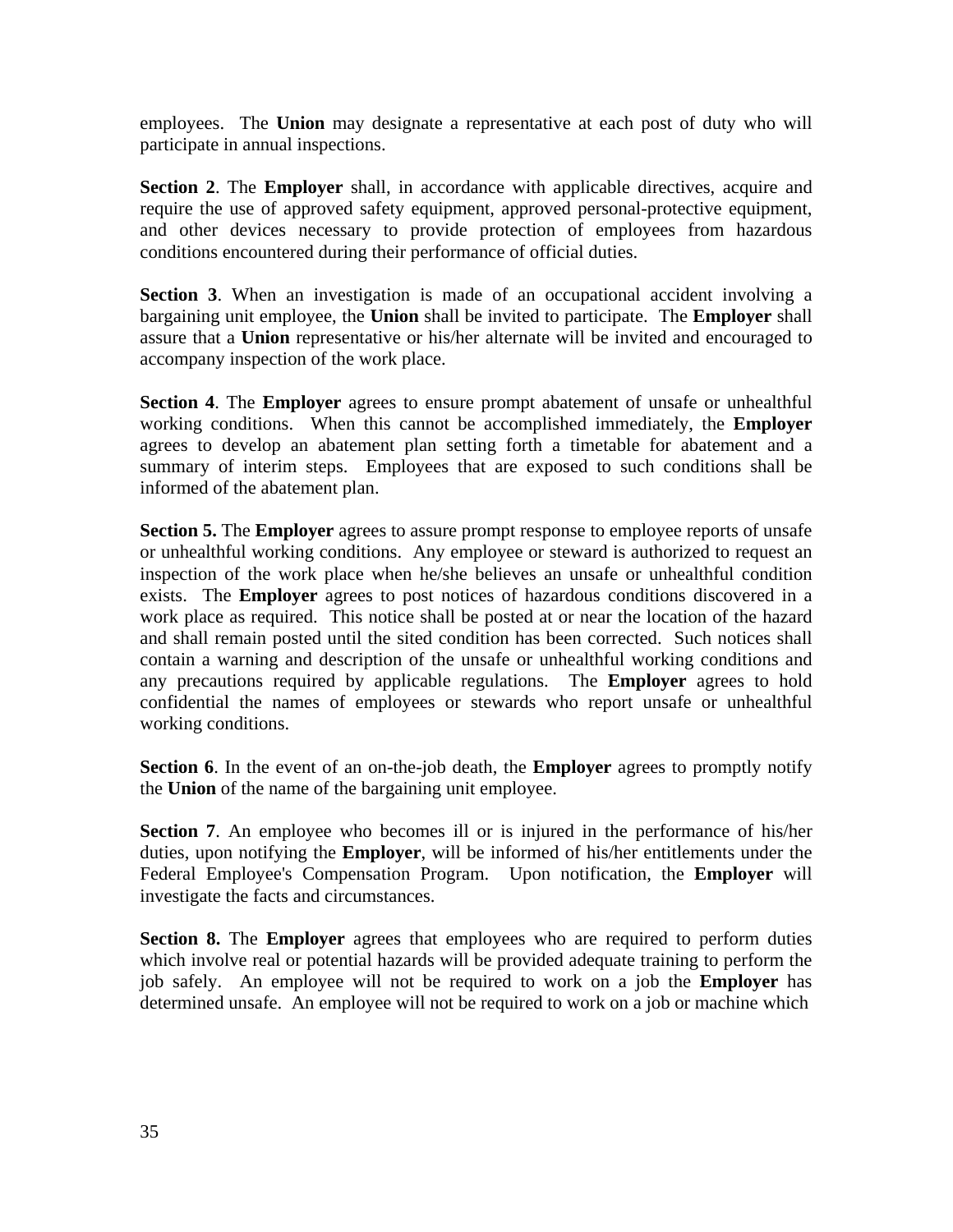he/she is unfamiliar with until the **Employer** has provided adequate training and instruction as determined by the supervisor to safely perform the job. Such training shall include instruction, proper work methods to be used, and proper use of protective equipment.

**Section 9.** Any employee who is assigned duties which he or she reasonably believes could possibly endanger his or her health or well-being will notify the supervisor of the situation immediately. If the supervisor cannot solve the problem and agrees with the employee, the supervisor shall delay the operation until a member of the Base Safety staff can respond to the situation.

**Section 10**. Nothing in this Agreement will limit the right of the **Union** or any employee to pursue whatever action they deem necessary to address any concern the **Union** or employee may have concerning health and safety.

**Section 11**. The **Employer** shall make every reasonable effort to schedule repair work when machinery is not operating or moving. Before assigning any bargaining unit employee duties involving repair or adjustments of operating or moving machinery, the **Employer** shall assess their qualifications to perform such duties.

**Section 12**. The **Employer** agrees to develop procedures to assure that all handicapped employees are provided appropriate assistance to evacuate buildings in case of emergencies.

**Section 13**. When an employee is required to work in an area where published health and safety standards have been exceeded, the **Employer** agrees to provide such employee physical examination and medical monitoring to determine whether the employee can continue to work safely in the area. The scope and frequency of such exams shall be determined by the agency's Medical Officer or in his/her absence, other competent medical or industrial hygiene authority. In all cases, AFOSH standards will be observed.

**Section 14**. When a supervisor determines that an employee is impaired for duty, after reporting to work, and the employee disagrees with the determination, the employee shall be referred to the base medical facility for medical assessment. If the employee needs to return home and is unable to assist himself/herself because of an impairment, the supervisor will provide assistance in arranging transportation.

**Section 15**. If the **Employer** directs an employee to report to a doctor for determination for fitness for duty and the employee fails to take the directed fitness-for-duty examination he/she is subject to disciplinary action, up to and including removal.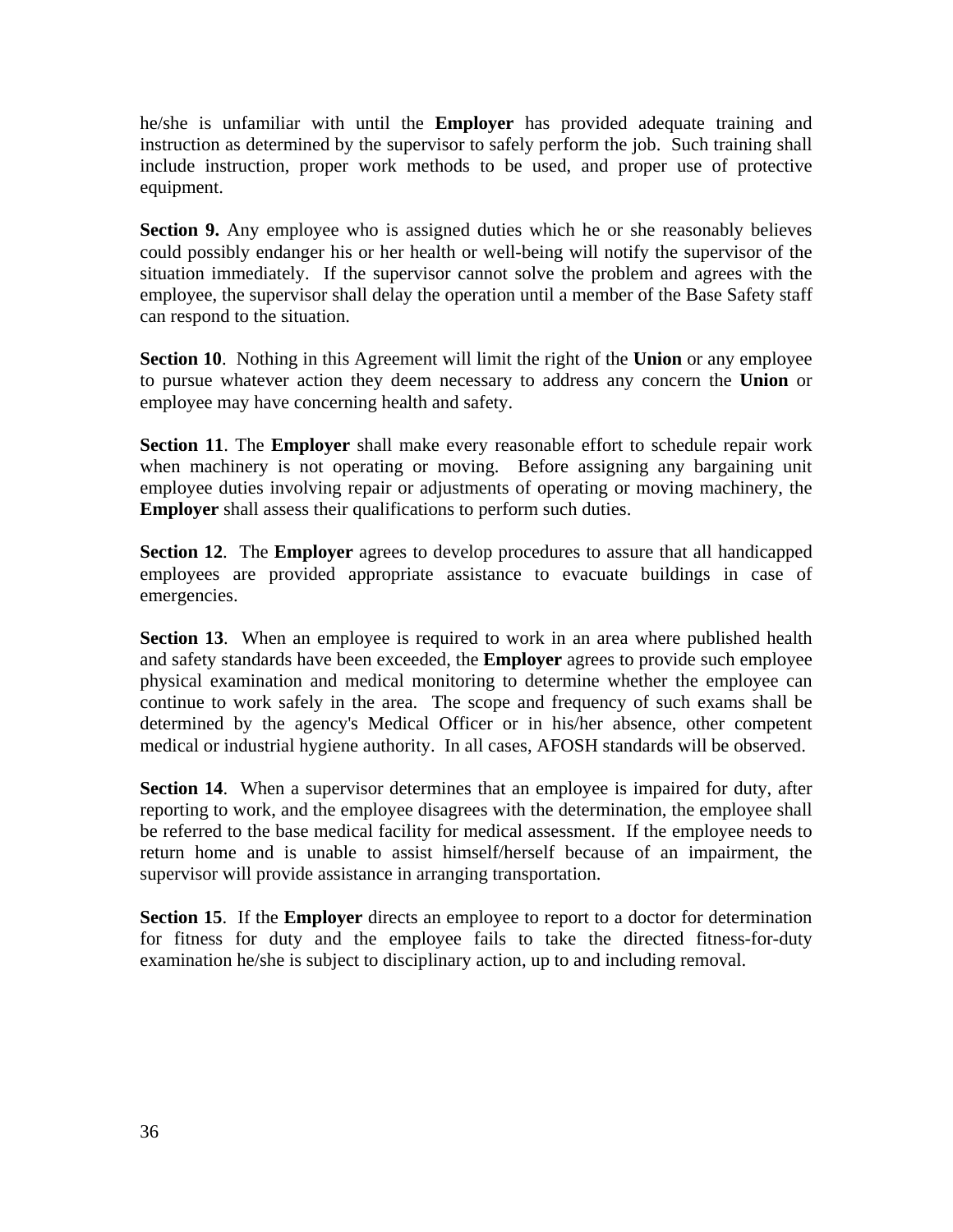## **ARTICLE 25- FEDERAL WAGE SYSTEM (FWS) SURVEYS**

**Section 1**. It is agreed and understood that provisions and regulations issued to implement the FWS surveys shall be adhered to by the **Parties** to this Agreement insofar as it is within their control.

**Section 2**. It is agreed that the **Employer** will notify the **Union** as soon as possible as to the date FWS surveys will be conducted, when the **Employer** has been notified by the Office of Primary Responsibility (OPR).

# **ARTICLE 26 - BUSINESS BASED ACTIONS (BBAs)**

**Section 1**. DEFINITION OF TERMS: A BBA is a reduction in employment category or pay rate, a change to lower grade, a furlough of eight calendar days or more, or a separation action initiated by management for non-disciplinary reasons. BBAs are used to adjust resources in response to reorganization, realignment of workload, elimination of duties or responsibilities from a position, lack of funds, or from a need to be competitive with pay in the local labor market. BBAs are not used to downgrade a position because of a change in classification standards or correction of misclassifications.

**Section 2**. BBA provisions cover both regular and flexible employees. All BBAs will be conducted in accordance with applicable regulations and this Article. Every effort will be made to minimize adverse effect on employees, taking into consideration skill needs and budget requirements.

**Section 3.** For BBA purposes employees are affected only if so identified after an objective, fair and equitable ranking against other employees in the same employment category, occupational series, grade or pay band, and in the same NAF activity (e.g. collocated club, bowling center, enlisted club, etc.). Prior to changing a regular employee to a flexible employment category, management must determine whether or not the benefit derived from the action can be accomplished by first reducing the flexible employee work force.

 A. Covered employees are ranked to determine the order in which they are affected. The ranking process takes into account both performance and seniority. Performance is the primary criterion. The HRO performs the ranking process by using the average of the total scores on the last two performance evaluations completed on the employee and on file in the employee's OPF.

 B. If only one performance evaluation is on file for the employee, then only that evaluation's total score is used.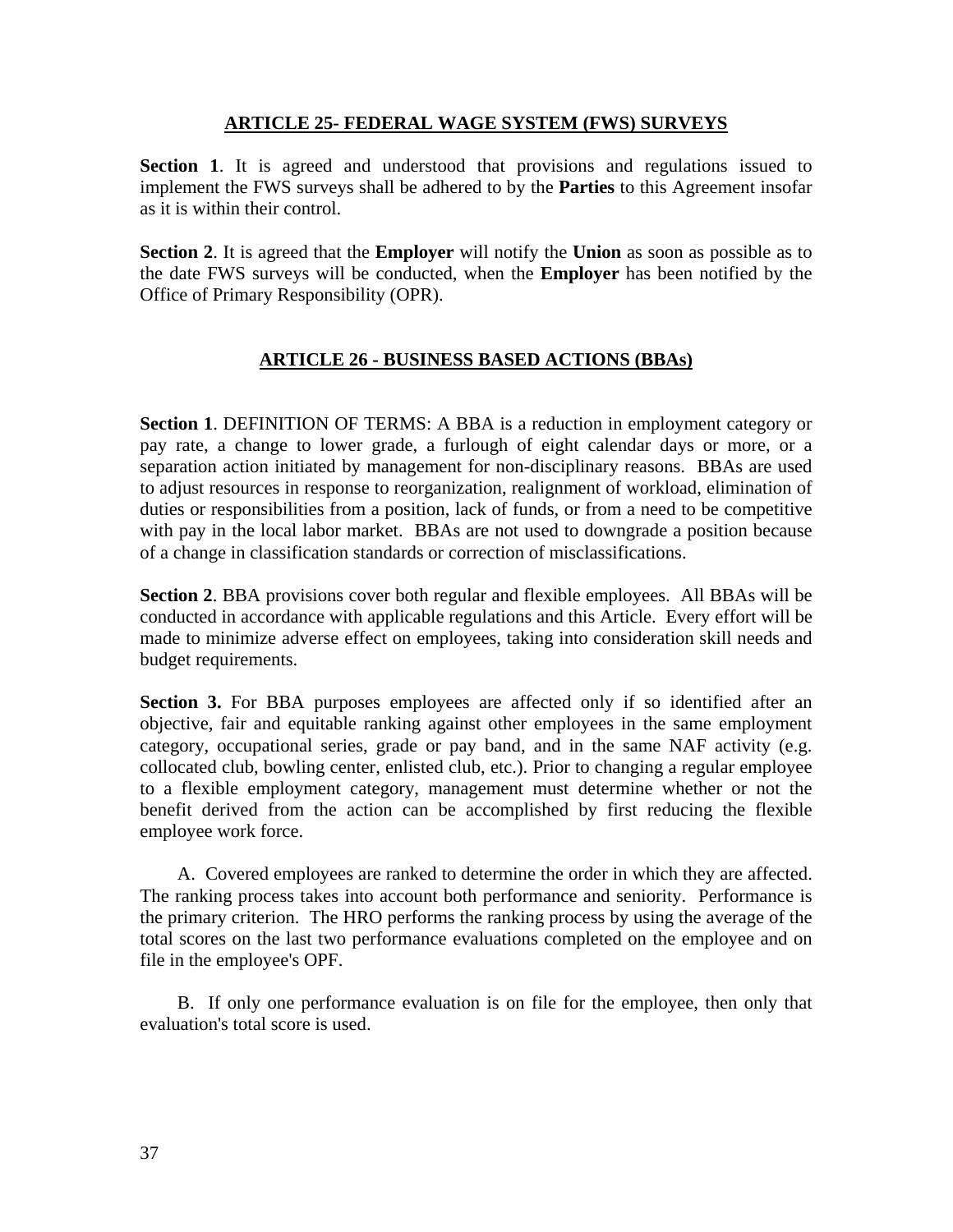C. If no performance evaluations are on file for the employee, then the HRO assigns a presumptive rating of satisfactory, rating code "3" on each of the Work Behavior Elements on an AF Form 3527, after which the total score will be used in the ranking process.

 D. Employees are separated into four separate categories. The total performance evaluation score determines the order in which employees are ranked within these categories.

 Category 1 - Flexible employees on the rolls of the NAF activity effecting the BBA for less than three continuous years.

 Category 2 - Regular employees currently serving a probationary period as a result of initial appointment to AF NAF employment.

Category 3 - Flexible employees on the rolls of the NAF activity effecting the BBA for at least three continuous years.

Category 4 - Regular employees who completed their probationary period.

**Section 4.** To effect the BBA, employees in Category 1 with the lowest total score are affected first, the next lowest total score second, etc., until all Category 1 employees are exhausted. After Category 1, employees in Category 2 are affected in the same order until exhausted, after which Category 3 employees are affected. The last employees affected are Category 4 employees. If two or more employees have the same total score, the SCD for seniority (SCD-RIF) for regular or the length of service for flexibles is used to determine the ranking.

**Section 5**. Management agrees to inform the **Union** of the possibility of a BBA as far in advance as practical to minimize the spread of rumors and disruption of the workforce. This initial contact may be either verbal or written. Official written notification of a BBA will be provided to affected employees and the **Union** simultaneously, as follows:

 Regular employees: The minimum advance notice period for regular employees is seven (7) calendar days for a non-separation action and 30 calendar days for a separation action.

 Flexible employees: The minimum advance notice period for flexible employees is 24 hours for a non-separation action and seven (7) calendar days for a separation action.

**Section 6.** Under emergency conditions (e.g. breakdown of equipment or other emergency conditions requiring suspension of operations, or an unanticipated reduction in business such as occurs with a sudden deployment of troops), a minimum of 24-hours notice may be given to any employee for other than separation actions.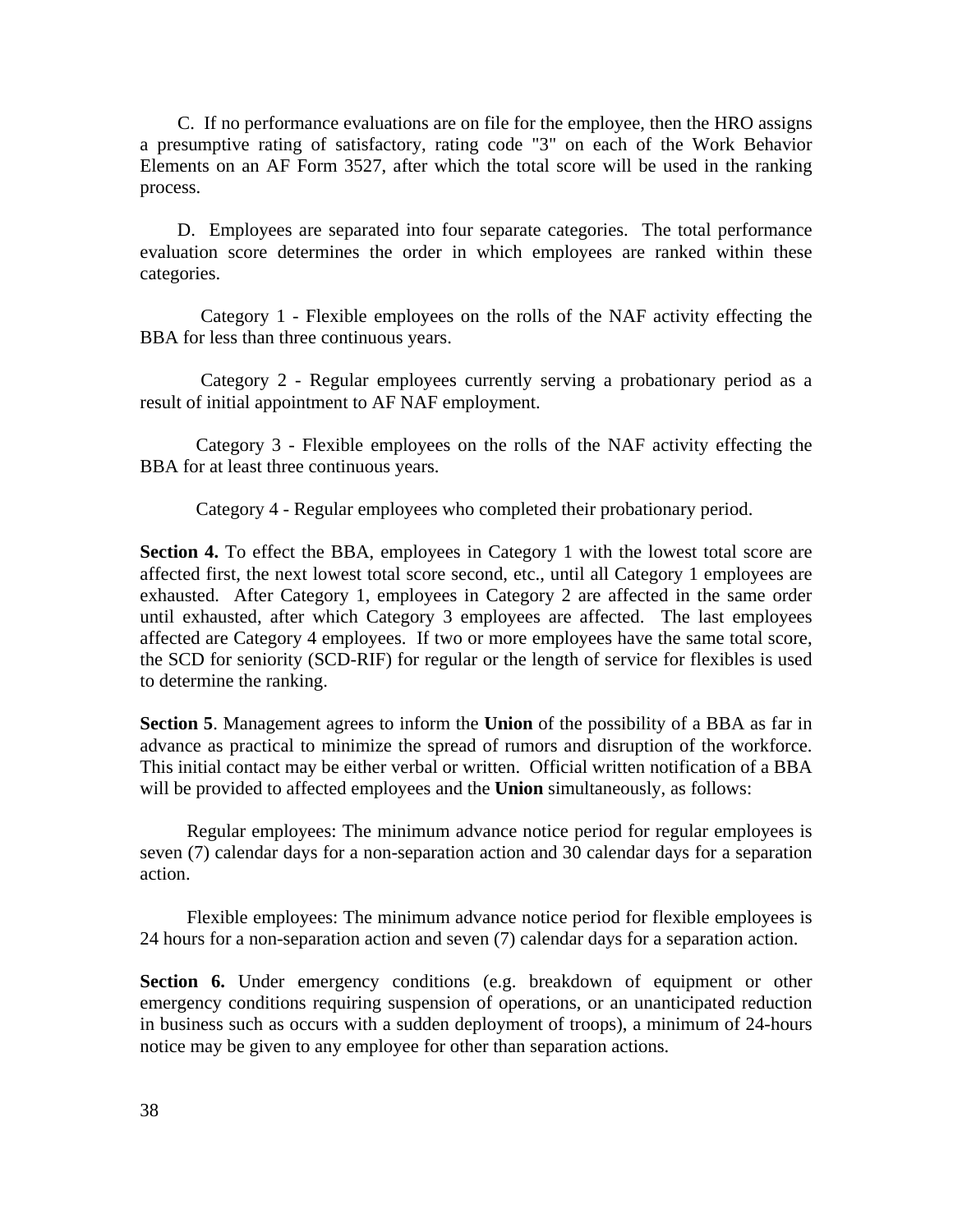# **ARTICLE 27 - DISCIPLINARY AND ADVERSE ACTIONS**

**Section 1**. The taking of disciplinary action or an adverse action is the responsibility of the **Employer**. Disciplinary actions and adverse actions must be based on good cause, be consistent with laws and regulations governing such actions, and be fair and equitable. Disciplinary actions will be limited to the severity necessary, in the judgement of the disciplining official, to correct the specific situation. The employee will be advised specifically as to details of the offense with which he/she is charged, sufficiently to enable him/her to understand the charge and to defend himself/herself against it. If an extension of time for reply is requested during the prescribed time for reply and is favorably considered, the decision on the disciplinary action will not be made until receipt and consideration of the employee's reply, or expiration of the extended time limit, whichever occurs first. Therefore, adverse action procedures and appeal rights are not afforded to Flexible employees.

**Section 2.** An employee has the right to request **Union** representation at any examination of the employee in connection with an investigation if he/she believes disciplinary action could result. If the employee elects to have his/her representative present, questioning should not resume until the representative is present. The **Employer** agrees to notify employees of this right annually.

**Section 3**. The Employer agrees to furnish the employee one extra copy of proposed disciplinary actions. If the employee elects to have a representative, copies of all correspondence addressed to the employee will be forwarded simultaneously to the designated representative. Designations must be made in writing.

# **ARTICLE 28 - GRIEVANCE PROCEDURES**

**Section 1**. This article provides the exclusive procedure available to the parties of this Agreement and to regular employees of the unit for the processing of grievances.

- A. Excluded from processing under this procedure are the following.
	- (1) Violations relating to political activities
	- (2) Retirement, life insurance, or health insurance
	- (3) A suspension or removal under Section 7523 of Title VII, PL 95-454
	- (4) Any examination, certification, or appointment
	- (5) The classification of any position which does not result in the reduction in grade or pay of an employee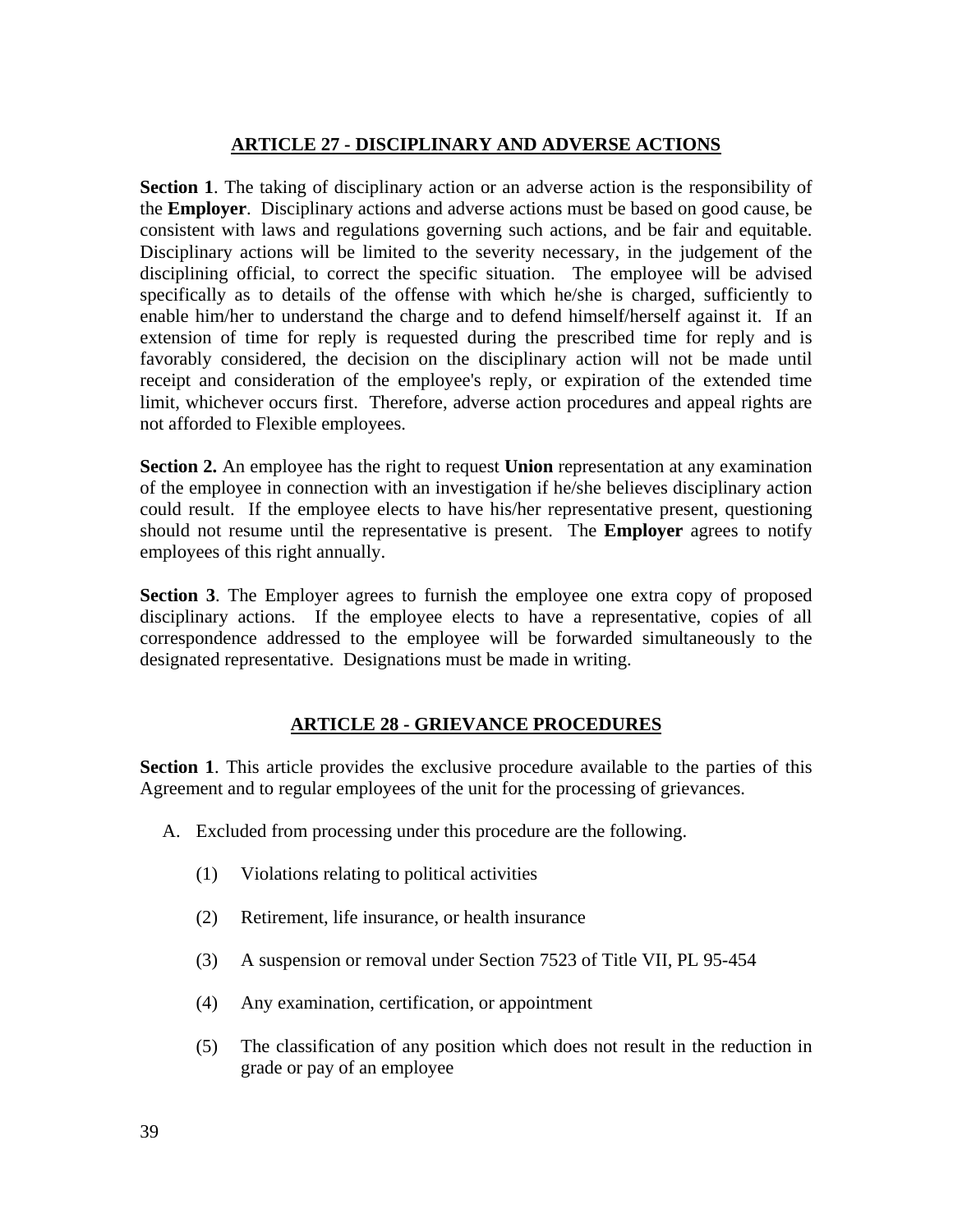(6) Nonselection for promotion from a group of properly ranked and certified candidates

 (7) An action terminating a temporary promotion and returning the employee to the position from which he/she was promoted or to an equivalent position

 (8) Nonadoption of a suggestion or disapproval of any type of performane award or honorary award or rating

(9) A notice of proposed action

 (10) Any matter for which other Air Force appeal or complaint systems are prescribed

 (11) Matters involving the content of published agency policies and instructions which are issued by a higher headquarters

 (12) Matters properly identified as a basis for consideration under the Equal Employment Opportunity Complaint Procedures.

 B. Any employee or group of employees in the unit may present such grievances to the **Employer** and have them adjusted in accordance with Section B of this Article without the intervention of the **Union**, as long as the adjustment is not inconsistent with the terms of the Agreement, and the **Union** has been given an opportunity to be present at the time of the adjustment. If the employee has designated a representative, a copy of all correspondence to the employee will be forwarded simultaneously to the designated representative. Designations must be made in writing.

 C. An aggrieved employee, if otherwise in a duty status, shall be granted a reasonable amount of time off without charge to leave to prepare and present his/her grievance. Prior arrangements for use of this time must be made with the supervisor.

 D. The **Employer** agrees that all formal discussions under this negotiated grievance procedure shall be conducted during the normal work week of Monday through Friday.

 E. The parties agree that in the case of identical grievances involving a group of employees having the same adjusting official at the formal stage, where the **Union** is designated as the representative of the employees group, the **Union** may select one employee's grievance for processing and that the decision for that one grievance will be binding on the other grievances in the group. Similar, but not identical grievances, may be combined into one hearing by mutual consent of the parties, and the remedy for each grievance shall be as determined by the adjusting or hearing official.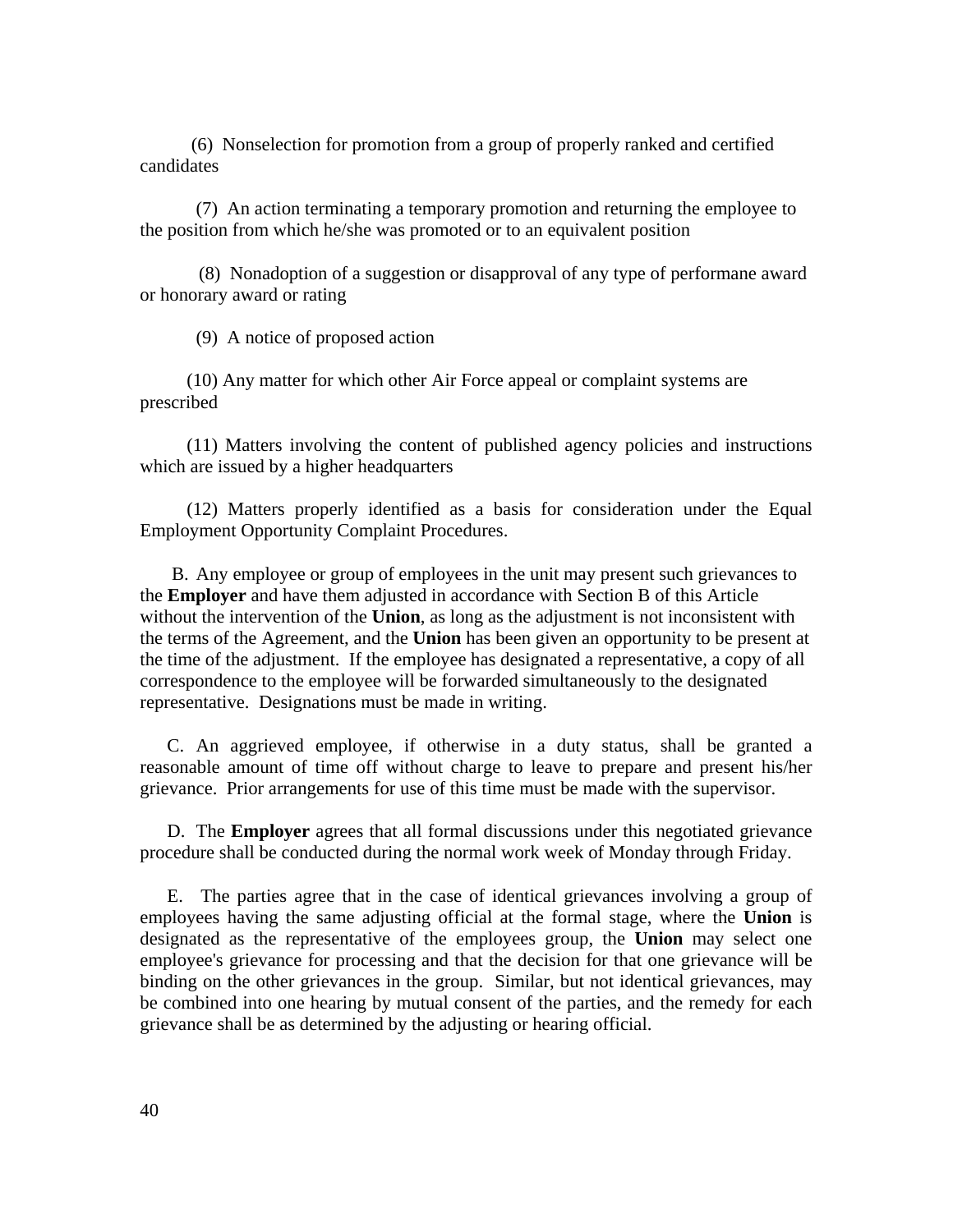F. The **Employer** shall, upon request, produce and permit inspection of pertinent records for the purpose of substantiating the contentions or claims of the parties, insofar as is permissible without violating laws, instructions, or government policy.

**Section 2**. It is agreed by the **Union** and the **Employer** that most grievances arise from misunderstandings or disputes which can be settled promptly and satisfactorily on an informal basis at the immediate supervisory level. The filing of a grievance shall not be construed as reflecting unfavorably on an employee's good standing, his/her performance, or his/her loyalty or desirability to the organization, and employees, employees representatives, and all other persons involved in the presentation of the grievance will be free from restraint, coercion, discrimination, or reprisal. All time limits may be waived by mutual consent of both parties. If either party fails to observe the time limits and a request for an extension is not agreed upon, the aggrieved party may advance the grievance to the next step. Disagreement between the **Union** and the **Employer**, or between employees of the unit and management over the application or interpretation of this Agreement must be resolved utilizing the following procedures in sequence. Nothing in the contract will serve to deny any eligible employee in the unit the right to file a complaint or grievance over any other matter for which a procedure has been established under law or instruction.

 A. Informal Grievance Stage - Step I. The employee presents the grievance to the Human Resource Office (HRO) not later than ten (10) work days after either:

(1) the date of the action or incident upon which the grievance is based or,

(2) the date the employee knew or should have known of such action or incident, whichever is later.

The grievance is in writing, signed by the employee, and dated. It includes

- The employee's name, grade, organization, duty phone, home address, and home phone of the employee's representative, if any.
- A clear indication that the memorandum is a Step 1 grievance.
- A statement of the specific action or incident giving rise to the grievance, including the date on which the incident occurred or action took effect, and the date on which the employee became aware of such action or incident.
- A statement of the employee's reason for believing that the action or incident is improper.
- A brief explanation of any attempt by the employee to resolve the grievance informally.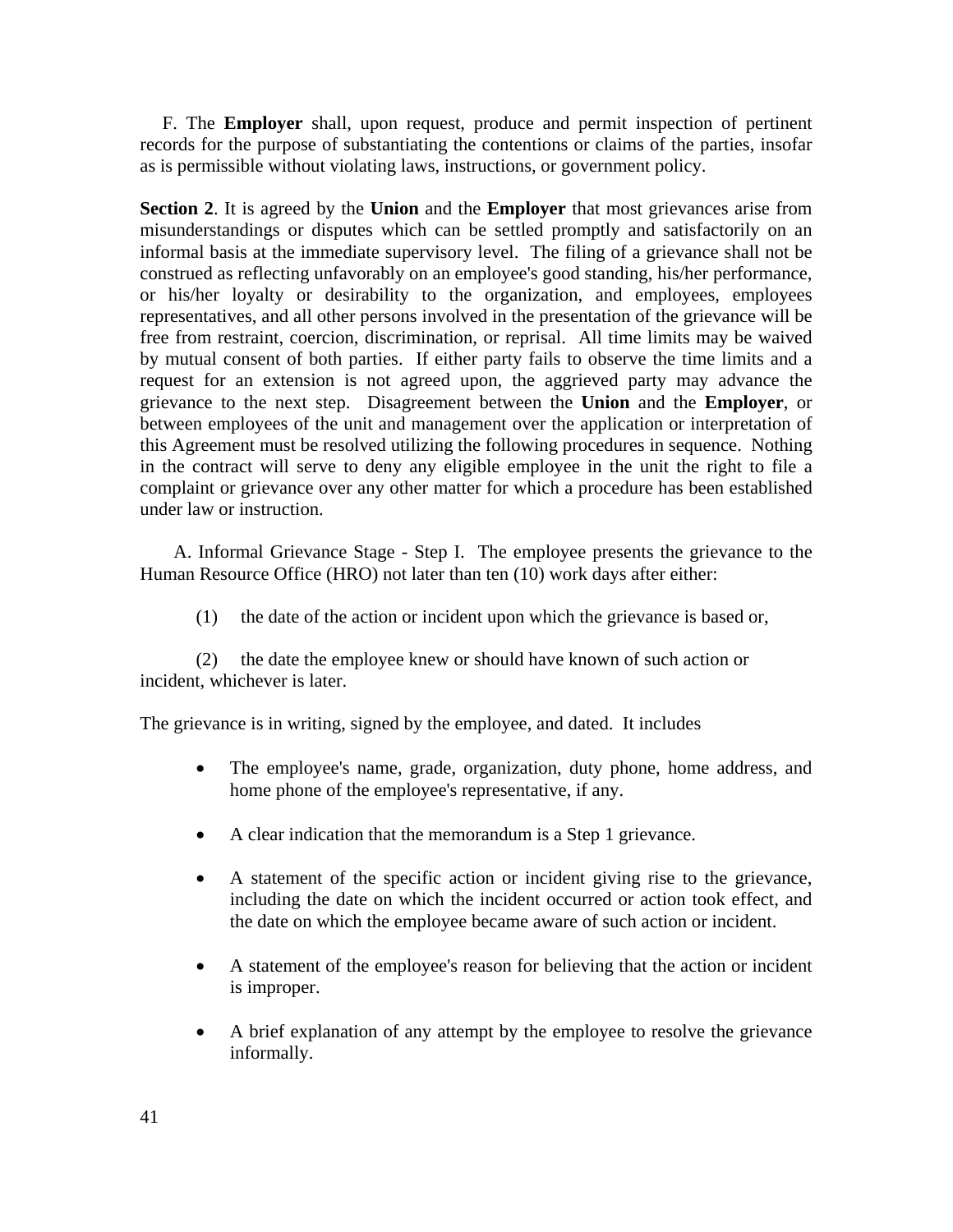• A statement of the specific personal relief sought by the employee, i.e., what does the employee want management to do?

The HRO reviews the grievance to determine whether it (1) arises from a matter within the scope of the grievance procedure, (2) is timely, and (3) includes the required information. Not later than four (4) work days after receipt of the grievance, the HRO does one of the following:

- Notifies the employee and designated representative, in writing, that the grievance is rejected, and the reason for the rejection if the grievance is not within the scope of the grievance procedure or is not timely.
- Returns the grievance and notifies the employee and designated representative, in writing, of the reason for the rejection if the grievance does not include the required information. The HRO instructs the employee to correct the deficiency and resubmit it within four (4) work days, or otherwise the grievance is rejected.
- Forwards it to the supervisor for action.

The supervisor discusses the grievance with the employee and his or her representative. He or she should also consult with his or her immediate supervisor, and may conduct whatever investigation is necessary to gather information relevant to the grievance. He or she consults with the HRO before issuing a decision. Not later than five (5) work days after receipt of the Step 1 grievance, the supervisor renders, in writing, a Step 1 decision which includes the following:

- A summary of the issues.
- A statement informing the employee of whether the remedy requested in the Step 1 grievance is granted.
- A statement informing the employee that if he or she is not satisfied with the Step 1 decision, he or she may submit a Step 2 grievance to the Services Squadron commander or director not later than five (5) work days after receipt of the Step 1 decision.

B. Formal Grievance Stage - Step 2

If the employee wants the matter considered further, he or she delivers or mails the grievance to the HRO not later than five (5) work days after receipt of the Step 1 decision. If the grievance is mailed, it is postmarked not later than five (5) work days after the date of the Step 1 decision. The grievance is in writing, signed by the employee, and dated. It includes: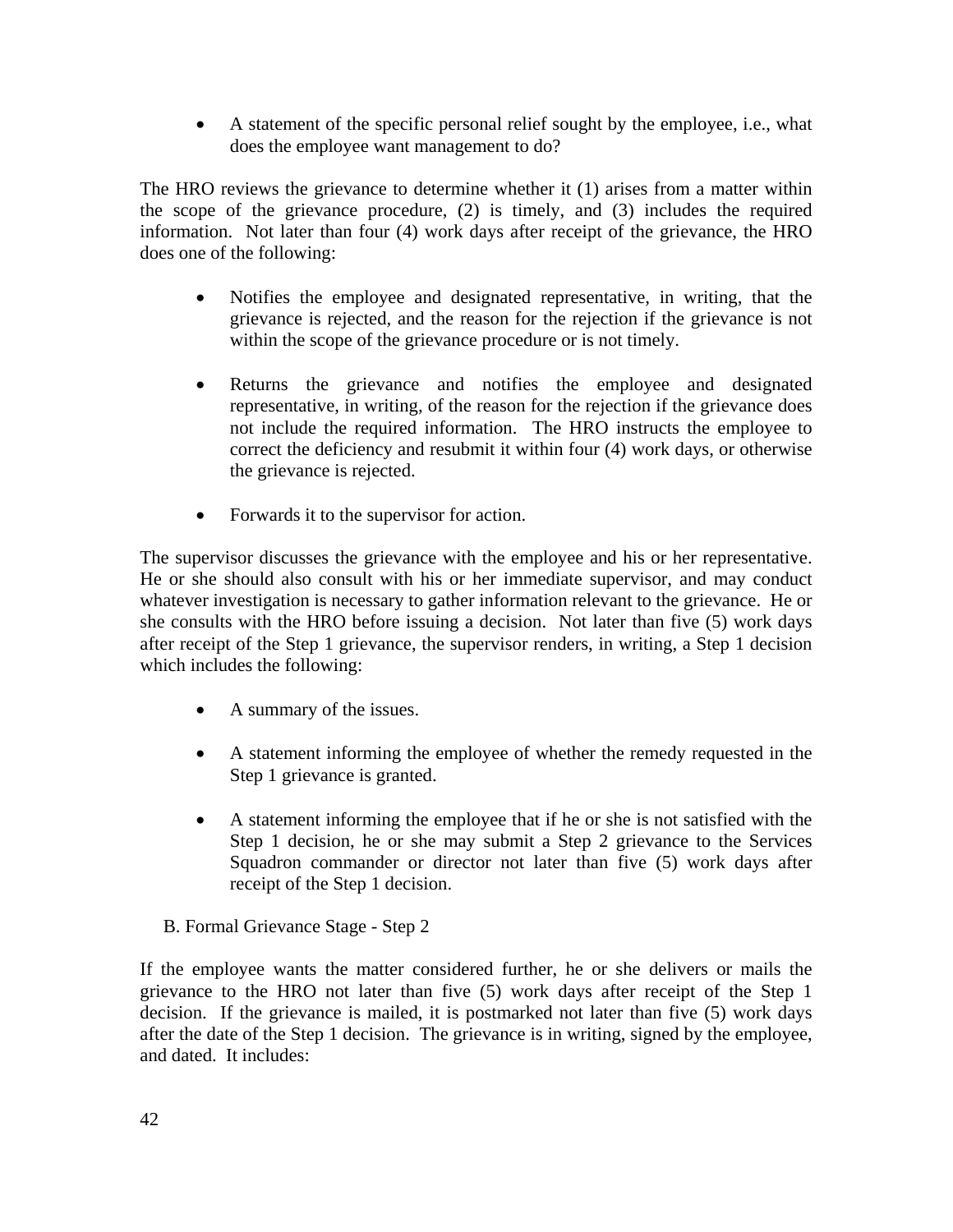- A clear indication that the letter is a Step 2 grievance.
- A summary of the employee's reasons for believing that the Step 1 decision is in error.
- A statement describing the specific personal relief sought by the employee, i.e., what does the employee want management to do?
- A copy of the Step 1 grievance and the Step 1 decision.

The HRO reviews the grievance to determine whether it (1) is timely and (2) includes the information required, not later than five (5) work days after receipt of the Step 2 grievance. The HRO complies with the requirements listed under Step 1 and forwards it to the Services Squadron Commander for action.

Upon receipt of the Step 2 grievance, the commander or director discusses the grievance with the employee and his or her representative. The commander or director should also consult with the employee's supervisor, may conduct whatever investigation is necessary to gather information relevant to the grievance, and consults with the HRO before issuing a decision. Not later than five (5) work days after receipt of the Step 2 grievance, the commander or director renders, in writing to the employee, a Step 2 decision which includes the following:

- A summary of the issues.
- A statement informing the employee of whether the remedy requested in the Step 2 grievance is granted.
- A statement informing the employee that if he or she is not satisfied with the Step 2 decision, he or she may submit a Step 3 grievance to the Support Group Commander not later than five (5) work days after receipt of the Step 2 decision.
- C. Formal Grievance Stage Step 3.

If the employee wants the matter considered further, he or she delivers or mails the grievance to the HRO not later than five (5) work days after receipt of the Step 2 decision. If the grievance is mailed, it is postmarked not later than five (5) work days after the date of the Step 2 decision. The grievance is in writing, signed by the employee, and dated. It includes: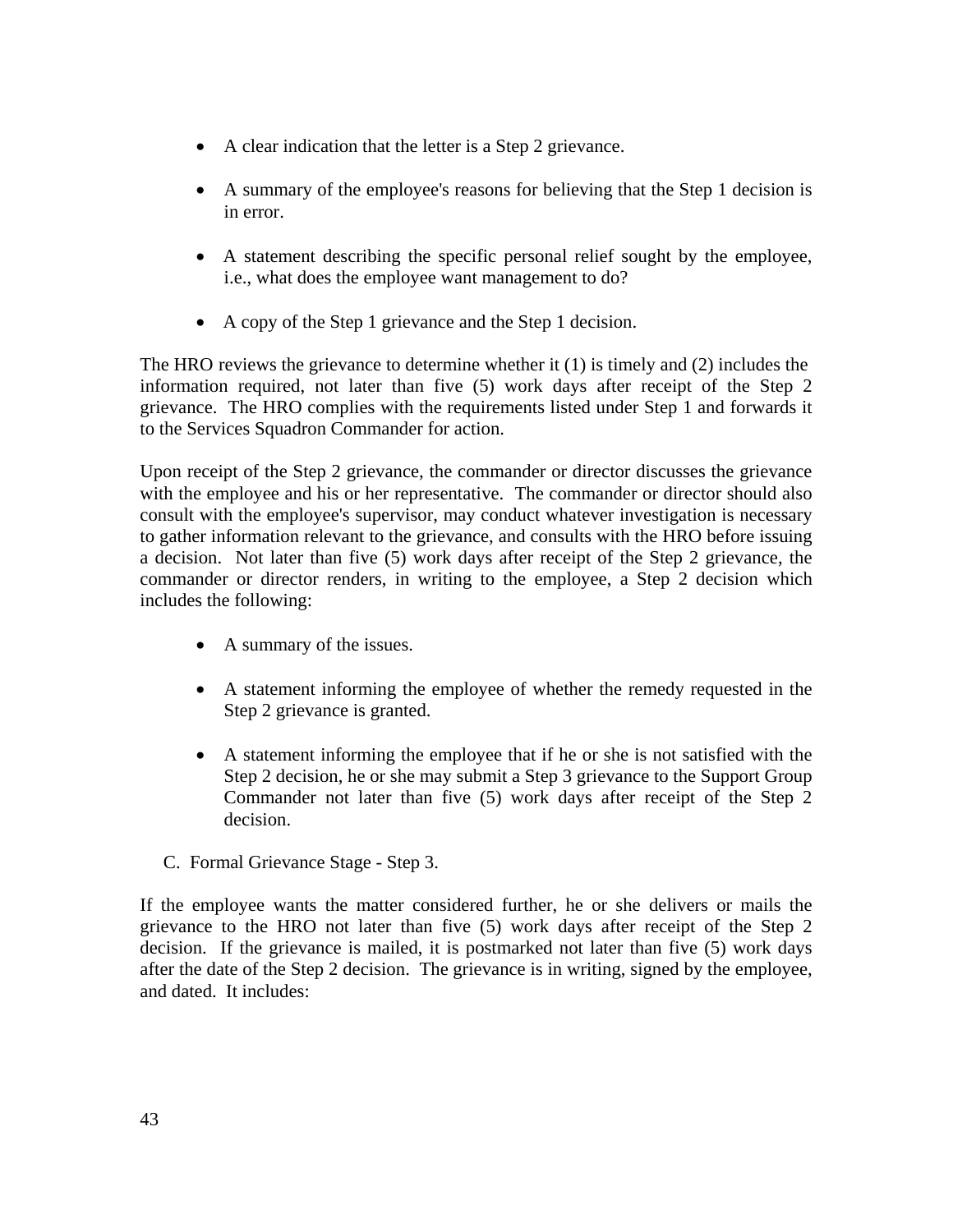- A statement or clear indication that the letter is a Step 3 grievance.
- A summary of the employee's reasons for believing that the Step 2 decision is in error.
- A statement describing the specific personal relief sought by the employee, i.e., what does the employee want management to do?
- A copy of the Step 1 grievance, the Step 1 decision, the Step 2 grievance, and the Step 2 decision.

The HRO reviews the grievance to determine whether it (1) is timely and (2) includes the required information. Not later than five (5) work days after receipt of the Step 3 grievance the HRO complies with the requirements listed in Step 1 and forwards it and the entire grievance record to the Support Group Commander for action.

The commander either (1) renders a decision on the basis of the existing grievance record, or (2) appoints an impartial third party to investigate the grievance. He or she may also consult with whomever he or she believes has information relevant to the grievance, and consults with the HRO before issuing a decision.

If the commander opts to render a decision on the basis of the existing grievance record, the decision is issued no later than 10 work days after his or her receipt of Step 3. The decision includes the information required in the Step 2 decision.

If the commander opts to appoint an investigator, the investigator completes his or her investigation and submits a report of that investigation not later than 10 work days following his or her appointment. The report includes seven sections, entitled (1) Authority, (2) Matters Investigated, (3) Facts, (4) Discussion, (5) Conclusions, (6) Recommendations (but only if requested by the commander), and (7) Index and Exhibits.

No later than five (5) work days after receipt of the investigator's report, the commander renders, in writing, a Step 3 decision which includes the following:

- A summary of the issues.
- A statement informing the employee of whether the remedy requested in the Step 3 grievance is granted.
- A statement informing the employee that the Step 3 decision represents the final decision with respect to the employee's grievance.

The commander sends the Step 3 decision directly to the employee. A copy of the Step 3 decision and the entire grievance record is forwarded to the HRO.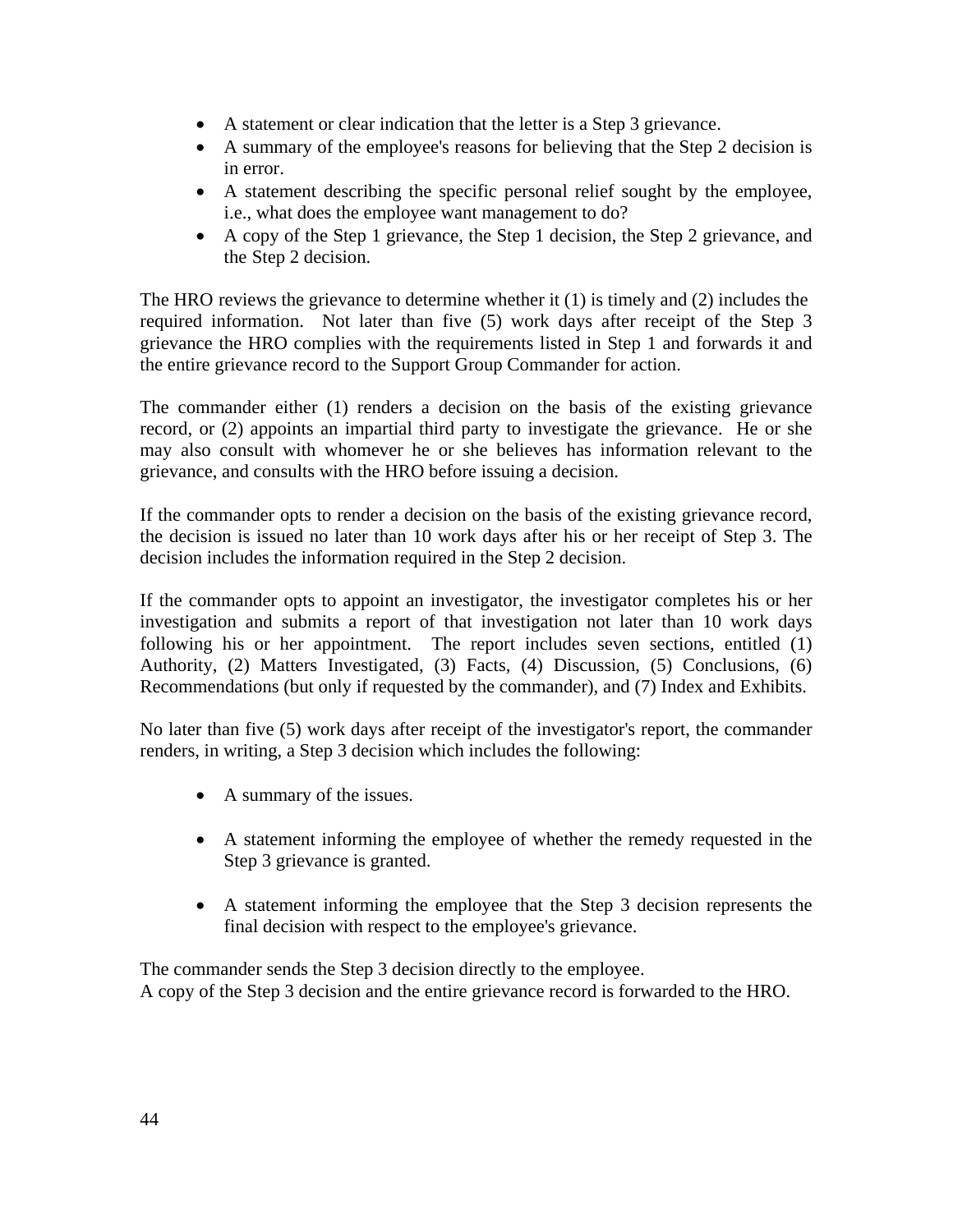#### **Section 3.** Arbitration

 A. If the **Employer** and the **Union** fail to settle any grievance processed under the negotiated grievance procedure, such grievance (upon written request by either the **Employer** or the **Union** within 10-calendar days after issuance of the final decision) shall be submitted to arbitration.

 B. Within 10 workdays after notification of the other party by the aggrieved party that arbitration is requested, the **Union** and the **Employer** shall meet to select an arbitrator. If agreement cannot be reached, the **Parties** will request, in writing, that the Federal Mediation and Conciliation Service (FMCS) provide a list of seven impartial persons qualified to act as arbitrators. Within 10-working days of receipt of the list, the **Union** and the **Employer** shall meet and attempt to agree upon an arbitrator selected from the list submitted. If the **Parties** cannot agree, each party shall strike one name in turn from the list. The name remaining after each party has struck three names shall be the nominee. (The flip of a coin will determine who strikes the first name from the list.) If for any reason either party refuses to participate in the selection of an arbitrator, the FMCS shall be empowered to make a direct designation of an arbitrator to hear the case.

 C. If the **Parties** fail to agree on a joint submission of the issue for arbitration, each shall submit a separate submission and the arbitrator shall determine the issue or issues to be heard.

 D. The arbitrator's fee and the expense of the arbitration, if any, shall be borne equally by the **Employer** and the **Union,** except as provided in Section 9. The arbitration hearing will be held on the **Employer's** premises during the regular day shift hours of the basic workweek. The aggrieved employee(s), the employee serving as AFGE Local 1872 representative, and the witnesses who are knowledgeable of the circumstances and factors bearing on the case (as determined by the arbitrator) shall be in a duty status. If requested by the **Union's** representative, shift assignment arrangements may be made in order to allow for use of official time.

 E. The arbitrator will be requested to render his/her decision as quickly as possible, but in any event, no later than 30 days after the conclusion of the hearing unless the **Parties** mutually agree to extend the time limit.

 F. Either party may file exceptions to an arbitrator's award with the Federal Labor Relations Authority (FLRA) under regulations prescribed by that authority. If no exception is filed during the 30-day period beginning on the date of such award, the arbitrator's award shall be binding on the **Parties.**

 G. The cost of transcription services, where such is mutually agreed upon by the **Parties** or where requested by the arbitrator, shall be shared equally by the **Parties.**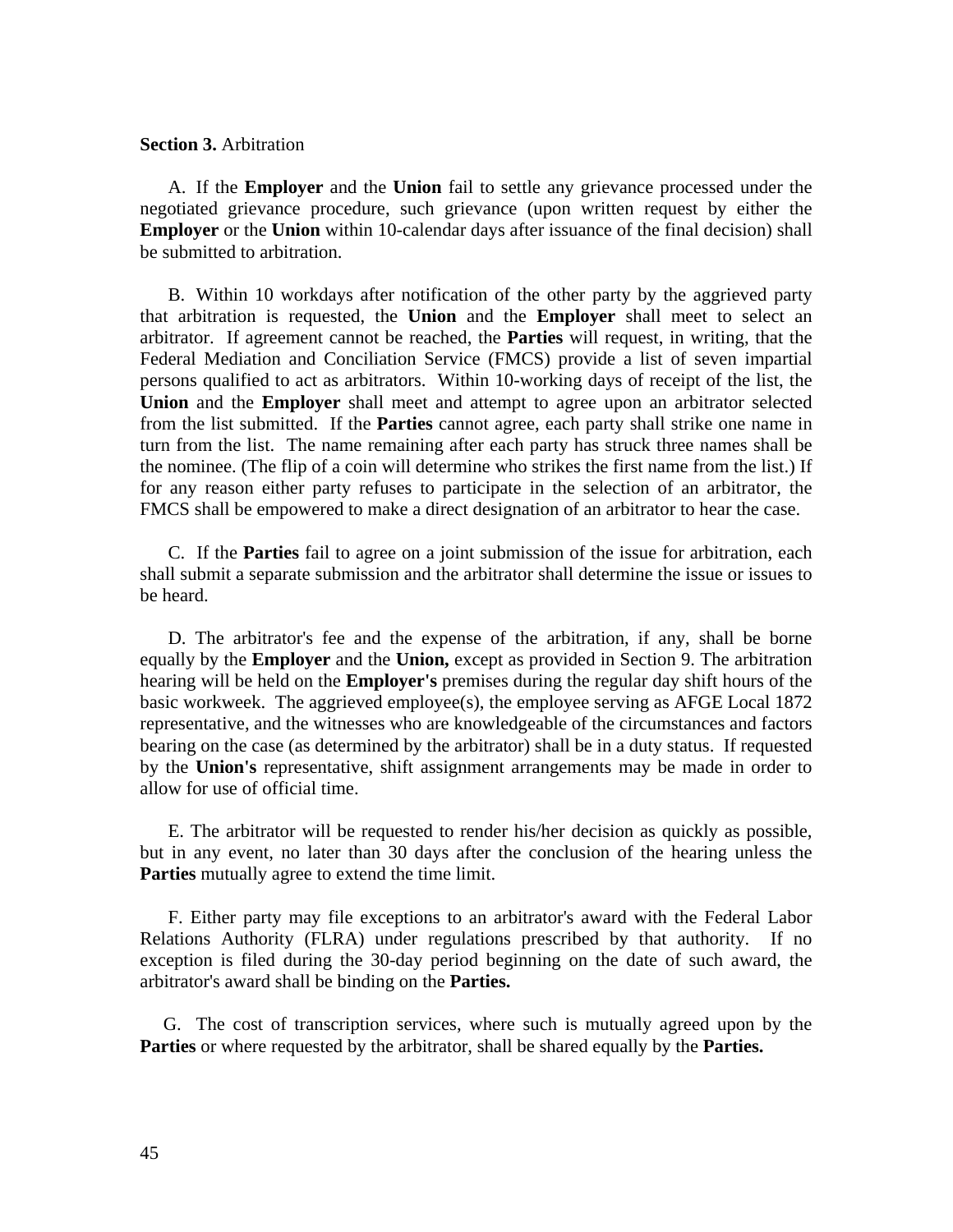Absent mutual agreement, either party may unilaterally request a transcript be prepared but must bear all costs incurred in its preparation.

 H. In disputes of arbitrability, referred to arbitration as a threshold issue, the arbitrator shall hear arguments regarding both the arbitrability and the merits of the case at the same hearing. However, the **Parties** may mutually agree to separate hearings in instances such as highly complex cases.

 I. The arbitrator has full authority to award reasonable attorney fees in accordance with the standards of the Civil Service Reform Act, Section 702.

# **ARTICLE 29 - EQUAL EMPLOYMENT OPPORTUNITY**

**Section 1**. Employment practices will adhere to the letter and spirit of Public Law 95-454 and any other applicable orders or regulations guaranteeing equal employment opportunity to all persons without regard to race, color, religion, sex, age, or national origin.

**Section 2**. All applicants will receive full and impartial consideration for initial employment, possess equal standing and security as Air Force employees, and enjoy equal opportunity to receive training and develop skills and to advance from a job and career standpoint. Such opportunities are limited only by the needs of this activity and the individual's own capability and effort.

**Section 3**. A representative of the **Union** will be a member of the Equal Employment Opportunity (EEO) Advisory Committee.

**Section 4**. In recognition of the employees' rights and **Union's** role as exclusive representative, the **Employer** agrees to the following:

 A. The **Union** shall have the right to be present at all formal EEO discussions between management and unit employees, excluding pre-complaint counseling meetings except where, pursuant to an objection by the complainant that his/her privacy would thereby be violated or, for other good causes shown, the examiner exercises his/her right to exclude the **Union** from the hearing.

 B. The **Union** shall be notified of the final decision in each EEO complaint which would impact on general personnel policies or practices or working conditions of unit employees. The notification must afford the **Union** reasonable opportunity to consult, confer, or negotiate as appropriate, the impact of such change.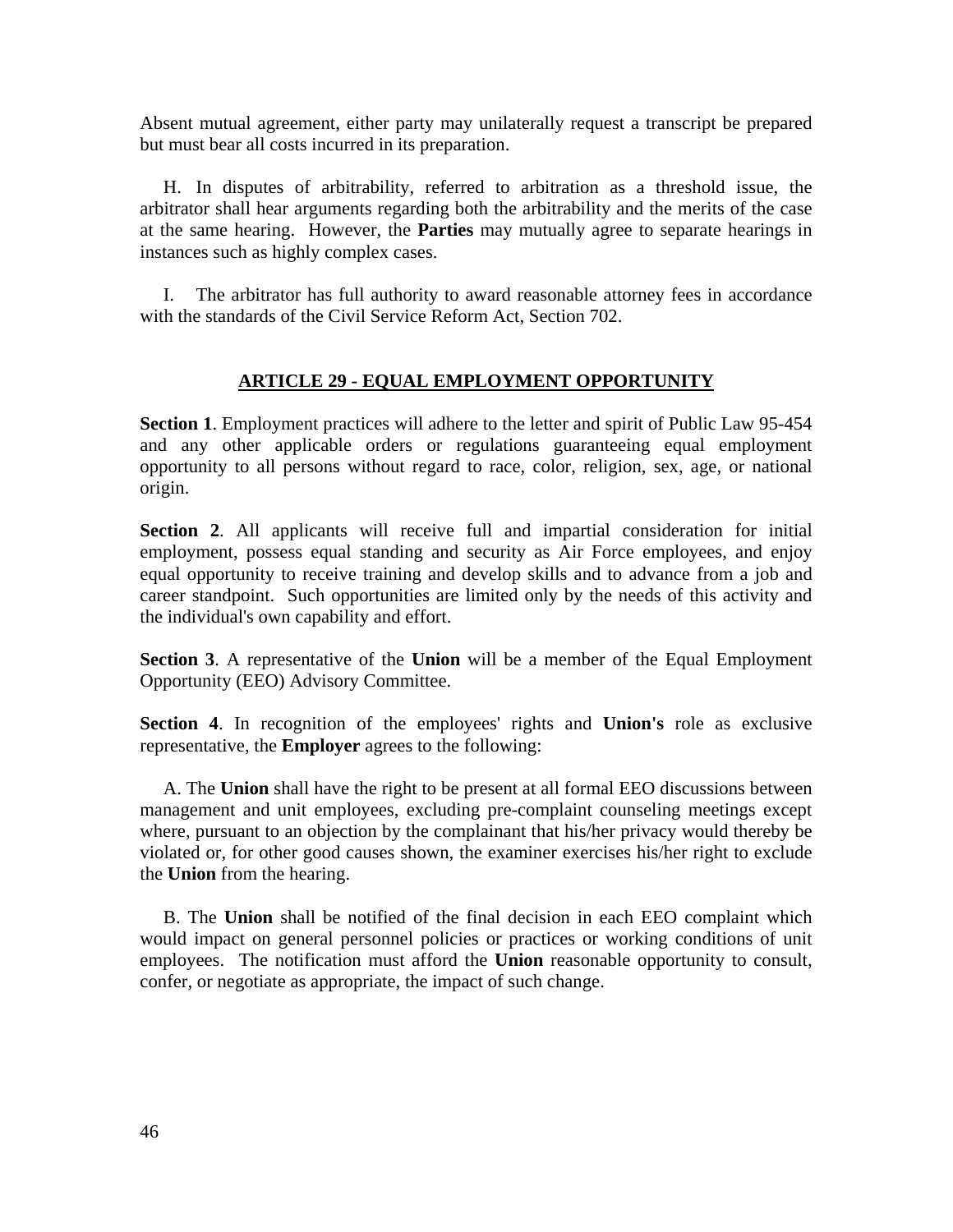**Section 5.** The **Employer** agrees that on a replacement basis, or, if the number of counselors increases, to consider as EEO counselors, nominees recommended by the **Union**. Prior to appointment, the **Employer** shall request a list of nominees from the **Union**. The **Union** shall submit not less than three (3) nominees for a vacancy, or, three (3) plus the number of vacancies when there are more than one (1). Candidates nominated shall meet the criteria established by the program. The **Employer** shall endeavor to select nominees of the **Union**. If the **Union** nominee is not selected, the nonselection must be based on qualifications.

### **Section 6**. EEO Appeal Procedures

 A. Employees may choose to pursue EEO violations through the negotiated grievance procedure article or the EEO Statutory Procedure, but not both. The election occurs at the formal stage of either process.

 B. An employee who elects to pursue the EEO Statutory Procedure, must contact an EEO counselor in order to try to informally resolve the matter. The employee must initiate contact with an EEO counselor within 45 calendar days of the matter which caused the employee to believe he/she was discriminated against or within 45 calendar days after the perception of discrimination. In the case of a personnel action, the contact must be made within 45 calendar days of the effective date of the action.

 C. At all stages throughout the complaint process, the employee and designated representative are entitled to reasonable duty time to prepare and present an EEO complaint.

**Section 7**. It is agreed between the **Parties** that in the policies and practice of the **Union**, there shall continue to be no discrimination against any employee because of race, creed, color, sex, national origin, age, or physical or mental handicap.

# **ARTICLE 30**- **COMPETITIVE SOURCING & PRIVATIZATION (CS&P)**

**Section 1.** The **Employer** may competitive source/privatize work in accordance with applicable laws and regulations. The **Employer** must determine that it is more efficient to CS&P the work.

**Section 2**. The **Employer** will give the **Union** as much advance notification as possible in order to give the **Union** the opportunity to negotiate the impact of a CS&P decision on bargaining unit employees.

**Section 3**. The **Employer** will make every effort to minimize displacement caused by work affected by a CS&P decision.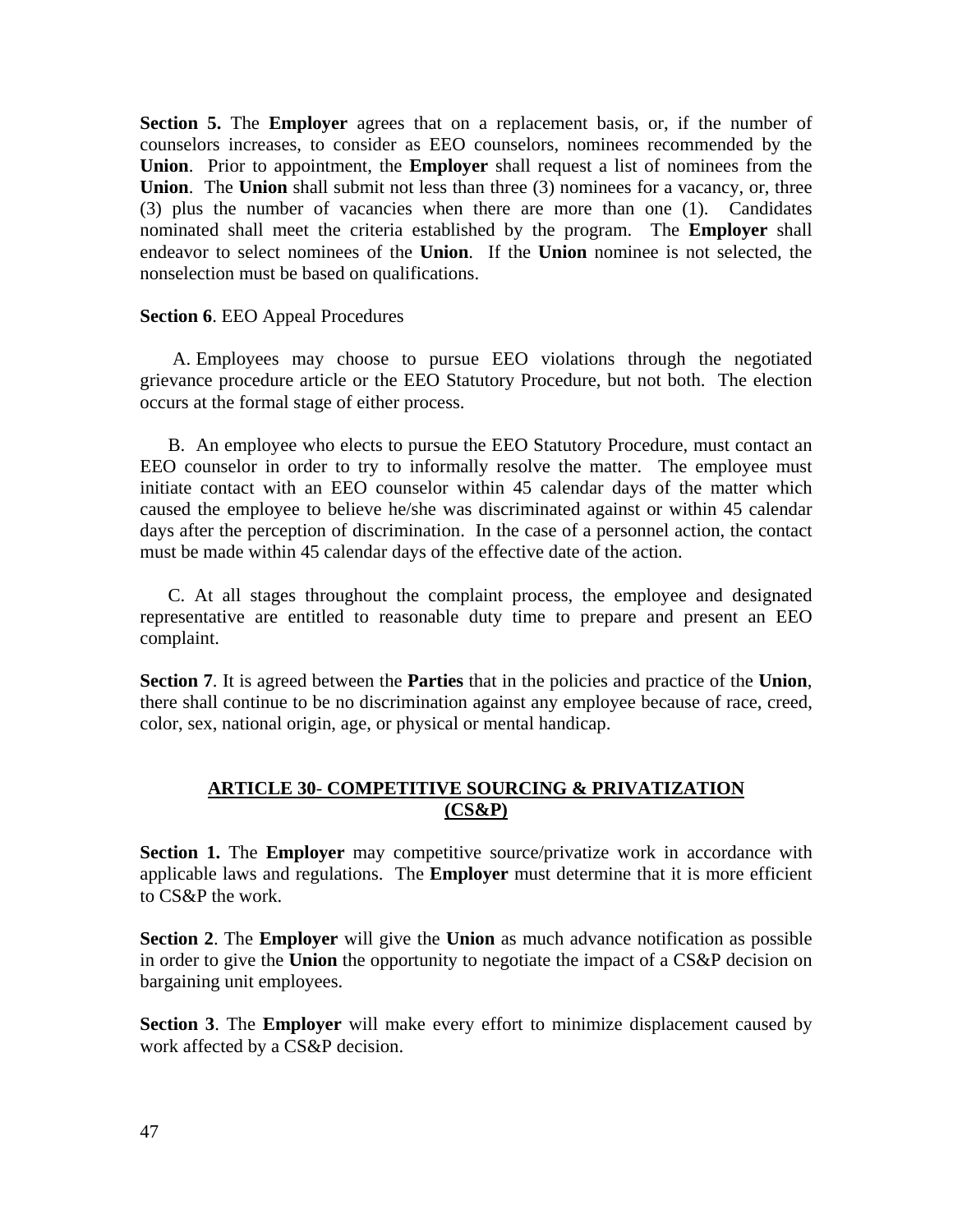**Section 4.** Nonappropriated Fund BBA Procedures, in accordance with AFMAN 34-310, will be followed when employees are reduced in force.

# **ARTICLE 31--REPRODUCTION AND DISTRIBUTION**

The **Employer** agrees to bear all costs for printing and distribution of the Agreement, and any future supplements thereto. Management further agrees to give each present employee of the unit a copy of the Agreement, and to post copies on all bulletin boards within the unit. The printing and size of the Agreement shall be no smaller than the Agreement presently enforced. Management will provide the **Union** with 100 copies of the Agreement.

# **ARTICLE 32 - DURATION AND EXECUTION OF AGREEMENT**

**Section 1**. Effective date:

The effective date of this Agreement shall be the date of approval of the Agreement by the Defense Civilian Personnel Management Service, Field Advisory Services Division. This Agreement will remain in force and effect for three (3) years from the date of execution. Either party may give written notice to the other not more than 105 days nor less than 60 days prior to the 18 month anniversary of the execution date of its intention to reopen, to amend, and modify this Agreement.

**Section 2**. The proposed changes will be exchanged at an agreed upon time within thirty (30) days after receipt of the notice. Negotiations on the proposed changes will begin within thirty (30) calendar days after receipt of the proposals. Reasonable requests by either party for an additional extension of time for good and sufficient causes will be granted.

**Section 3.** This Agreement will be automatically renewed for a period of 3 years if neither party notifies the other of intention to negotiate supplements or a new agreement during the 105 to 60 day period prior to expiration.

**Section 4.** Either **Party** may unilaterally at any time request reopening of the Agreement in order to bring its provisions into conformance with subsequently published policies and regulations required by law or by the regulations of appropriate authorities.

**Section 5**. It is understood that the Agreement and any modifications thereof or supplements thereto will terminate at any time it is determined that the **Union** is no longer entitled to exclusive recognition under Title VII, Public Law 95-454. Termination of the Agreement does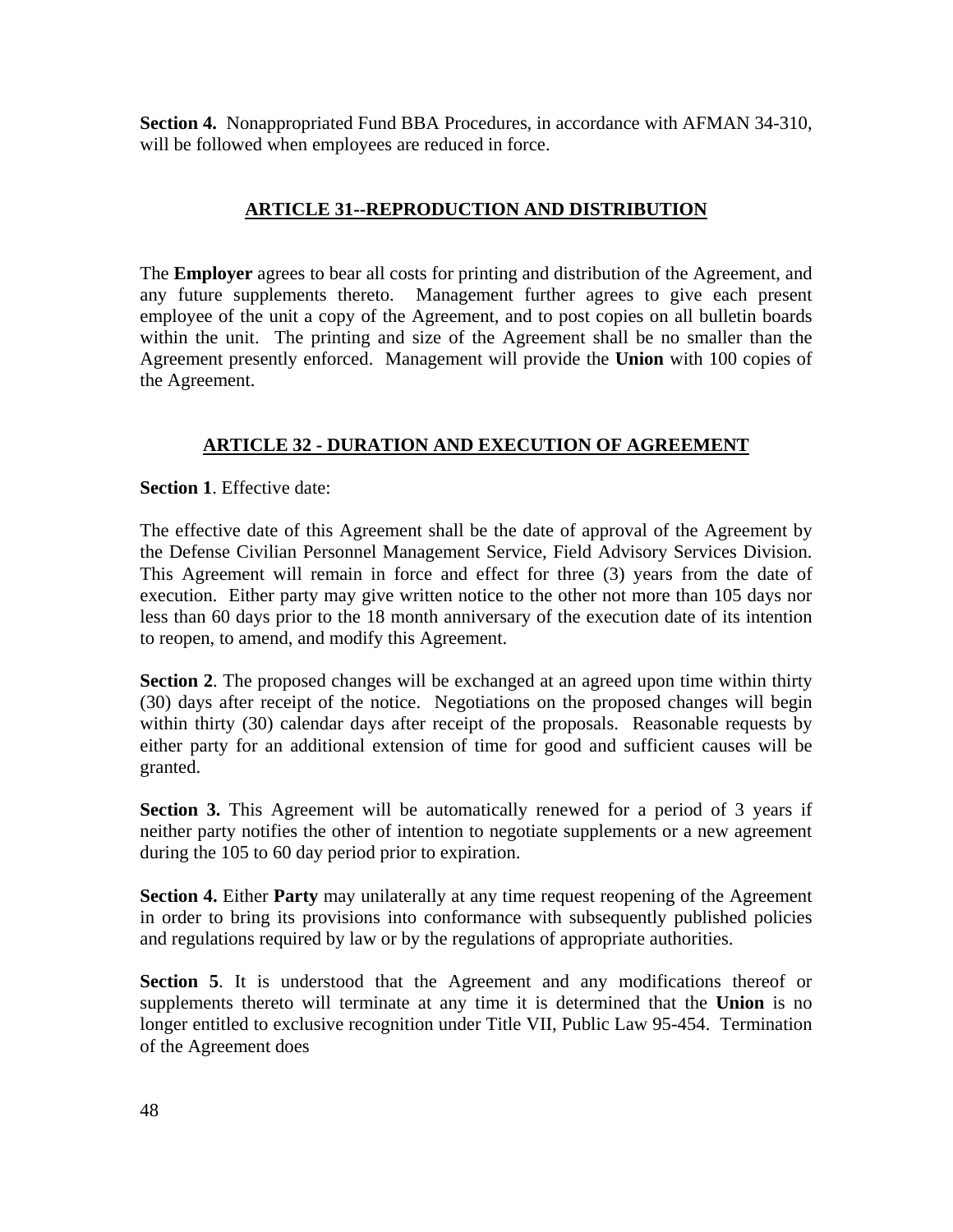not in and of itself terminate the Union's recognition. Modifications of or supplements to this Agreement require the same approval as the basic Agreement and these supplements will terminate at the same time as the basic Agreement.

**Section 6.** Where the renegotiations of this Agreement are pending or in progress and the parties are unable to complete such renegotiation by the termination date of the Agreement as a result of pending third-party proceedings involving a negotiability dispute, a negotiation impasse, or a question of representation involving employees in the unit, payroll withholding of dues of members of the **Union** shall be continued until resolution of the dispute or issue.